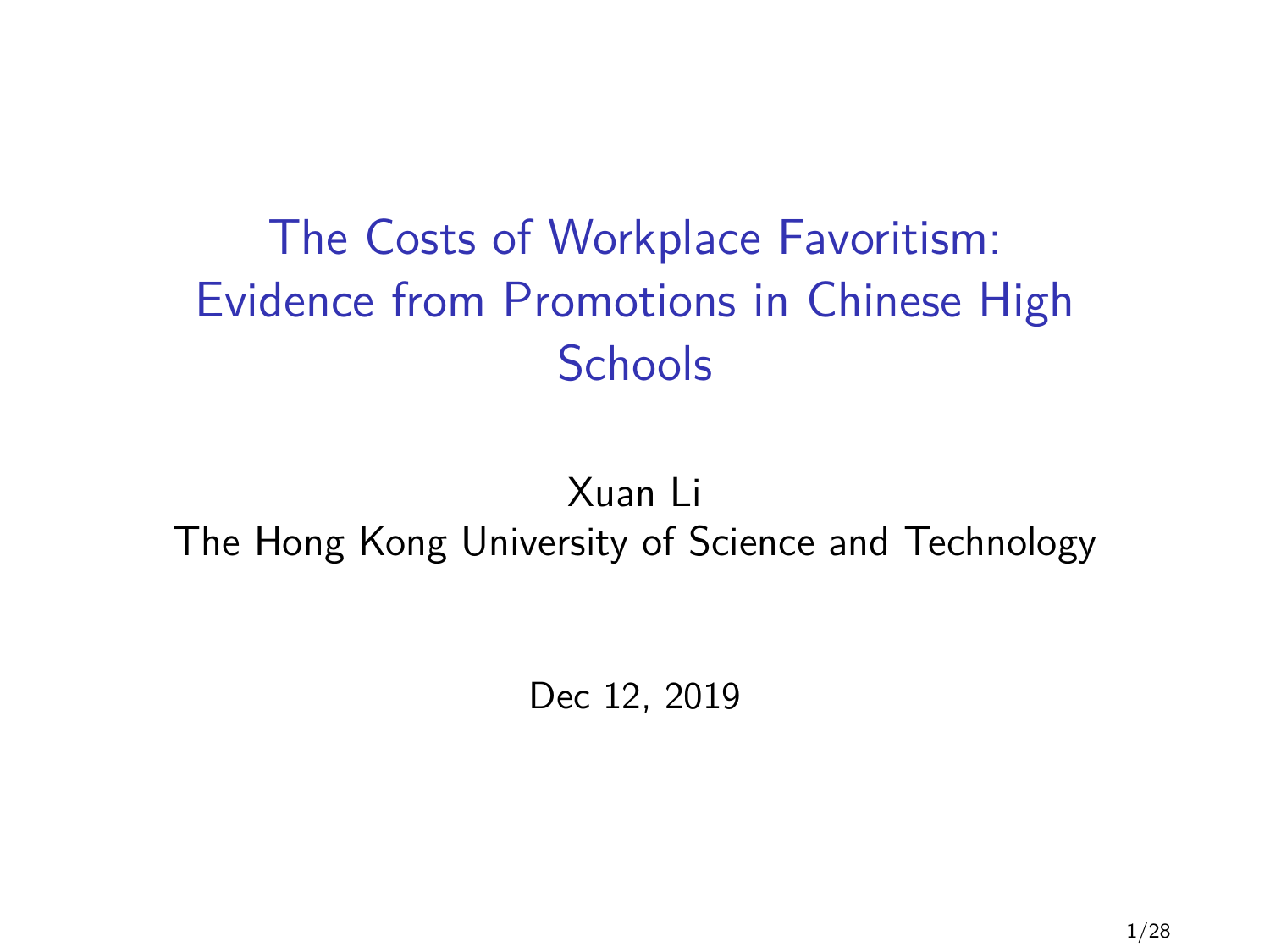### <span id="page-1-0"></span>**Outline**

#### [Introduction](#page-1-0)

#### [Background and Data](#page-14-0)

#### [Social-Tie-Based Favoritism and Teachers' Perceived Unfairness in](#page-18-0) [Promotions](#page-18-0)

[Impacts of Perceived Promotion Unfairness](#page-22-0)

[Transparency reform](#page-43-0)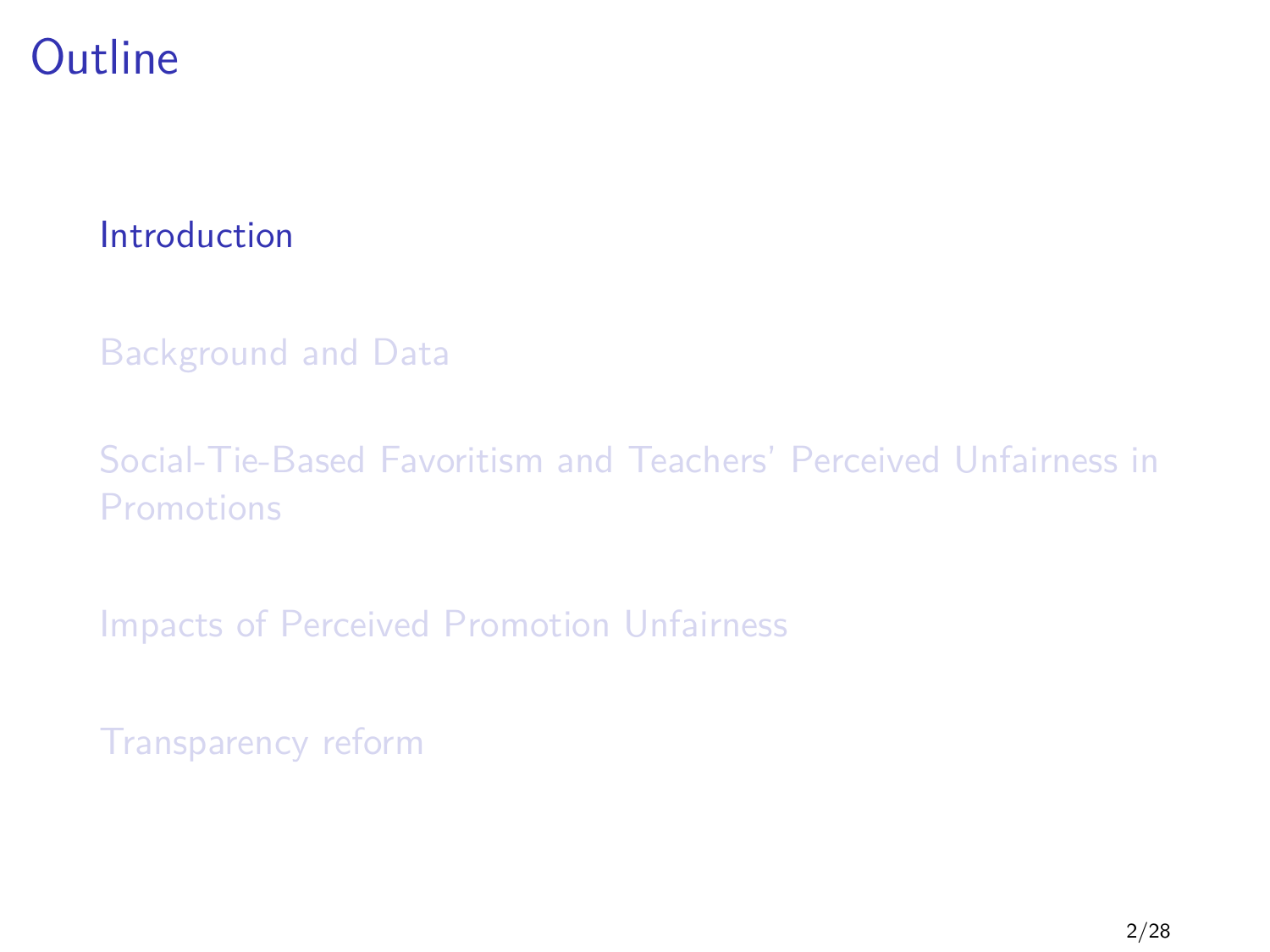- $\triangleright$  The economic costs of discriminative management (favoritism) in organizations
	- $\blacktriangleright$  Manager discretion vs rules: bias vs private information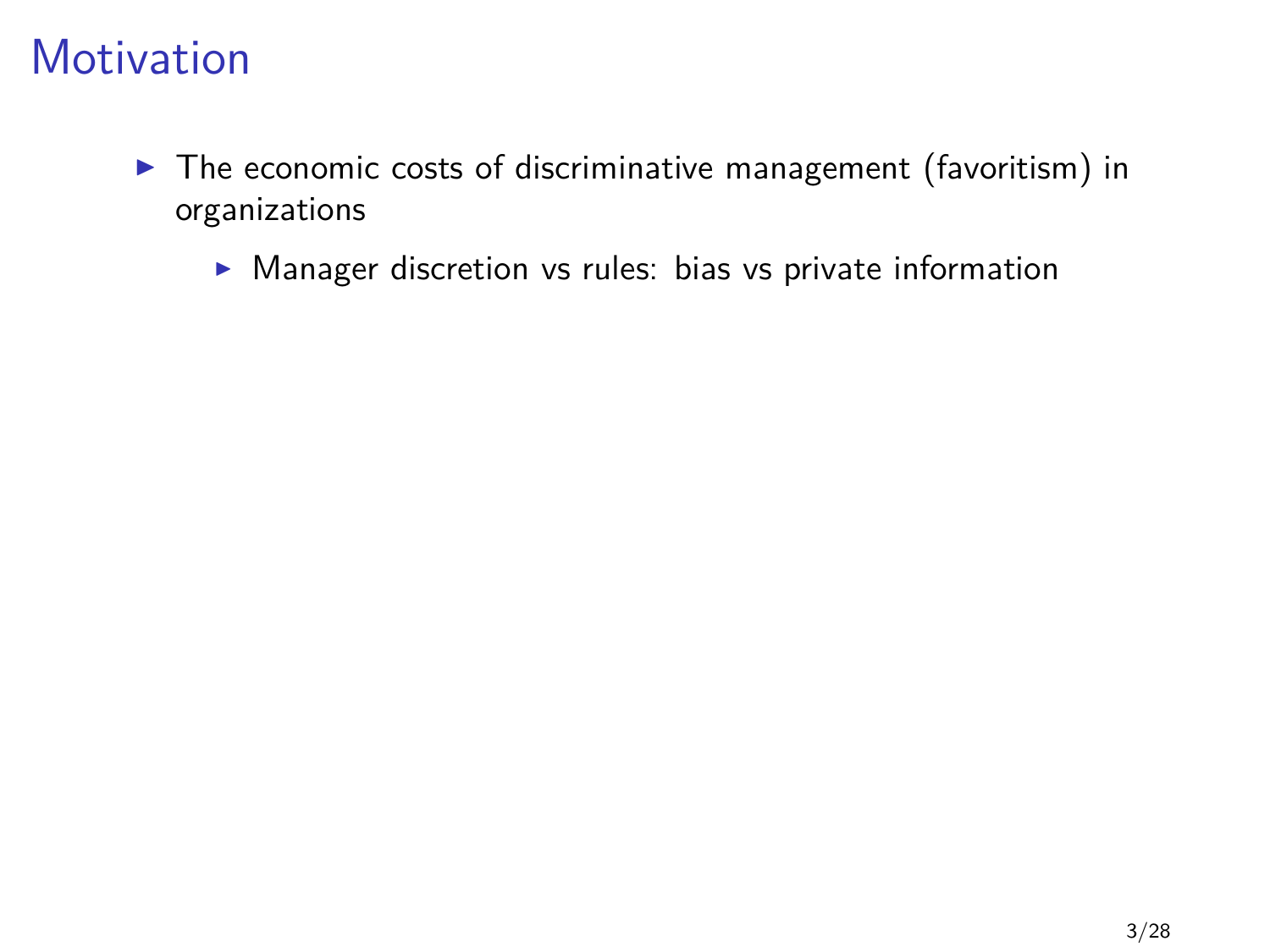- $\triangleright$  The economic costs of discriminative management (favoritism) in organizations
	- $\triangleright$  Manager discretion vs rules: bias vs private information
- **Perious studies mostly about adverse selection (resource** (mis-)allocation) consequences of managers' bias in hiring, task assignment, promotions, etc.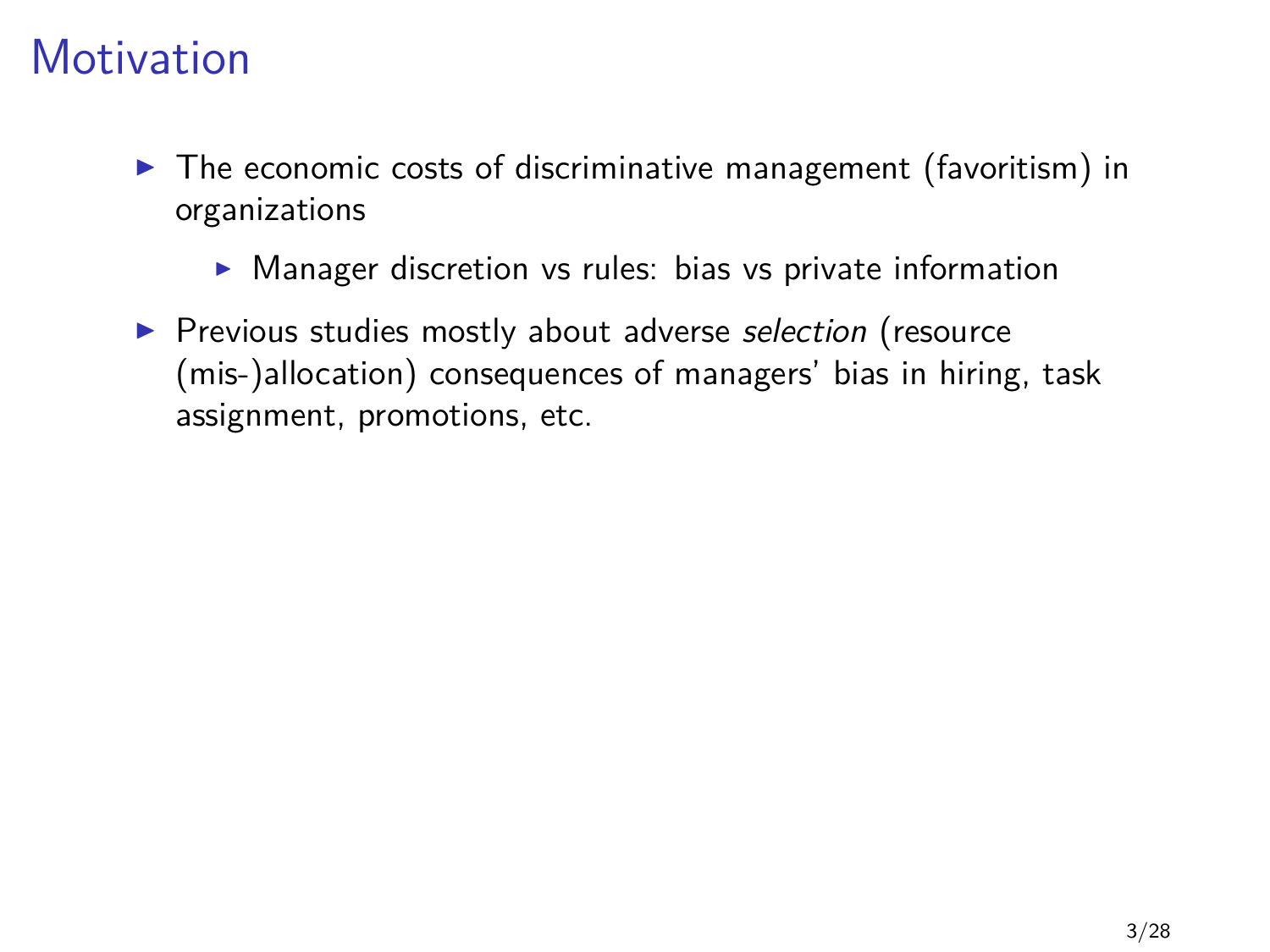- $\triangleright$  The economic costs of discriminative management (favoritism) in organizations
	- $\triangleright$  Manager discretion vs rules: bias vs private information
- **Perious studies mostly about adverse selection (resource** (mis-)allocation) consequences of managers' bias in hiring, task assignment, promotions, etc.
- $\blacktriangleright$  Little evidence on the *incentive* effects on workers' effort choices, esp. in non-experimental settings
	- **Direct** effect of favoring/discriminating treatment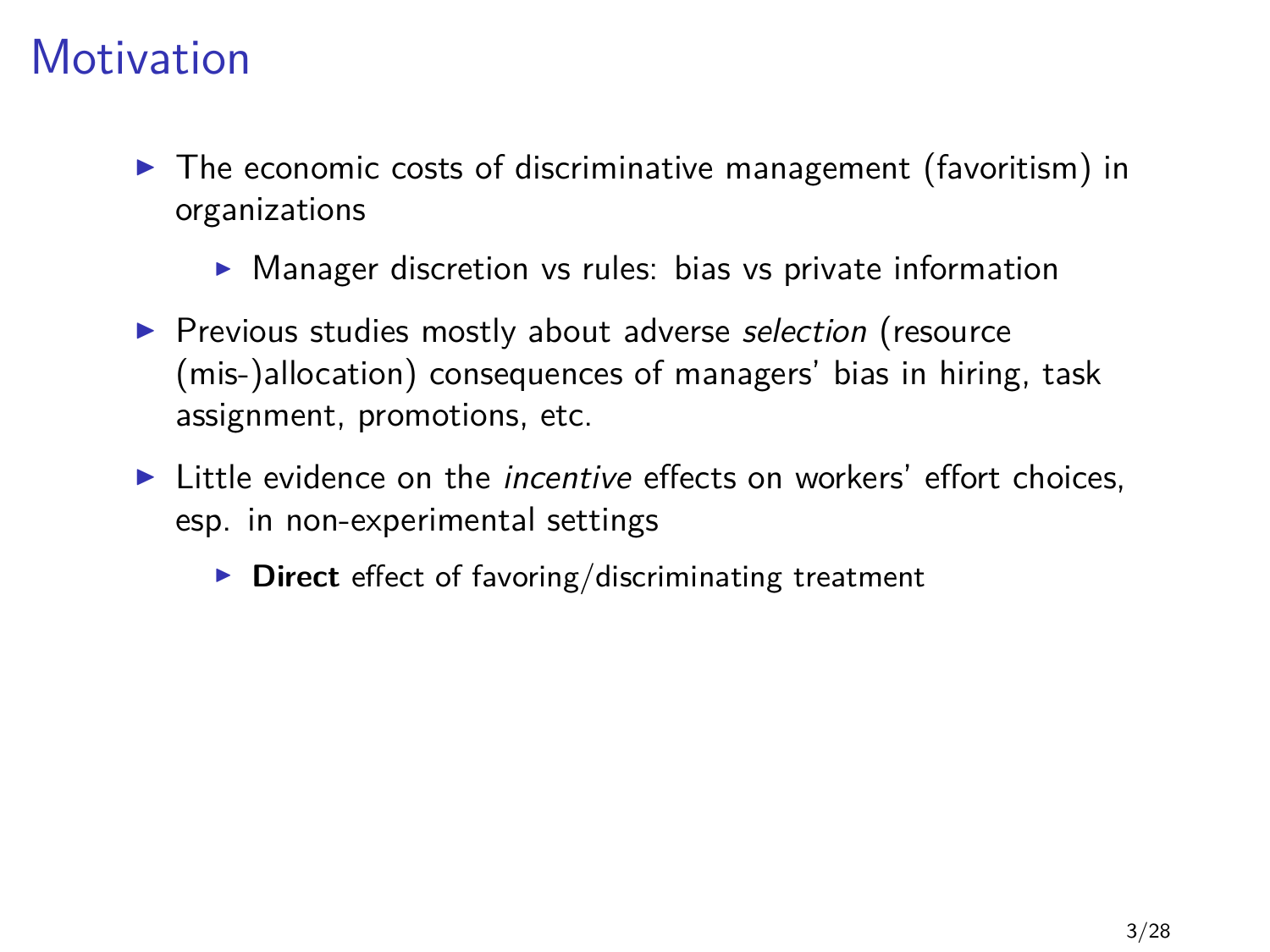- $\triangleright$  The economic costs of discriminative management (favoritism) in organizations
	- $\triangleright$  Manager discretion vs rules: bias vs private information
- **Perious studies mostly about adverse selection (resource** (mis-)allocation) consequences of managers' bias in hiring, task assignment, promotions, etc.
- $\blacktriangleright$  Little evidence on the *incentive* effects on workers' effort choices, esp. in non-experimental settings
	- **Direct** effect of favoring/discriminating treatment
	- **Indirect** effect of unfair/non-meritocratic workplace "culture" (Benson et al 2019)
- $\blacktriangleright$  Challenges:
	- 1 Measurement: workers' effort and perception of bias
	- 2 Identification: isolate (exogenous) variation in a manager's biased behavior from her other preferences/management styles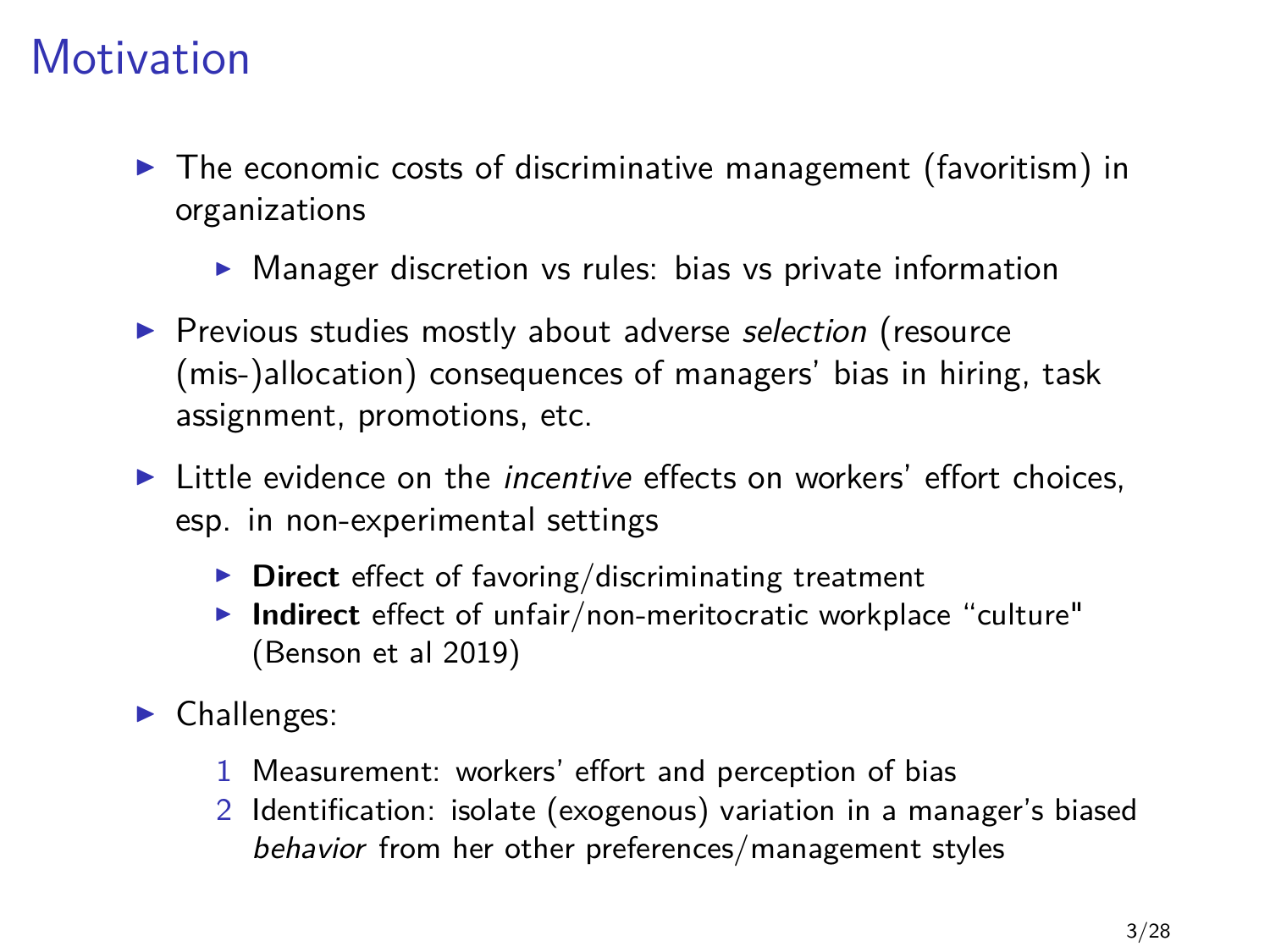## Research Questions

Does exposure to managers' favoritism affect workers' incentives and performance at work?

 $\blacktriangleright$  If yes:

- ▶ Direct or indirect? Mechanisms?
- $\blacktriangleright$  Implication for organization-wide performance?
- Any personnel policy tool to help address this problem?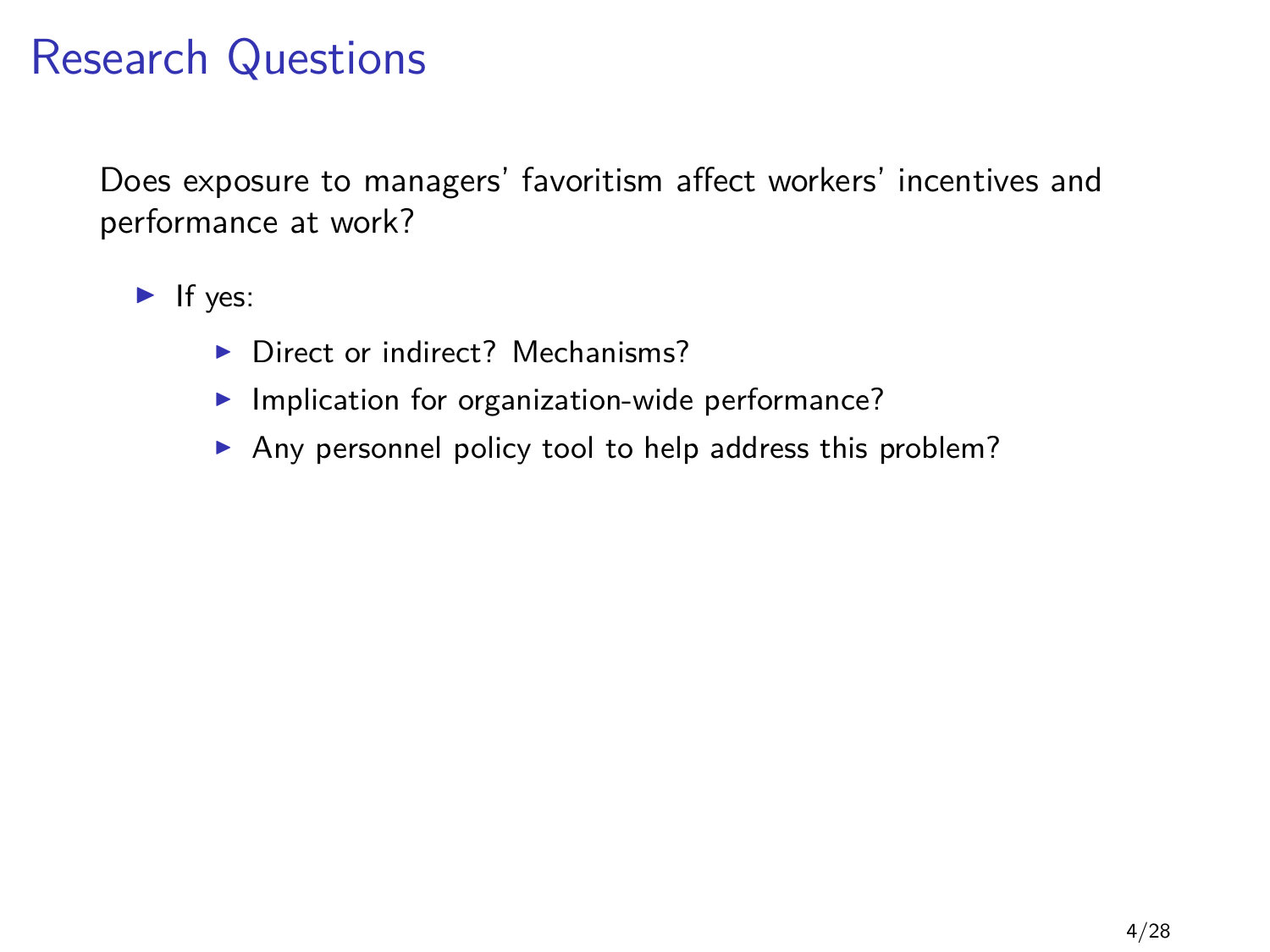## Research Questions

Does exposure to managers' favoritism affect workers' incentives and performance at work?

 $\blacktriangleright$  If yes:

- ▶ Direct or indirect? Mechanisms?
- $\blacktriangleright$  Implication for organization-wide performance?
- Any personnel policy tool to help address this problem?

#### This paper

- $\triangleright$  studies the impacts school principals' biased decisions on teacher promotion (title elevation) on teachers' value-added (VA) and turnover in Chinese public high schools, making use of
	- $\blacktriangleright$  newly digitized administrative personnel records
	- $\triangleright$  a revealed preference type survey designed to retrospectively measure teachers' fairness notions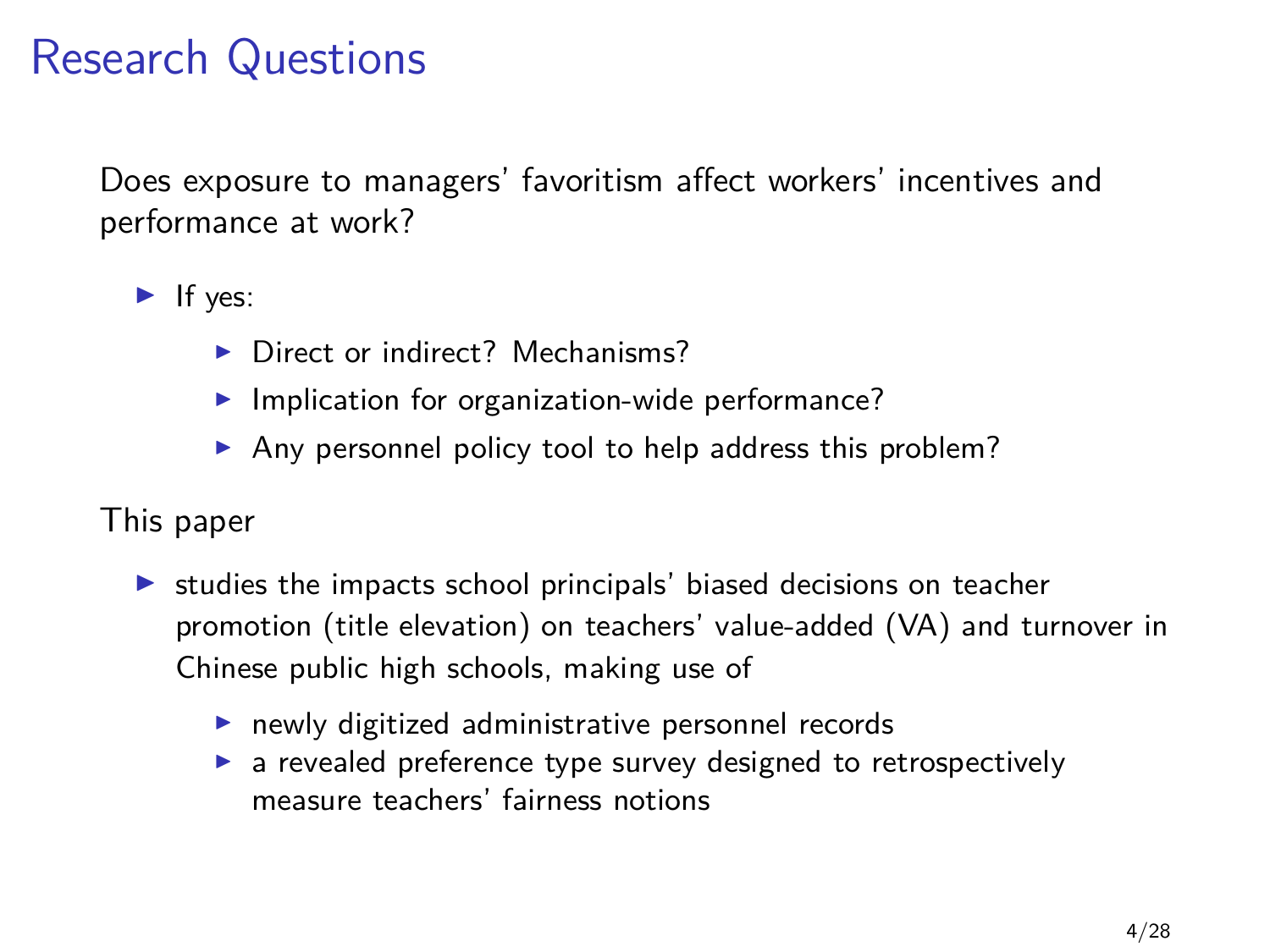1. **Social-connection-based favoritism**: applicants tied to the incumbent school principal via hometown or college had higher promotion rates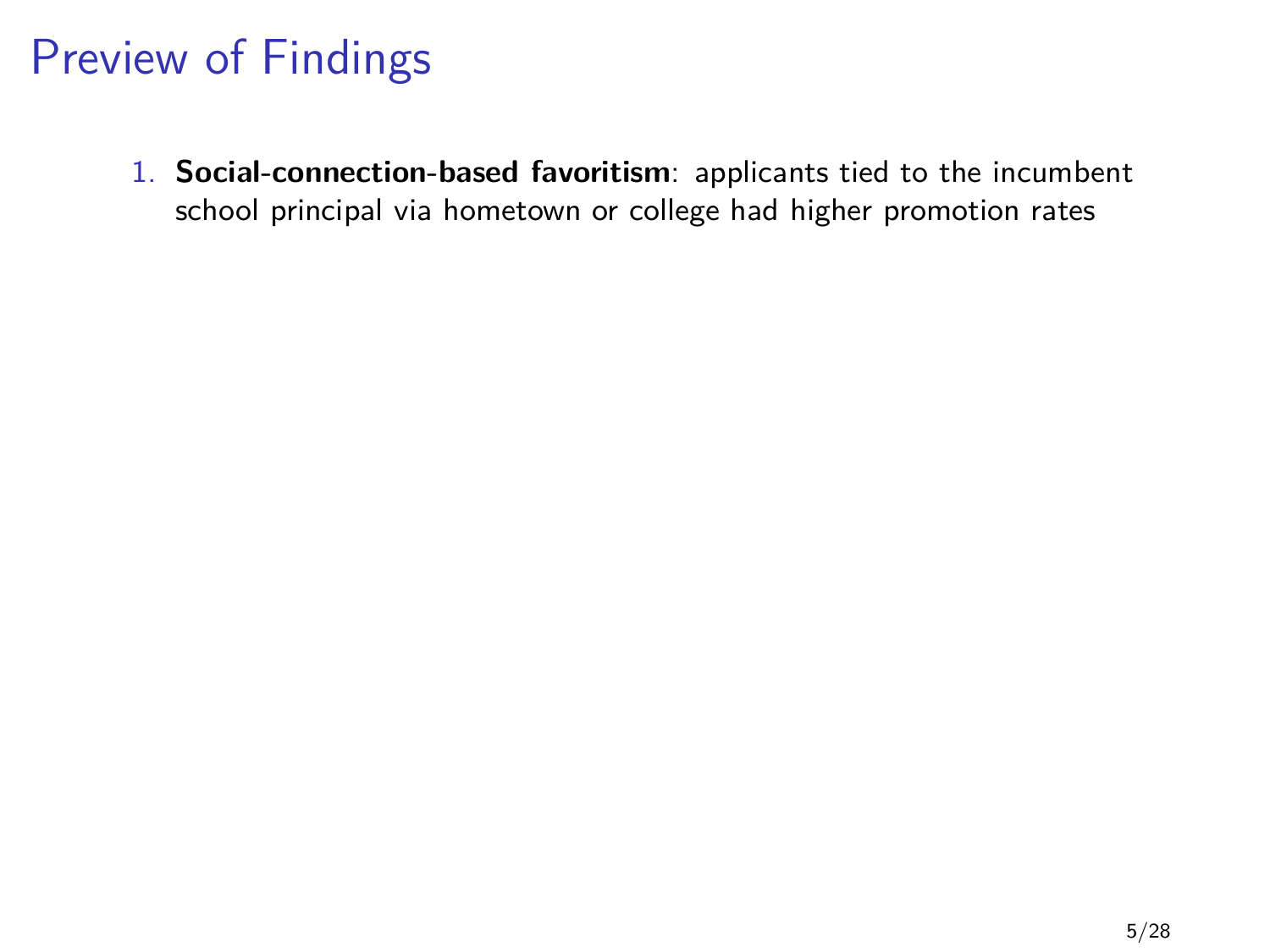- 1. **Social-connection-based favoritism**: applicants tied to the incumbent school principal via hometown or college had higher promotion rates
- 2. **Teachers' perception of unfairness**: actual promotion results deviated from teachers' survey-elicited fairness preferences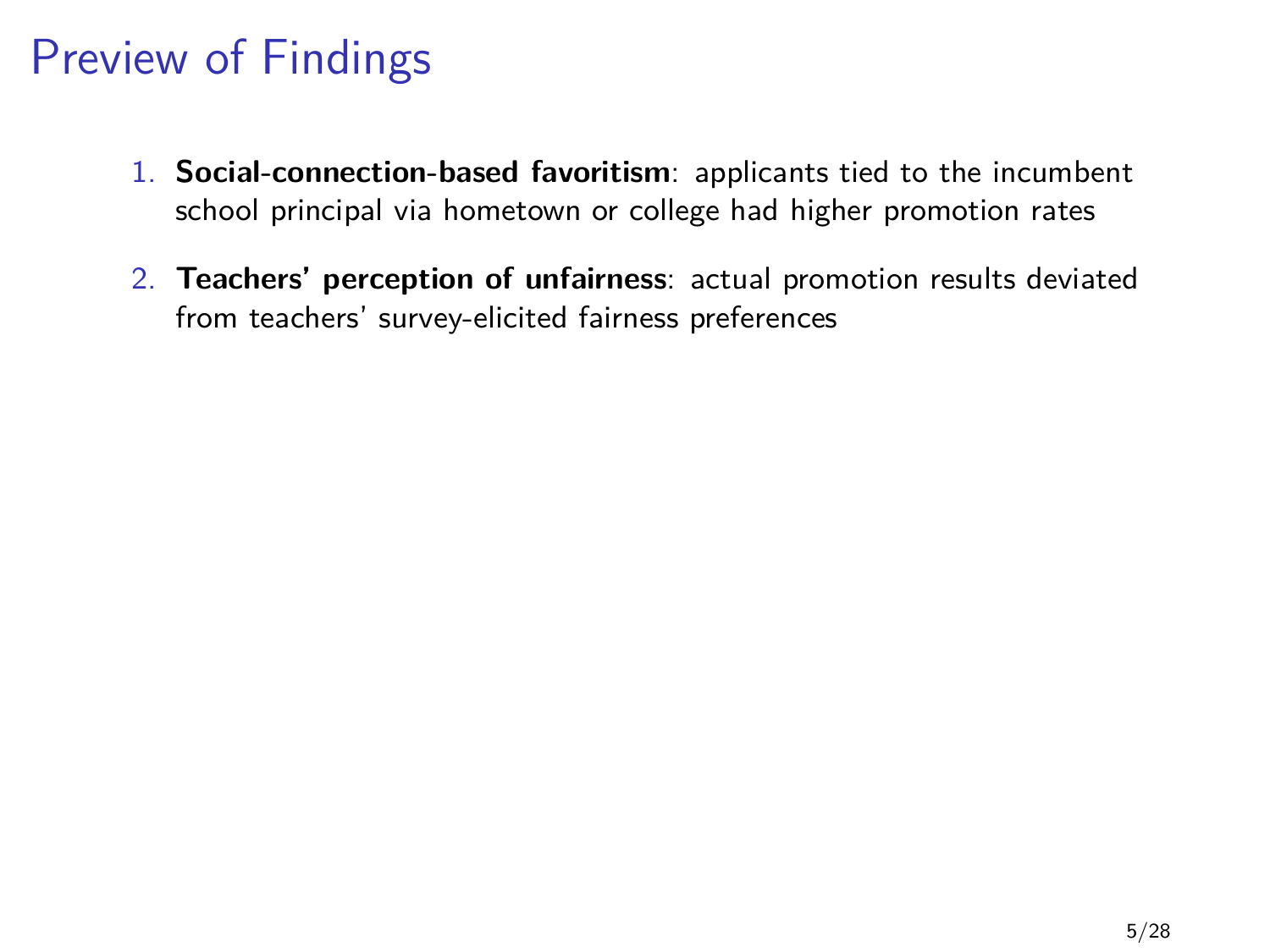- 1. **Social-connection-based favoritism**: applicants tied to the incumbent school principal via hometown or college had higher promotion rates
- 2. **Teachers' perception of unfairness**: actual promotion results deviated from teachers' survey-elicited fairness preferences
- 3. **Adverse indirect incentive effects of perceived promotion unfairness**: non-applicant teachers' lowered VA and increased quitting probabilities.
	- $\triangleright$  No evidence on average direct incentive effects on promotion applicants or class re-assignment selection associated w/ promotion unfairness
	- **EXECUTE:** Substantial harm to school-wide performance in student test scores and teacher quality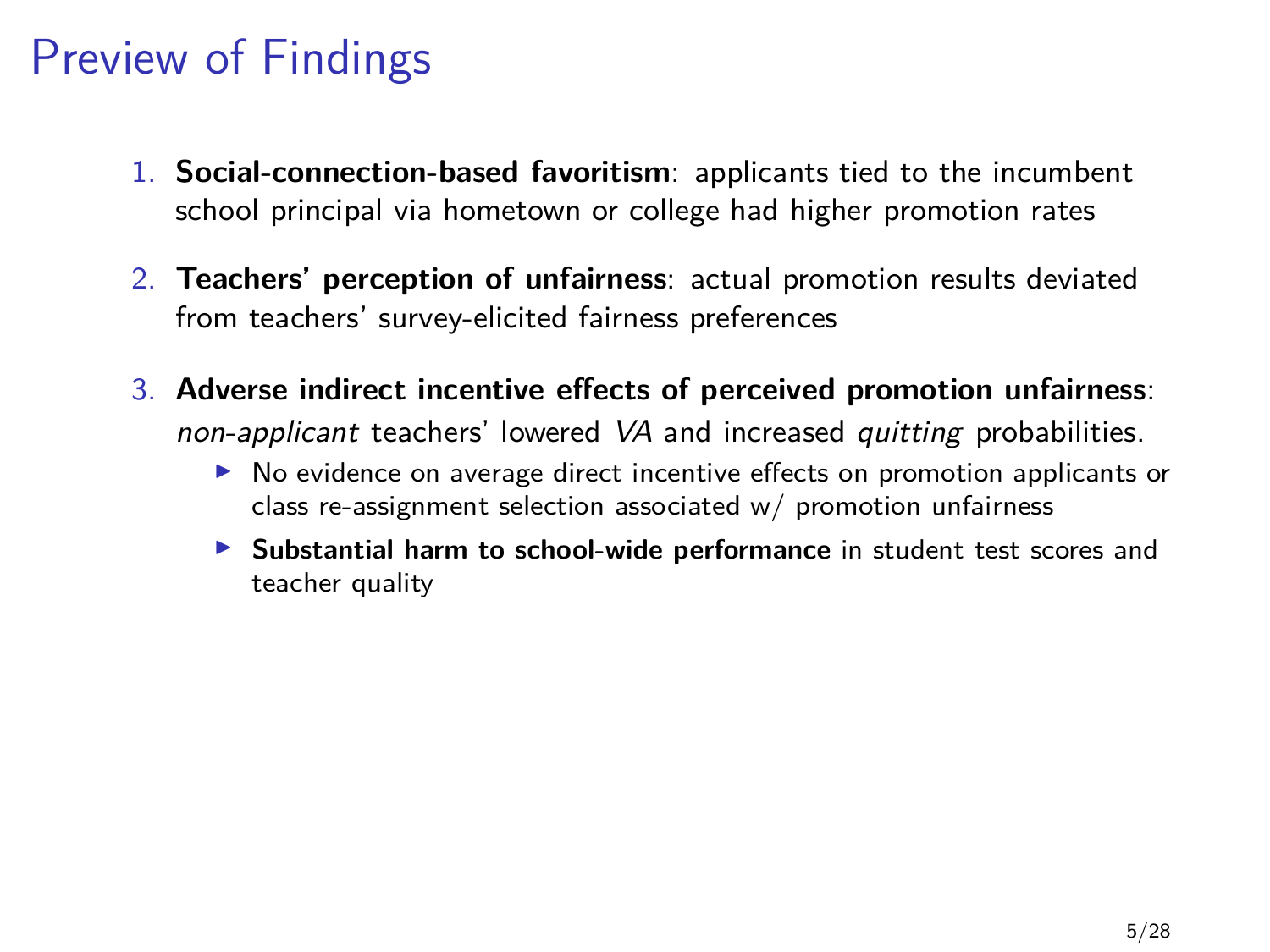- 1. **Social-connection-based favoritism**: applicants tied to the incumbent school principal via hometown or college had higher promotion rates
- 2. **Teachers' perception of unfairness**: actual promotion results deviated from teachers' survey-elicited fairness preferences
- 3. **Adverse indirect incentive effects of perceived promotion unfairness**: non-applicant teachers' lowered VA and increased quitting probabilities.
	- $\triangleright$  No evidence on average direct incentive effects on promotion applicants or class re-assignment selection associated w/ promotion unfairness
	- **In Substantial harm to school-wide performance** in student test scores and teacher quality
- 4. **Mechanisms of adverse incentive spillovers**: VA effect explained by teachers' horizontal social preferences and fairness norms, quitting effect by career concerns and employee learning.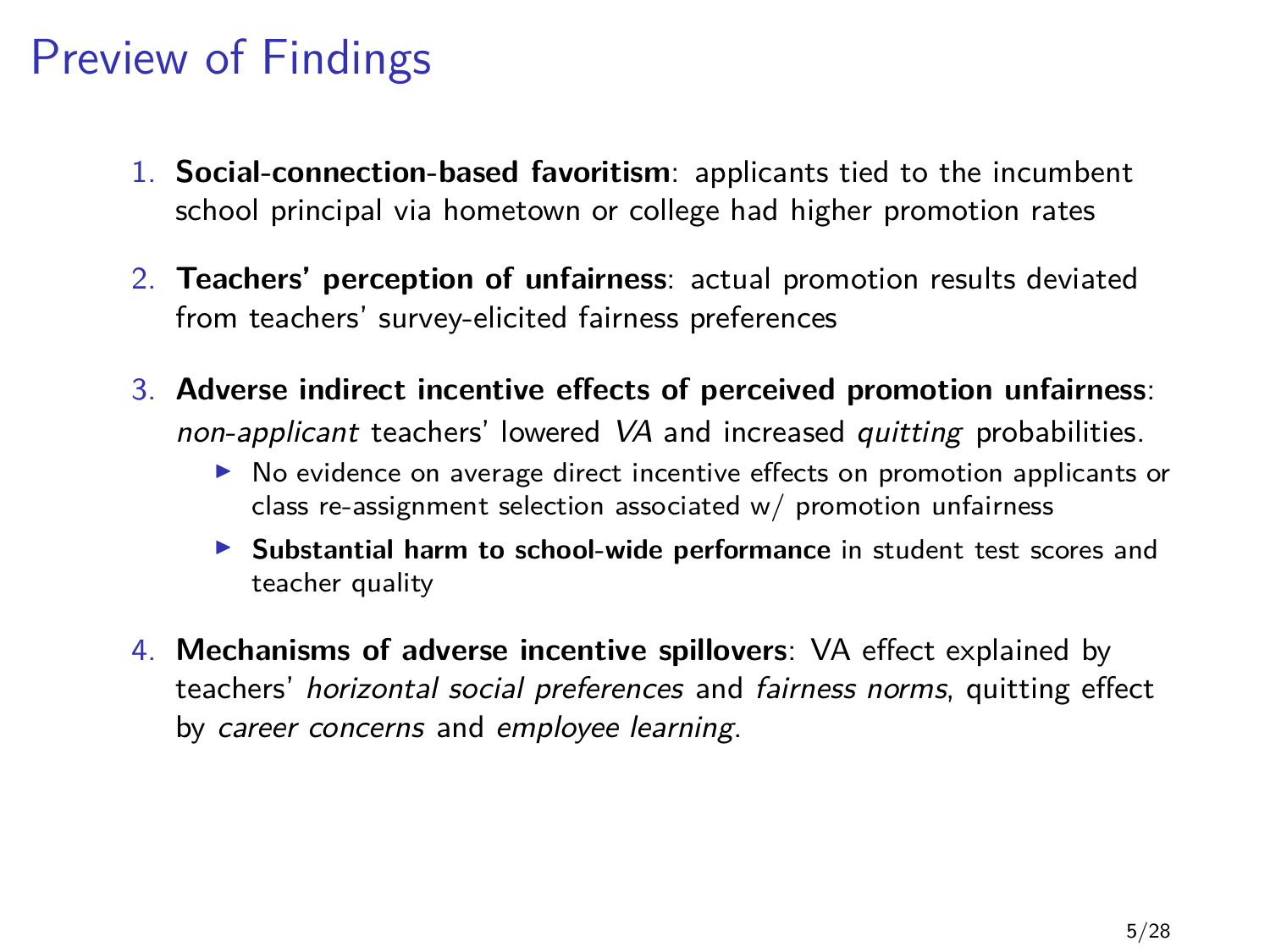- 1. **Social-connection-based favoritism**: applicants tied to the incumbent school principal via hometown or college had higher promotion rates
- 2. **Teachers' perception of unfairness**: actual promotion results deviated from teachers' survey-elicited fairness preferences
- 3. **Adverse indirect incentive effects of perceived promotion unfairness**: non-applicant teachers' lowered VA and increased quitting probabilities.
	- $\triangleright$  No evidence on average direct incentive effects on promotion applicants or class re-assignment selection associated w/ promotion unfairness
	- **In Substantial harm to school-wide performance** in student test scores and teacher quality
- 4. **Mechanisms of adverse incentive spillovers**: VA effect explained by teachers' horizontal social preferences and fairness norms, quitting effect by career concerns and employee learning.
- 5. **Internal information transparency** reduced promotion favoritism and improved student test scores.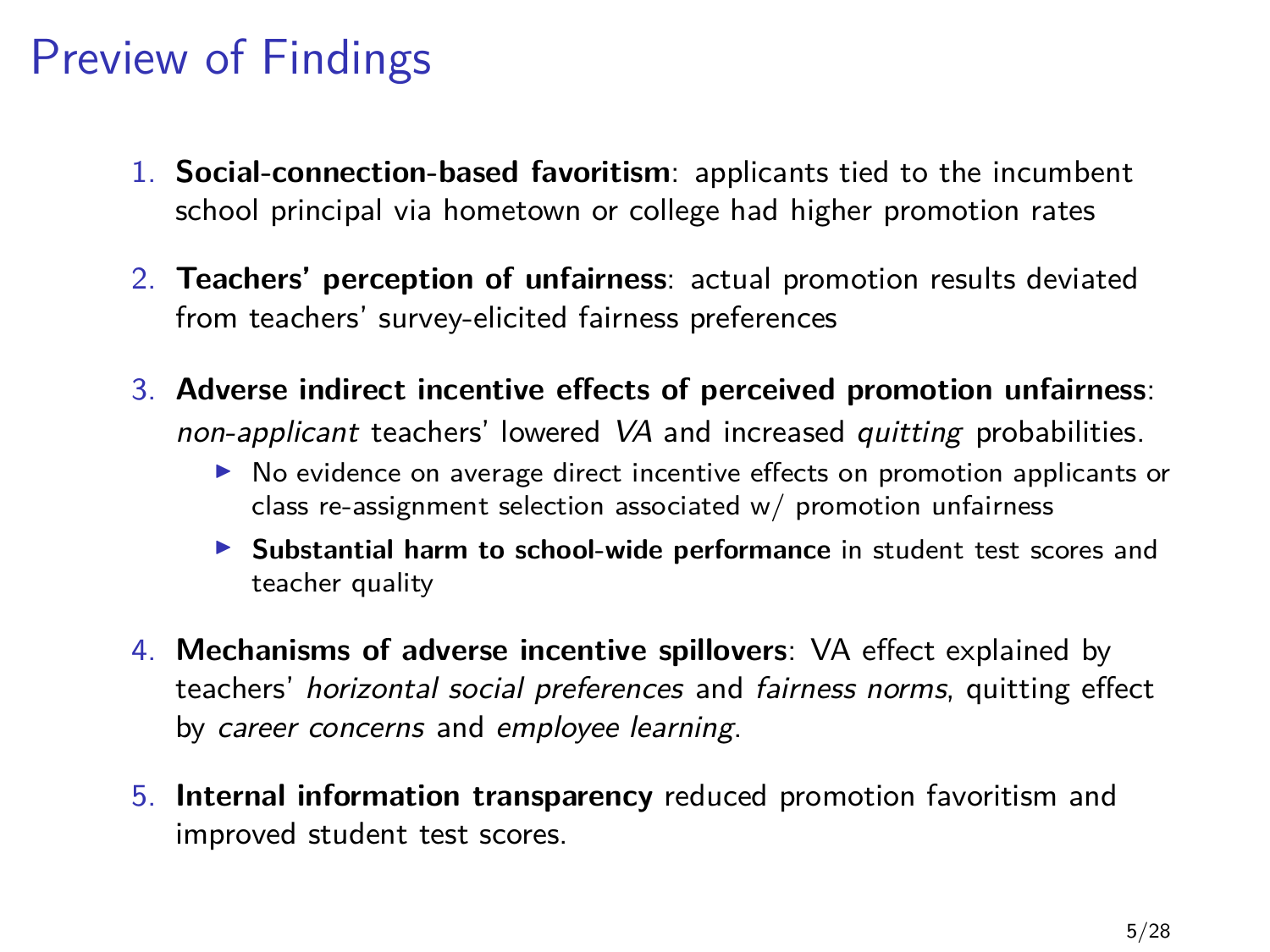# Related Literature

- 1. Effects of top-down discrimination within organizations:
	- $\blacktriangleright$  (Adverse) selection effects of manager bias (e.g. Bandiera 2009, Beaman & Magruder 2012, Hjort 2014, Xu 2017)
	- ▶ Workers' negative incentive-based responses
- 2. Fairness norms and their workplace implications:
	- $\triangleright$  Workplace evidence on fairness violations towards oneself (e.g. Krueger & Mas 2004, Breza et al 2017)
	- $\triangleright$  Survey evidence on fairness norms for others (Falk et al 2018), workplace evidence on horizontal social preferences bet. co-workers (e.g. Bandiera et al. 2005, Charness & Kuhn, 2007)
	- **Workers' adverse response to fairness violations suffered by co-workers**
- 3. Welfare implications of information transparency
	- $\triangleright$  external transparency (e.g. media) on corruption and government accountability (e.g. Besley & Burgess 2002, Snyder & Strömberg 2010)
	- **Internal transparency within organizations as a personnel policy intervention**.
- 4. Other related literature
	- $\blacktriangleright$  Important role of hometown and college ties in Chinese bureaucracy (Jia et al 2015) and academia (Fisman et al 2018)
	- ▶ Management matters in public sector (Bloom et al 2015, Bloom et al 2019)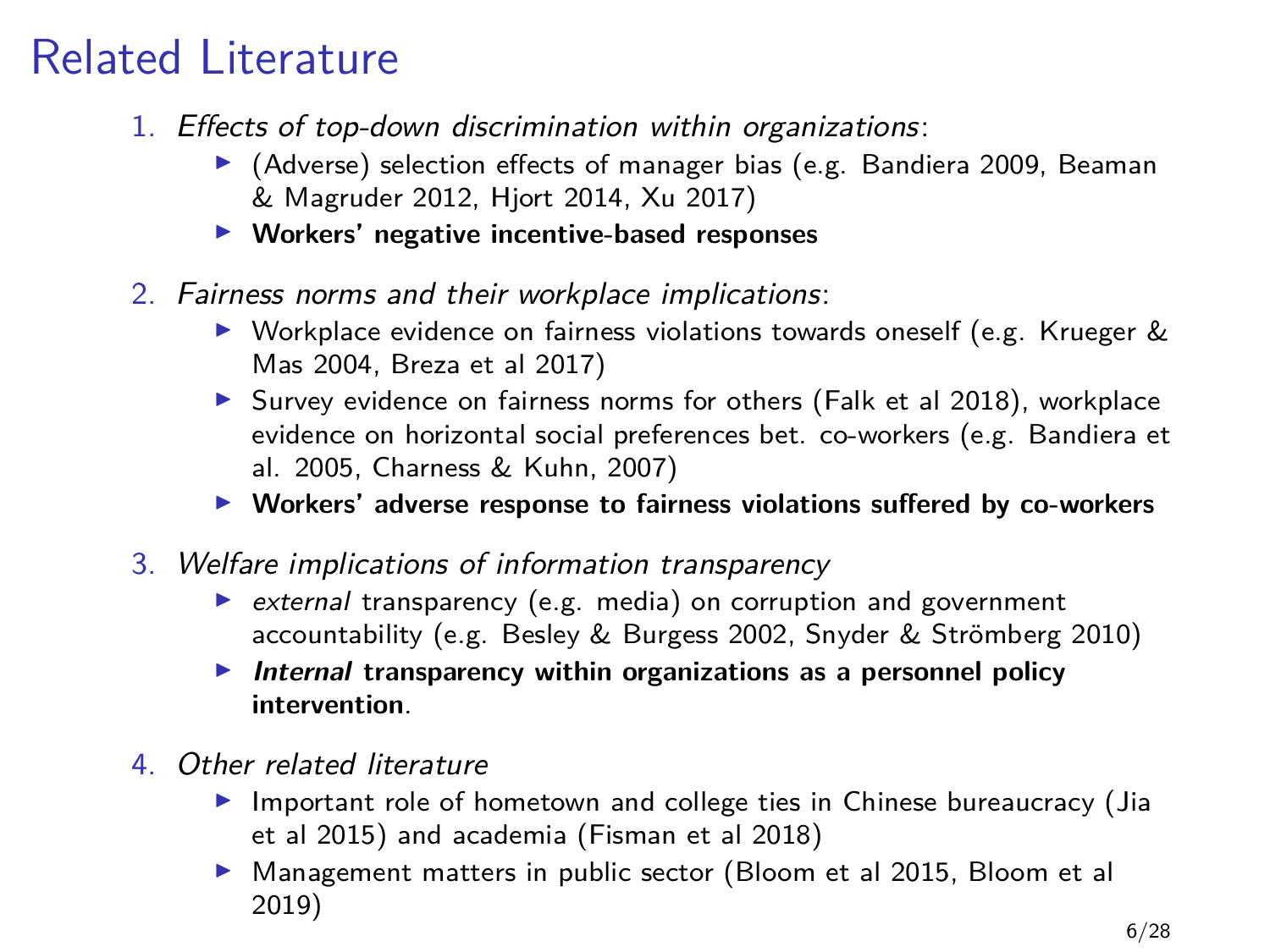#### <span id="page-14-0"></span>**Outline**

#### [Introduction](#page-1-0)

#### [Background and Data](#page-14-0)

#### [Social-Tie-Based Favoritism and Teachers' Perceived Unfairness in](#page-18-0) [Promotions](#page-18-0)

[Impacts of Perceived Promotion Unfairness](#page-22-0)

[Transparency reform](#page-43-0)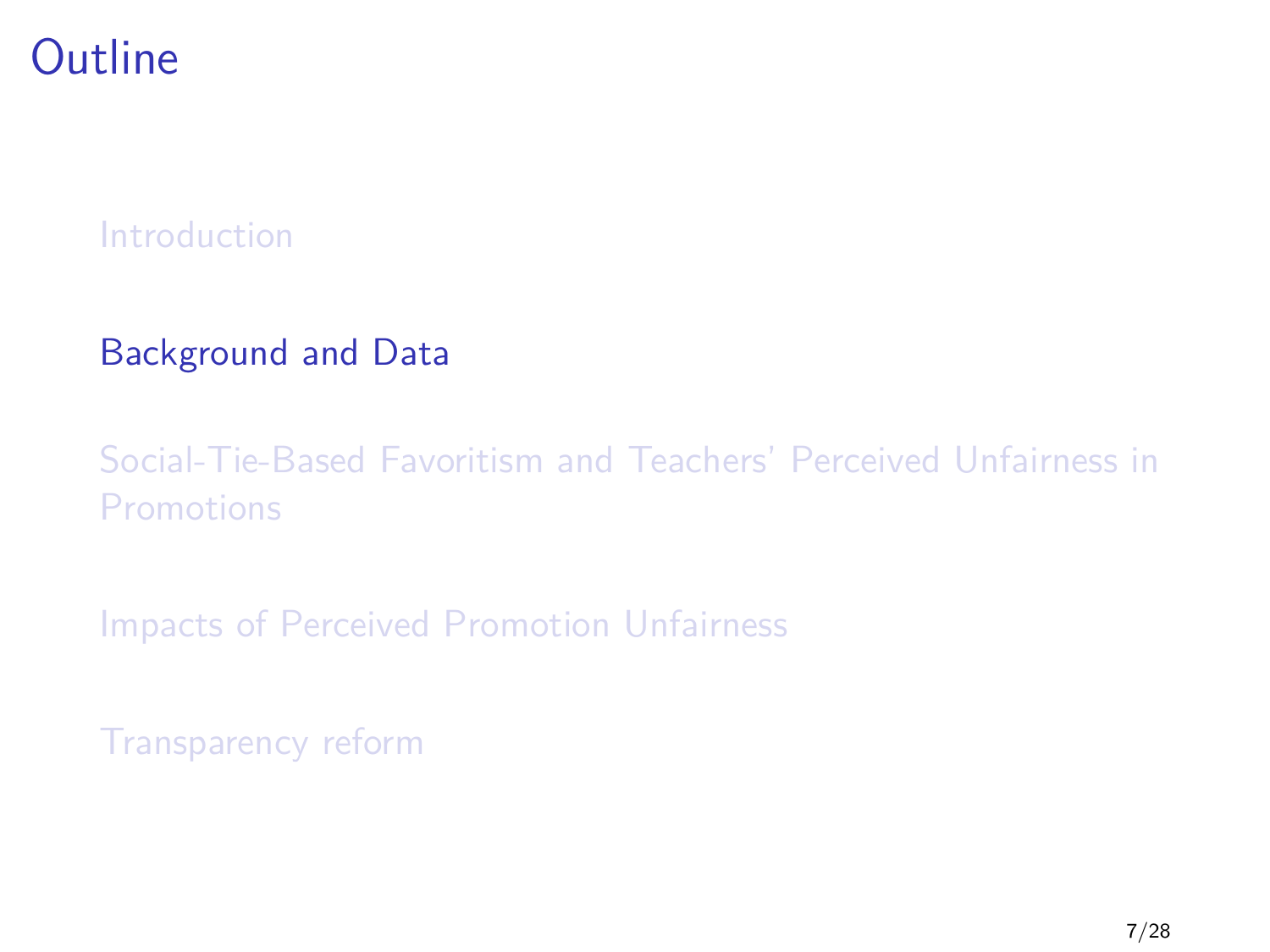#### Institutional Background

Professional title evaluation system in Chinese public schools:

- $\triangleright$  Annual evaluation, 3 titles (2 elevations) for high school teachers (junior, middle and senior), "promotion" defined as middle-to-senior title elevation
- Increase in *fixed* wage following promotion
- $\triangleright$  Recommendation of school principals crucial for final decisions made by city-level committee
- **Promotion competitive among applicants w/in school** $\times$ year due to quota
- $\blacktriangleright$  Teachers can apply multiple times after fulfilling mandatory tenure requirement
- **Promotion results does not instantaneously affect class assignment**  $\&$  **workload**

Transparency reform in sample cities:

- In Mandatory disclosure of promotion application profiles (formatted CVs) to peer teachers w/in school
- ▶ Across-city policy roll out from 2005-2015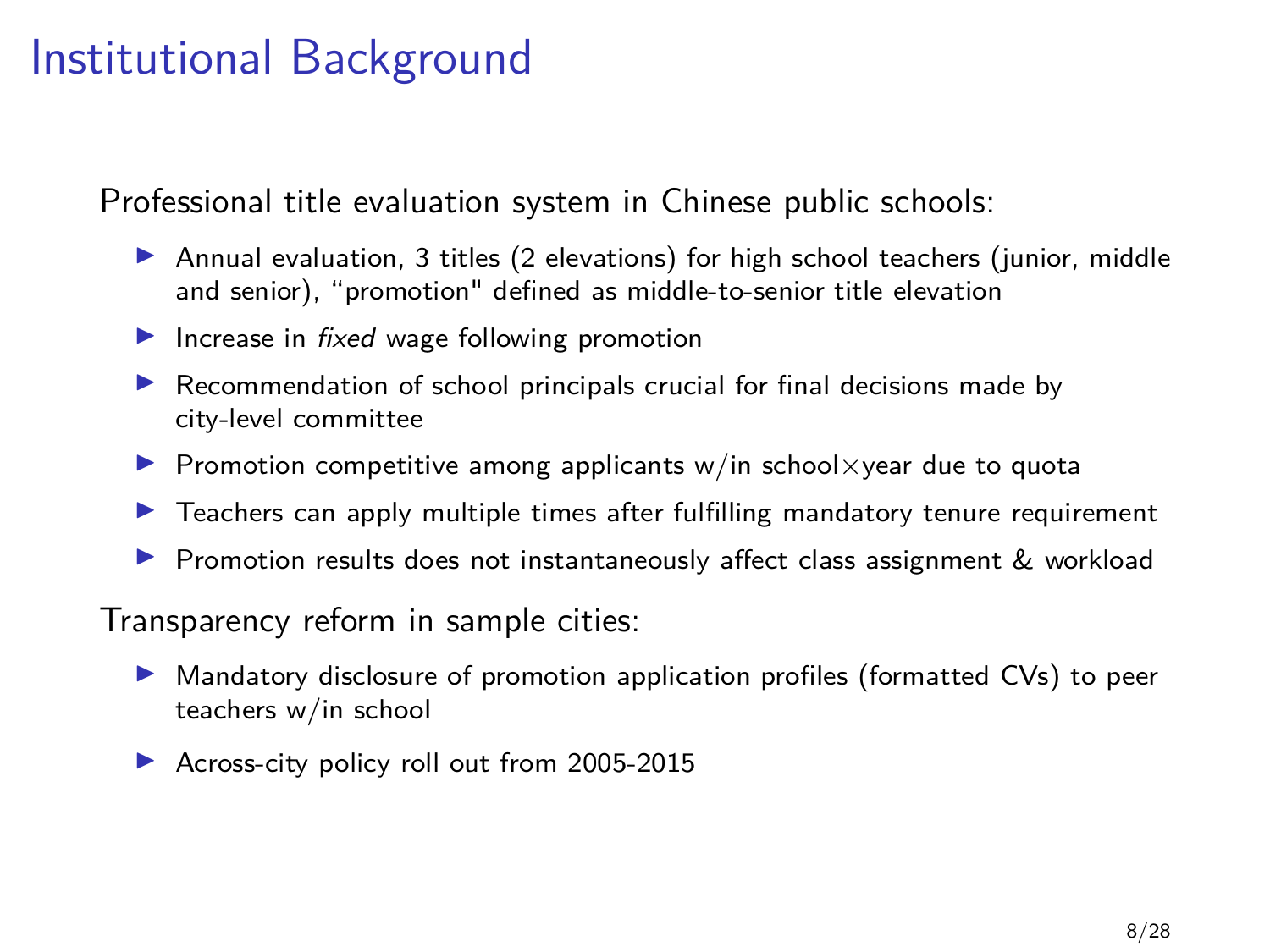#### Administrative Data

- <span id="page-16-0"></span> $\blacktriangleright$  Sample:
	- $\triangleright$  112 public high schools in the 4 largest cities in a Chinese province in 2001-2017
- $\blacktriangleright$  Data:
	- 1 Newly digitized records of teachers' promotion application CVs and promotion results [Details](#page-49-0)
		- $\triangleright$  Control for applicants qualifications, construct "promotability scores"
	- 2 Personnel records of teachers and principals
		- $\triangleright$  Consruct social ties (hometown and college) bet. school principals and teachers
	- 3 Student test scores (class×subject) in city-level end-of-year exams
		- $\triangleright$  Estimate (time-varying) value-added of each teacher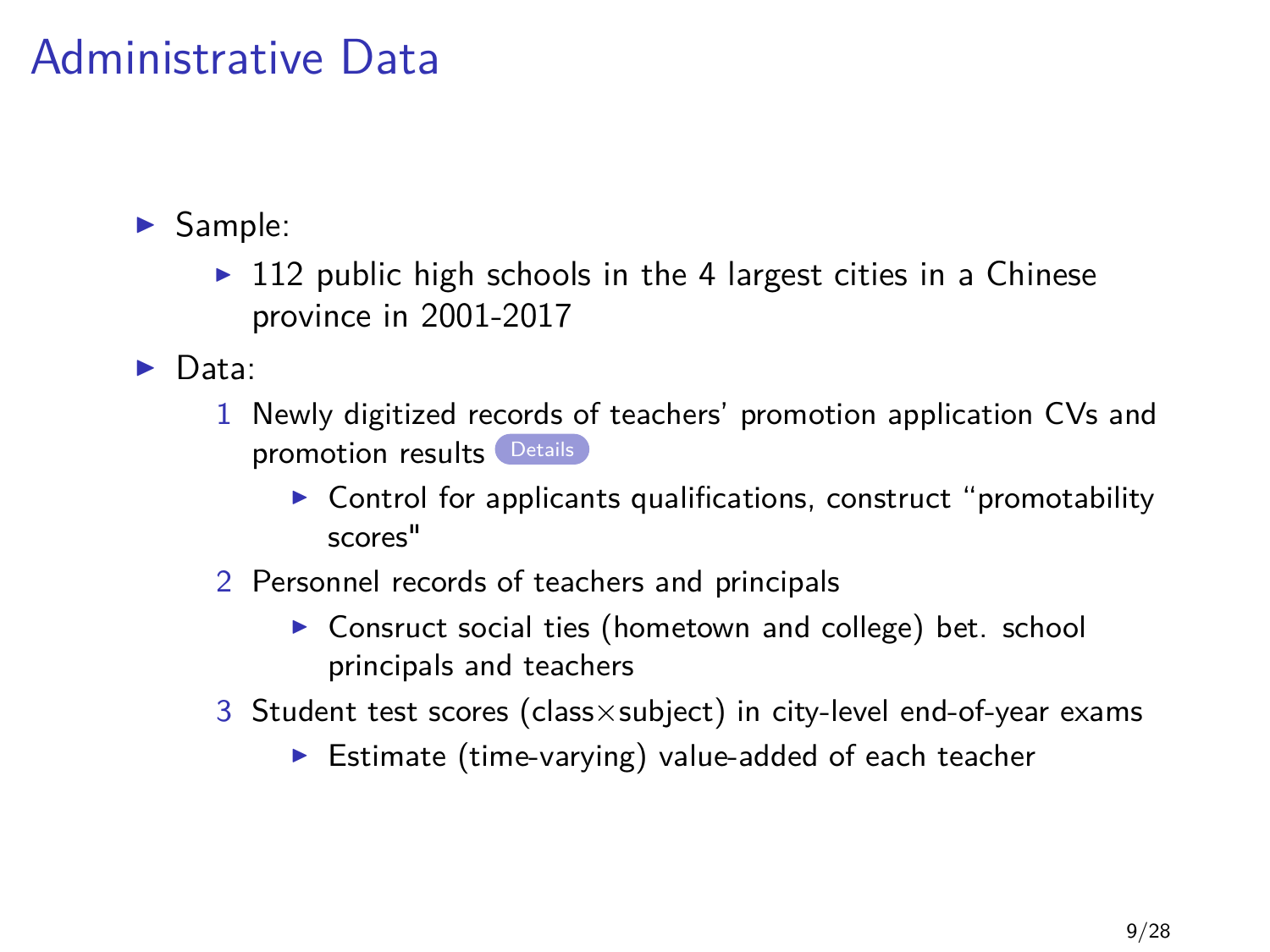# Survey Data and Teachers' Perceived Promotion Unfairness

<span id="page-17-0"></span>Sample:

 $\triangleright$  6 schools in 2 cities in 2018

Survey Design:

- $\triangleright$  Presented the de-identified application CVs of 2017 applicants in a school to teachers in another school, asked them to evaluate the CVs and pick  $N$  ( $#$ actual promotees) applicants they thought should be promoted
- In Simulated teachers' post-transparency-reform info. set and decision to make about their applicant colleagues, eliciting revealed preferences
- $\blacktriangleright$  Estimating respondents' preferences over virtual applicant characteristics (fairness notion), applying them to actual applicant characteristics in the past to infer perceived fair promotion results [Details](#page-50-0)
- $\triangleright$  Contrasting the inferred fair promotion results with the actual results, the applicants can be grouped into 4 types: deservingly (undeservingly) promoted (denied)
- **In Constructing measure of perceived promotion unfairness Undeserving%<sub>it</sub>:**  $%$  promotees regarded as undeserving by teacher *i* in her school in year *t*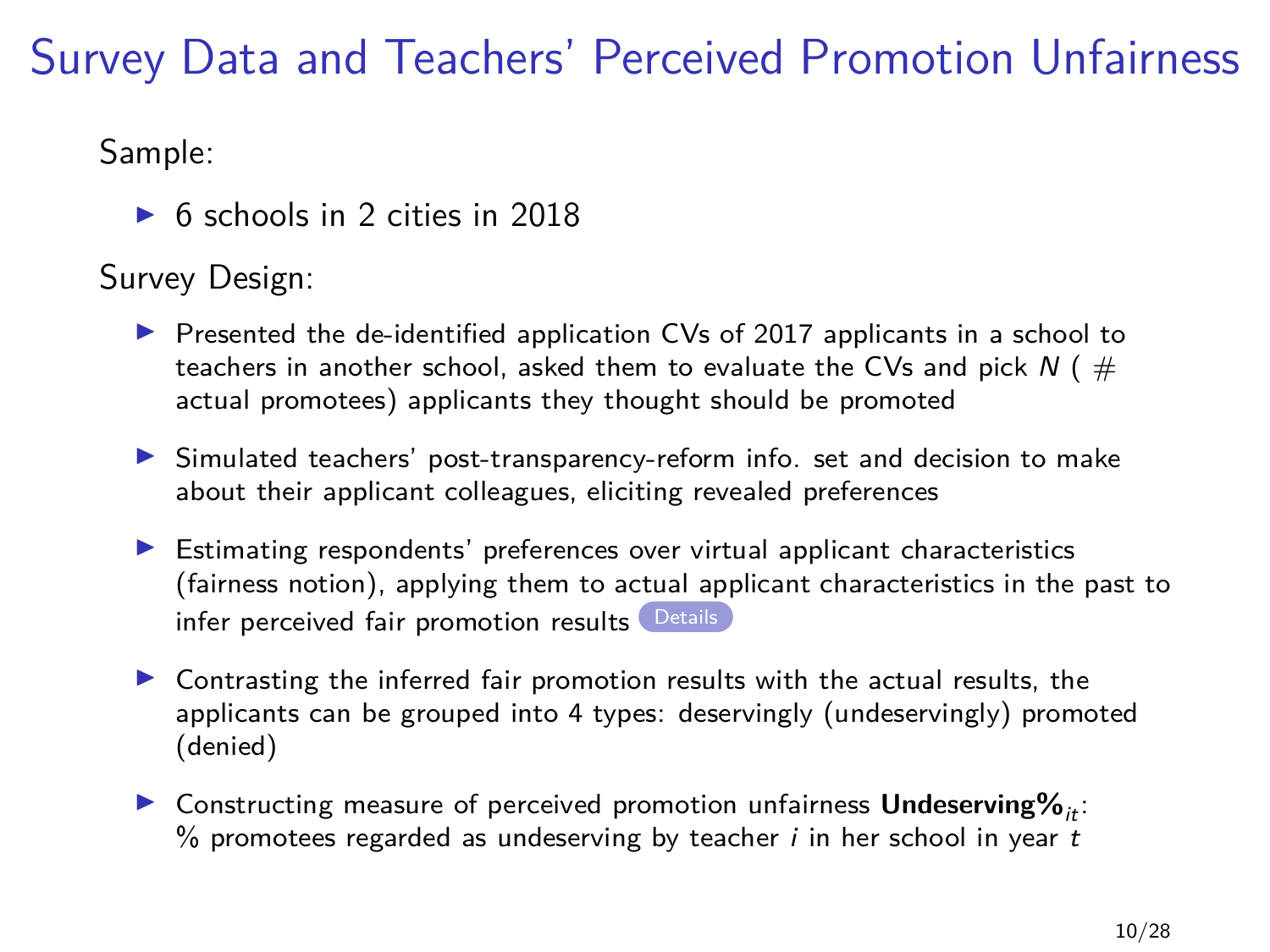#### <span id="page-18-0"></span>**Outline**

[Introduction](#page-1-0)

#### [Background and Data](#page-14-0)

#### [Social-Tie-Based Favoritism and Teachers' Perceived Unfairness in](#page-18-0) [Promotions](#page-18-0)

[Impacts of Perceived Promotion Unfairness](#page-22-0)

[Transparency reform](#page-43-0)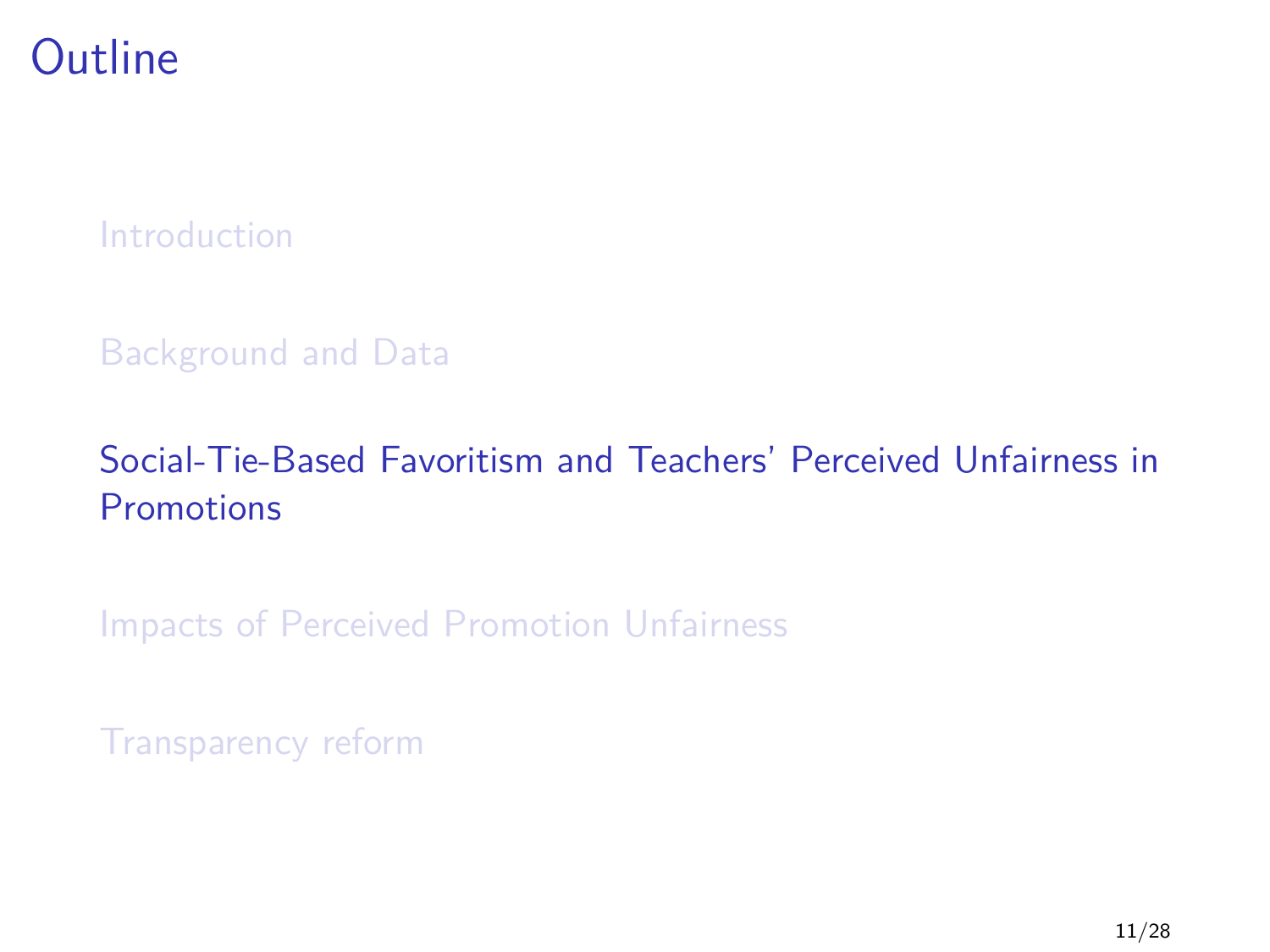#### Hometown Ties and Promotion Prospects

- <span id="page-19-0"></span>Identification: event studies exploiting school principal turnover [Details](#page-51-0)
- Average effect of hometown tie is around 80%



Notes: This graph plots event studies of the applicants' promotion rates before and after the entry of a new principal of different hometown background from the previous one. *φ*never-tied*,*−<sup>1</sup> = 0 by construction. Application CV characteristics X, applicants' school-average VA, school-year FEs, share of same-subject applicants are controlled for.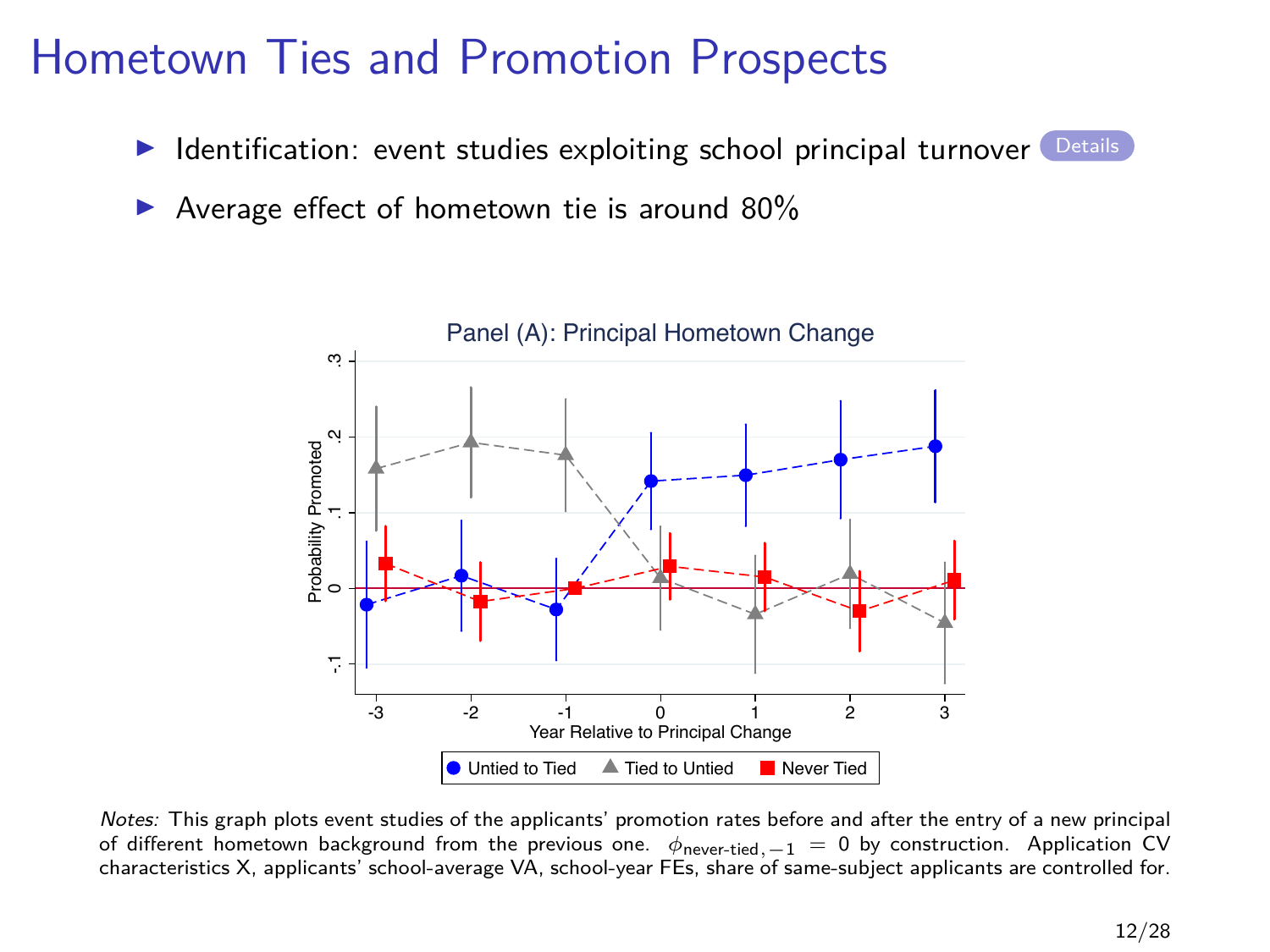# College Ties and Promotion Prospects

- Identification: event studies exploiting school principal turnover
- Average effect of college tie (hometown or college tie) is around 60% (100%)



Notes: This graph plots event studies of the applicants' promotion rates before and after the entry of a new principal of different hometown background from the previous one. *φ*never-tied*,*−<sup>1</sup> = 0 by construction. Application CV characteristics X, applicants' school-average VA, school-year FEs, share of same-subject applicants are controlled for.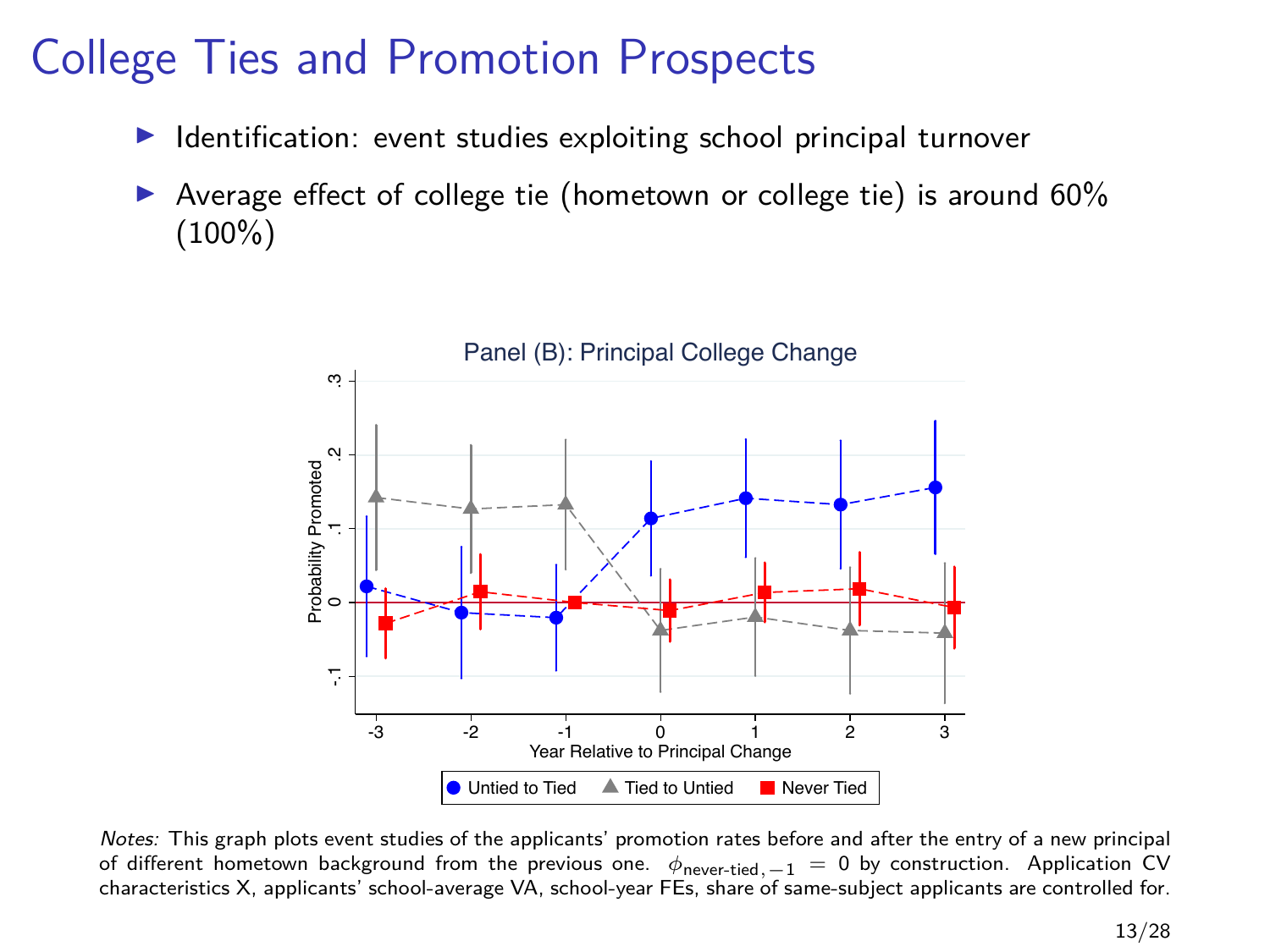#### More on Teachers' Perceived Unfairness

- ▶ Surveyed teachers value teaching awards more and social ties less
	- $\triangleright$  Undeserving promotees are mainly low-quality applicants socially connected to the principal
- 60% variation in **Undeserving%** is within school-principal×teacher
	- $\triangleright$  Driven mainly by variation in composition of applicants (wrt qualifications and social ties) across different promotion rounds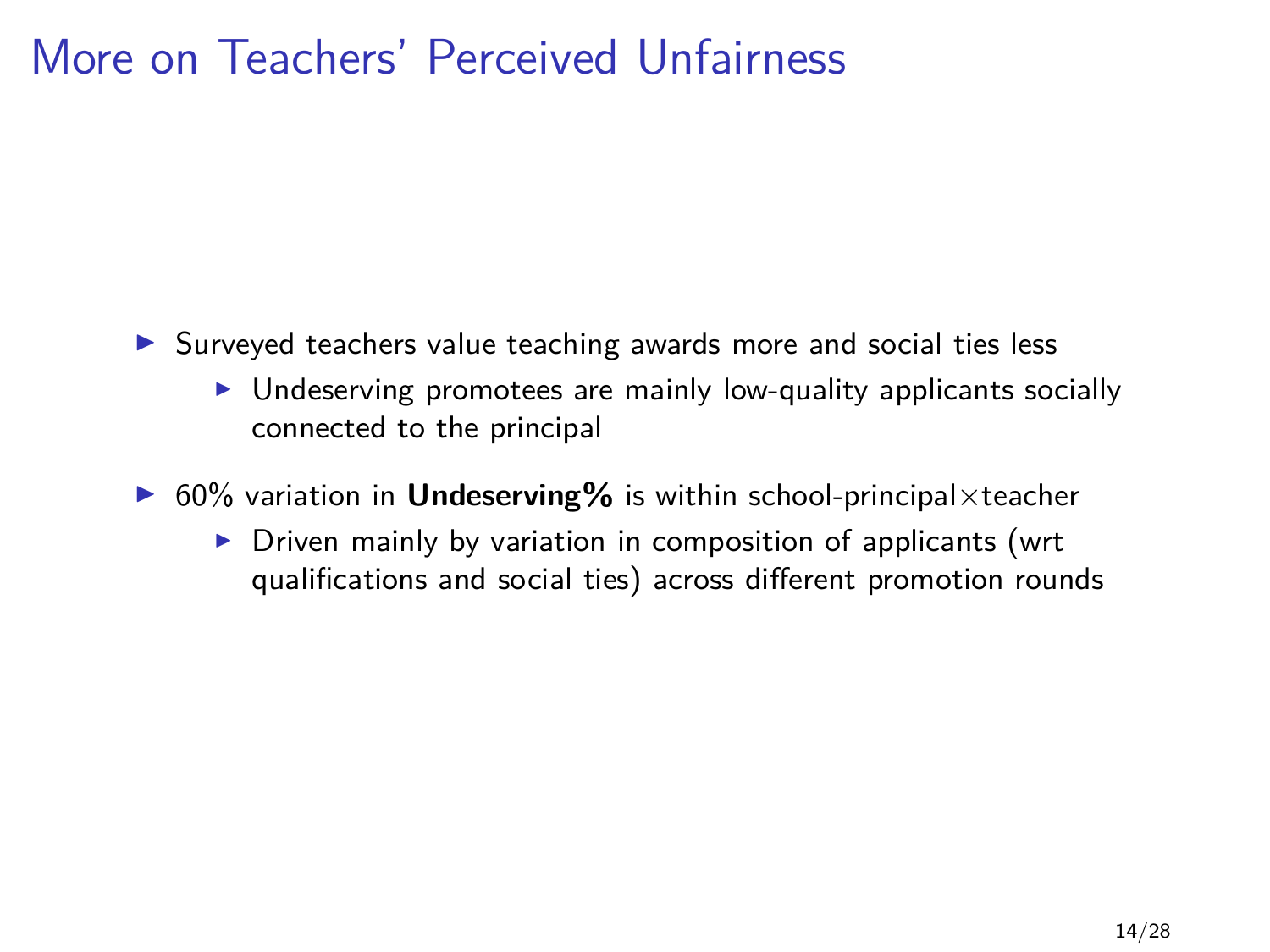#### <span id="page-22-0"></span>**Outline**

[Introduction](#page-1-0)

[Background and Data](#page-14-0)

[Social-Tie-Based Favoritism and Teachers' Perceived Unfairness in](#page-18-0) [Promotions](#page-18-0)

[Impacts of Perceived Promotion Unfairness](#page-22-0)

[Transparency reform](#page-43-0)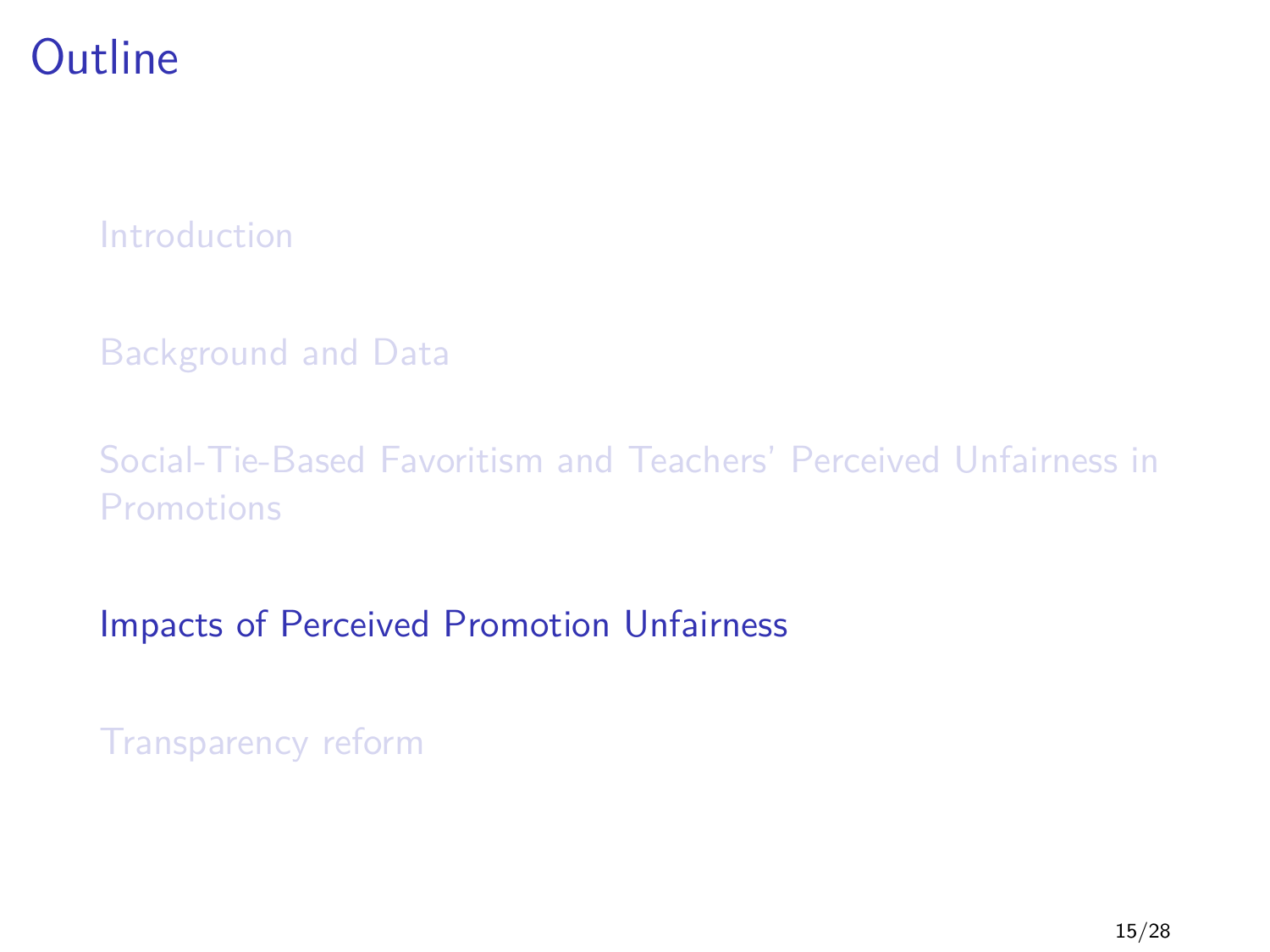# Average Incentive Effects on Applicants (Quitting)

- <span id="page-23-0"></span>Identification: w/in school $\times$ principal $\times$ teacher event studies of different promotion rounds [Details](#page-52-0)
- $\blacktriangleright$  Trivial average direct effects of perceived promotion unfainess on applicants' quitting probability



Impacts of Perceived Promotion Unfairness on Applicants' Quitting Probability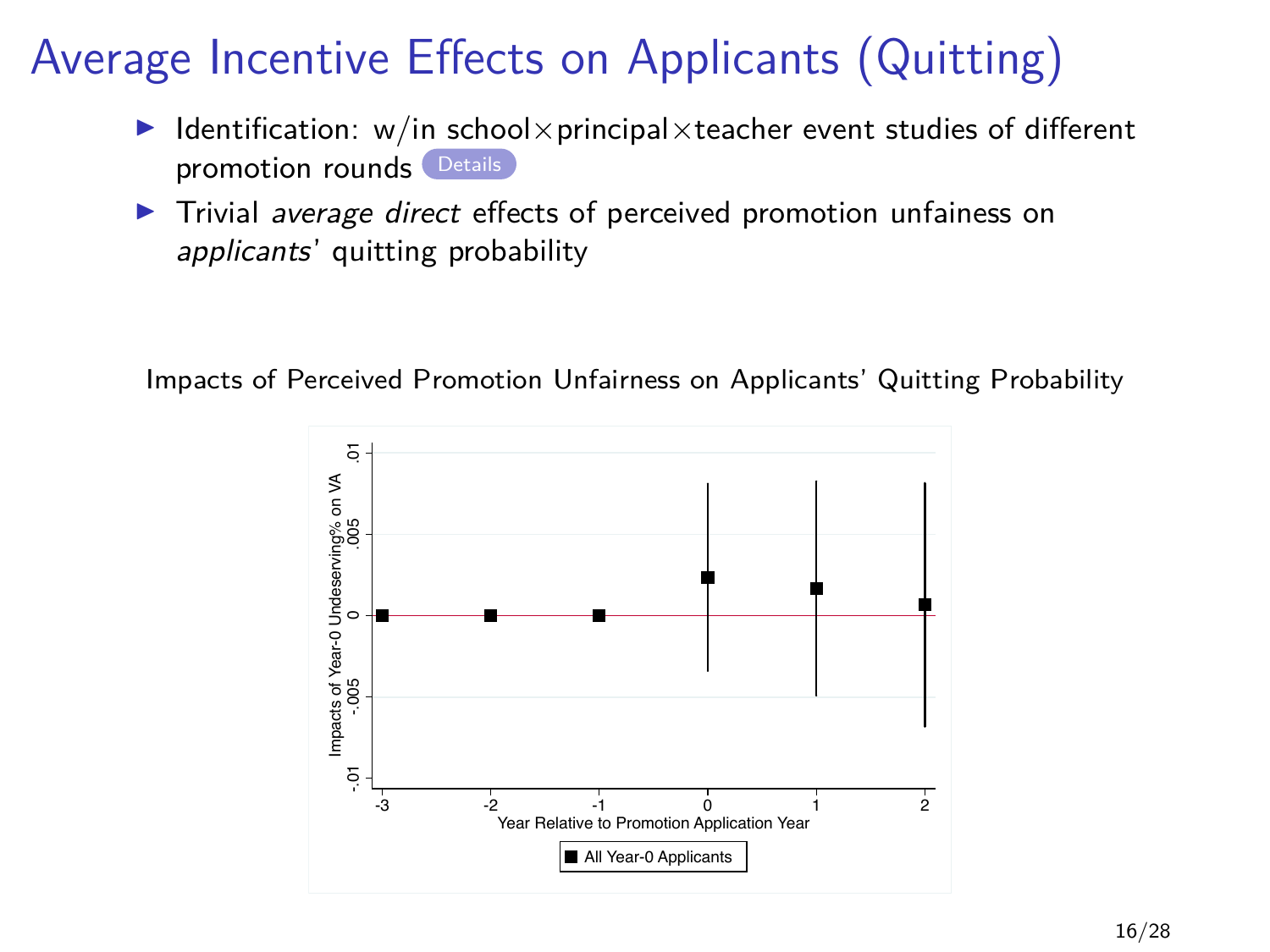### Average Incentive Effects on Applicants (VA)

 $\triangleright$  Trivial average direct effects of perceived promotion unfainess on applicants' VA

Impacts of Perceived Promotion Unfairness on Applicants' Quitting Probability

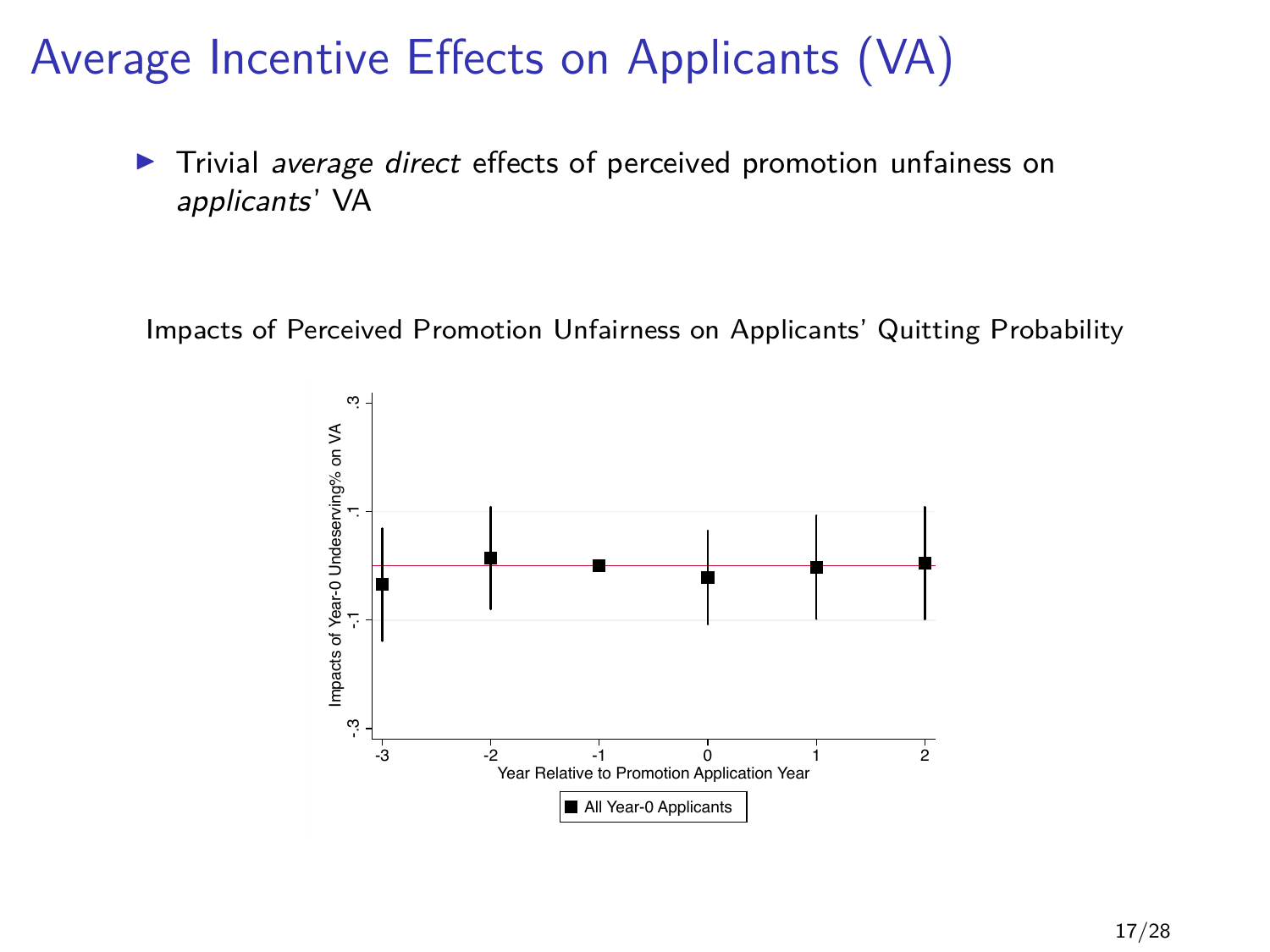#### Unpacking Average Incentive Effects on Applicants Promotion unfairness

- $\triangleright$  motivates the *favored* (undeservingly v deservingly promoted)
- ighthroata integrativizes the *biased against* (undeservingly v deservingly denied)
- The two offset each other

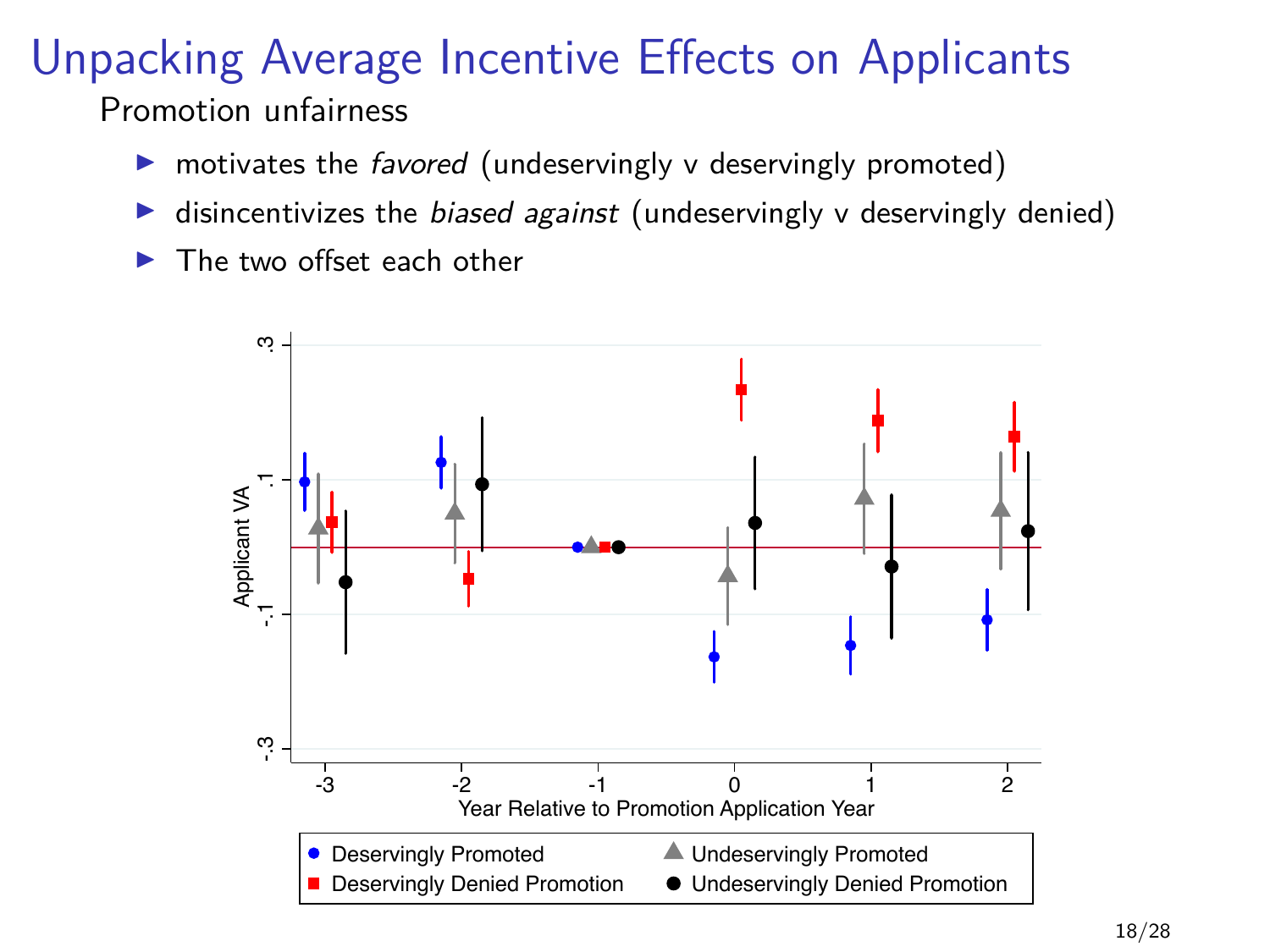# Indirect Incentive Effects on Non-Applicants (Quitting)

- Non-applicants 78% of teachers
- Avg. quitting rate of *non-applicants* under avg. level of unfairness is  $16\%$ higher than the "fair" counterfactual in year 0

Spillover Impacts of Perceived Promotion Unfairness on Non-Applicants' Quitting Probability

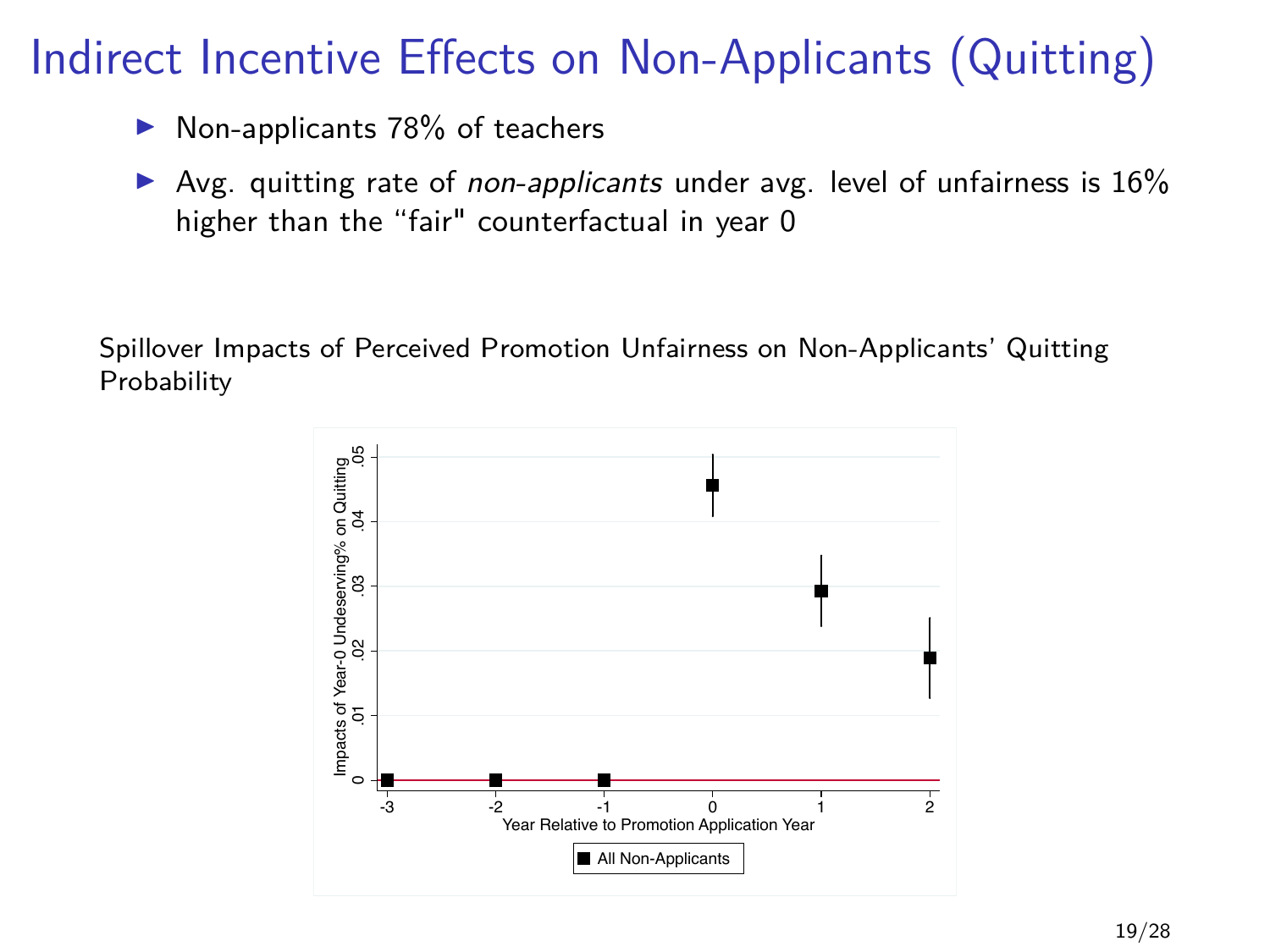## Indirect Incentive Effects on Non-Applicants (VA)

- $\triangleright$  Non-applicants 78% of teachers
- ▶ Avg. VA of non-applicants under avg. level of unfairness is 0.28SD lower than the "fair" counterfactual in year 0

Spillover Impacts of Perceived Promotion Unfairness on Non-Applicants' Quitting Probability

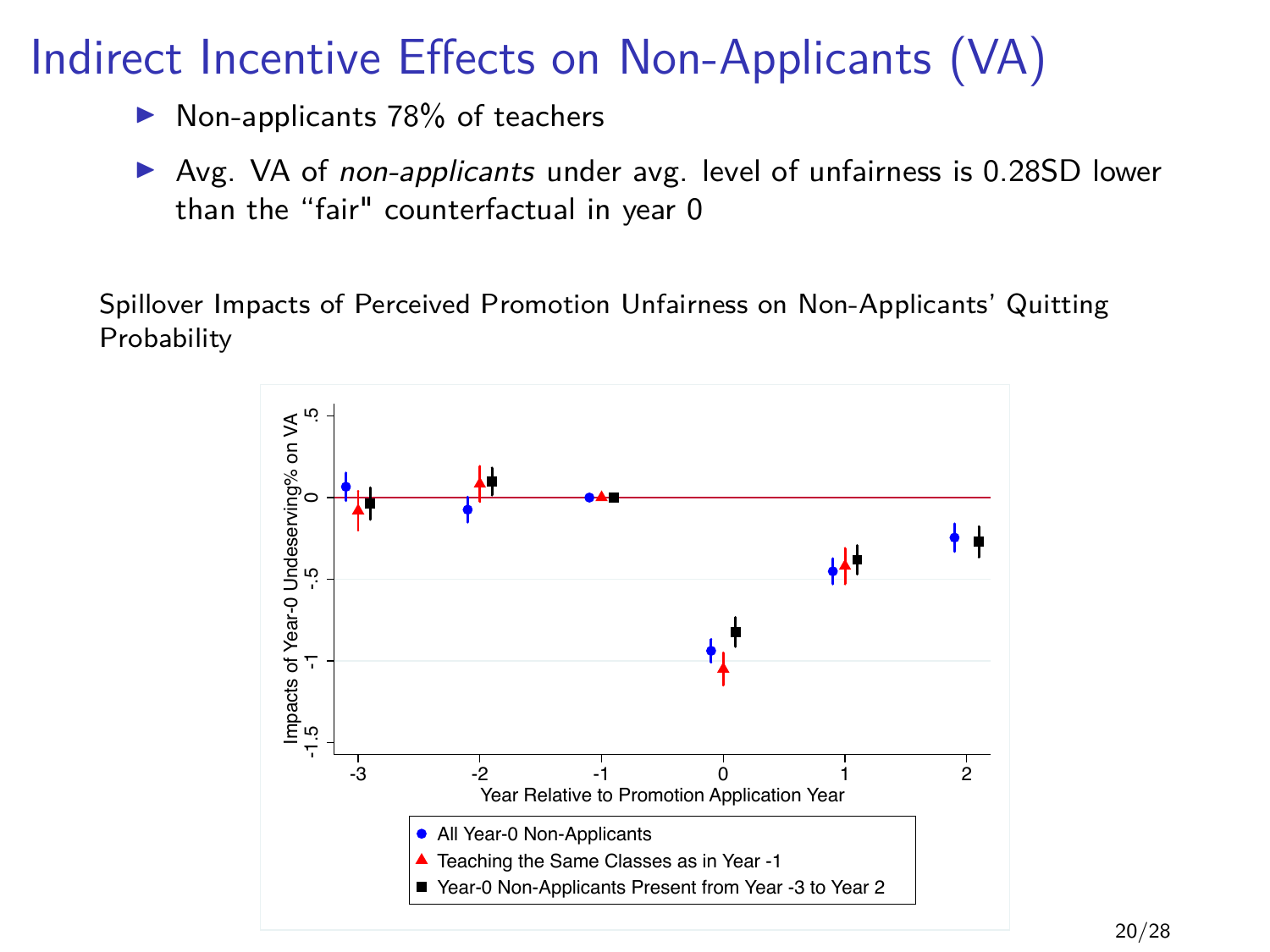#### Robustness Checks

<span id="page-28-0"></span> $\triangleright$  Sample choices (in the VA analysis)

- $\triangleright$  (i) Balanced panel (2) drop teachers w/ re-assigned to new classes
- Instrumenting for Undeserving $\%_{it}$ : [figures](#page-54-0)
	- $\triangleright$  Using predicted promotion decisions from principal-specific estimates of principals' preferences on qualifications and social ties. [IV def.](#page-0-0)
	- I Using difference in. avg. promotability/qualifications bet. applicants tied to current and previous principals (and its higher-order terms). [IV def.](#page-0-0)
- $\blacktriangleright$  Observable job characteristics do not correlate w/ Undeserving $\%_{it}$  ([figures](#page-53-0)
- I No immediate selection to middle-level leaders following title promotions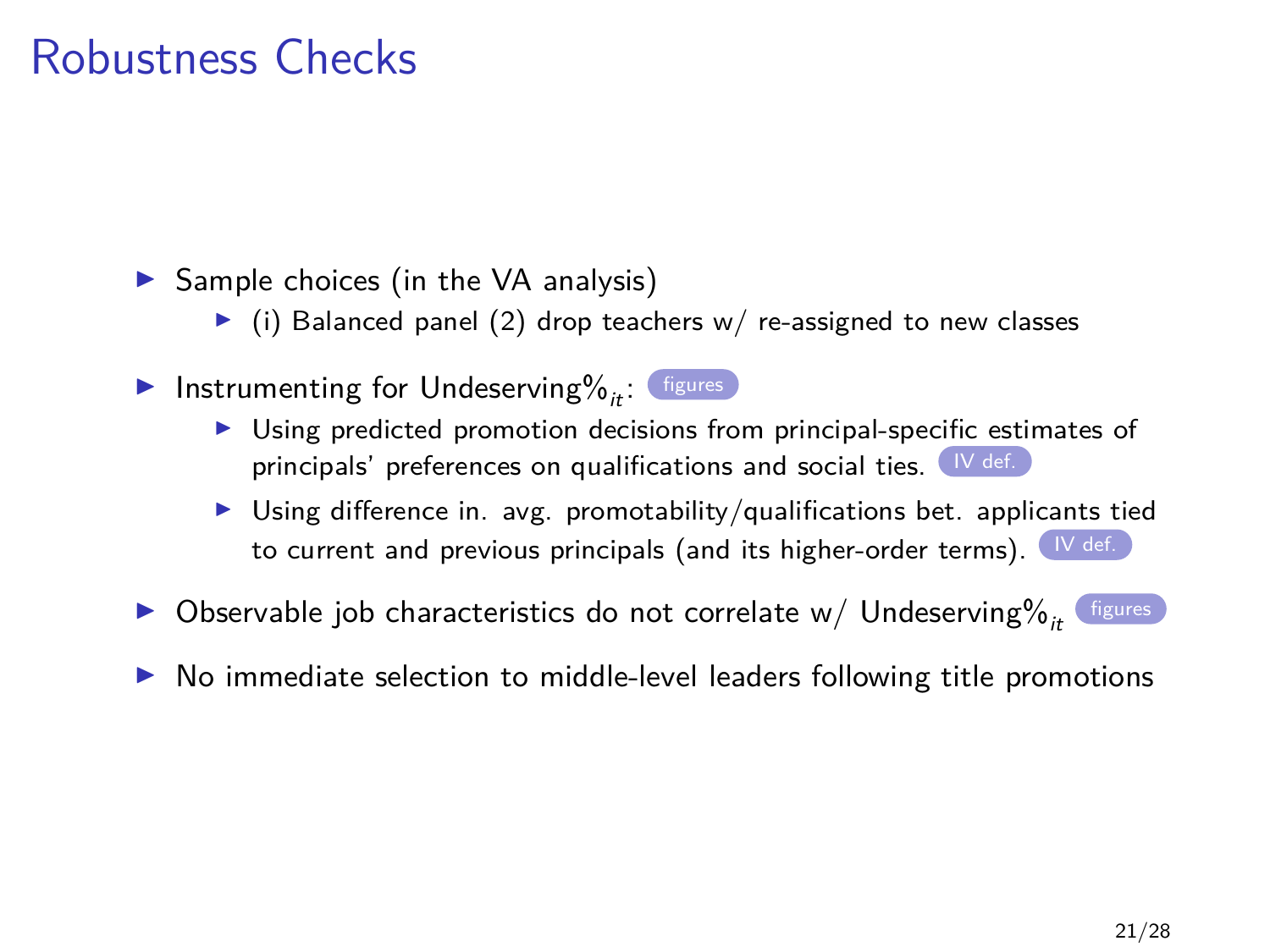## Mechanisms: VA

Suggestive evidence on the mechanisms of adverse incentive spillovers on non-applicants:

- $\triangleright$  VA effect likely driven by fairness norms and horizontal social preferences between peers at work
	- 1 Limited evidence of learning about principals
		- $\blacktriangleright$  Effect not decreasing with principal's length of term, persistent even after principal has left
	- 2 Effect most pronounced among the already promoted
	- 3 Effect does not vary by whether socially connected to the principal (among all non-applicants and prospective applicants)
	- 4 Effect most pronounced among those who interact a lot with perceived victims of promotion unfairness
	- 5 Among already promoted teachers, those who were deservingly promoted in the past respond more harshly in VA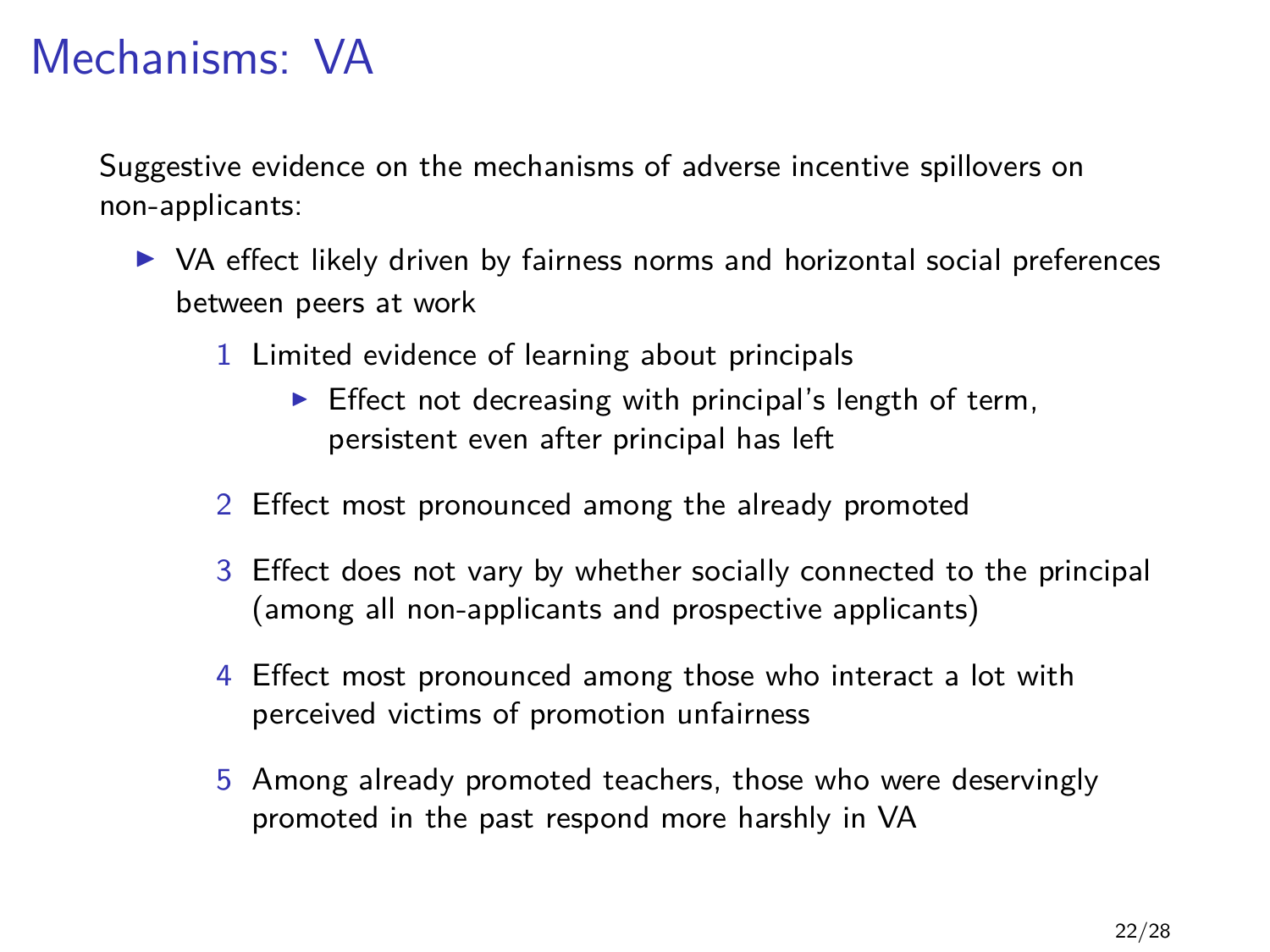- $\blacktriangleright$  Effect not decreasing with principal's length of term.
- $\blacktriangleright$  Effect persistent when principal has left.

Spillover Impacts on Non-Applicants' VA: Principal's Presence

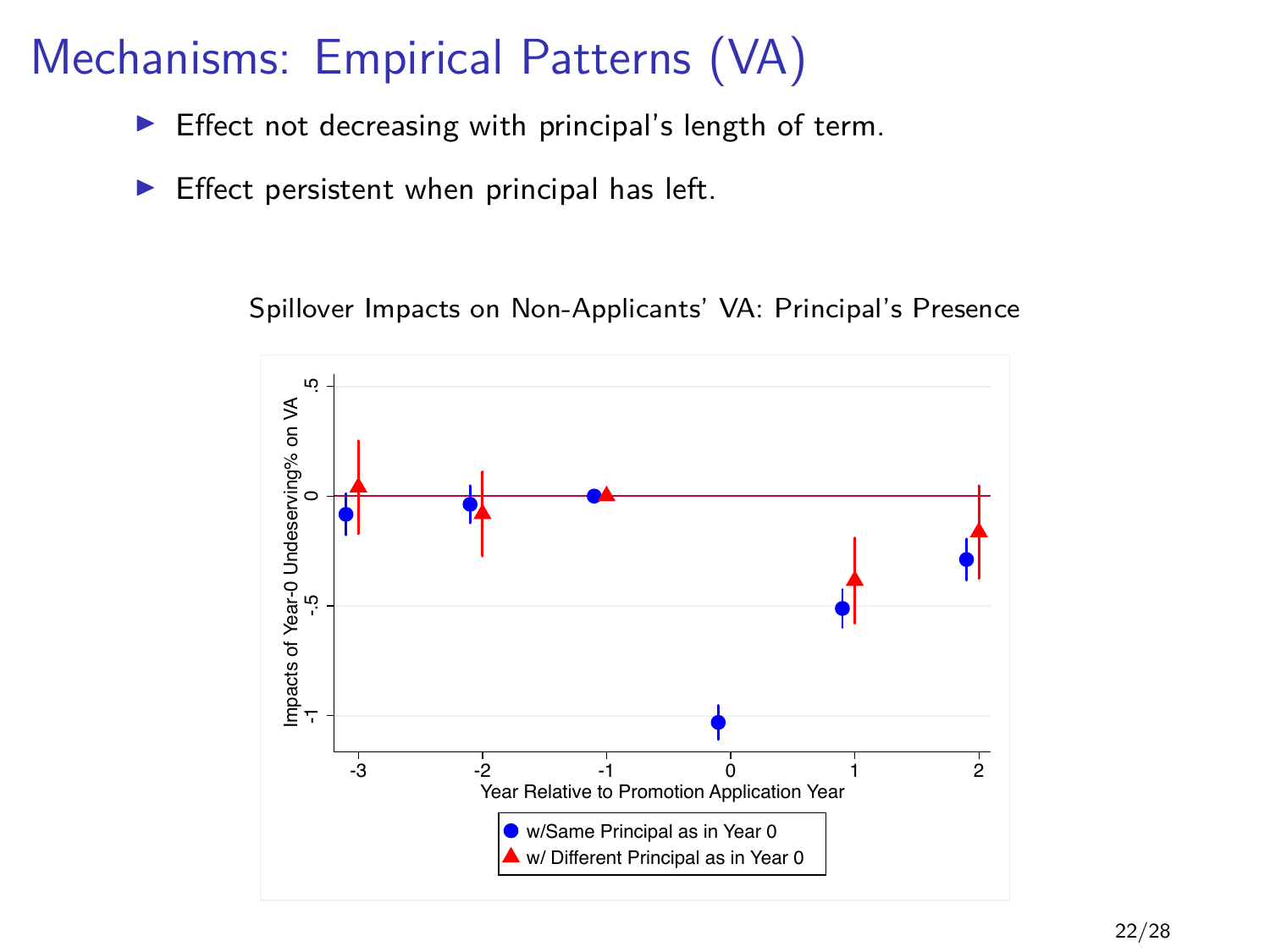**Effect most pronounced among senior-ranked (already promoted)** teachers.

Spillover Impacts on Non-Applicants' VA: Professional Ranks

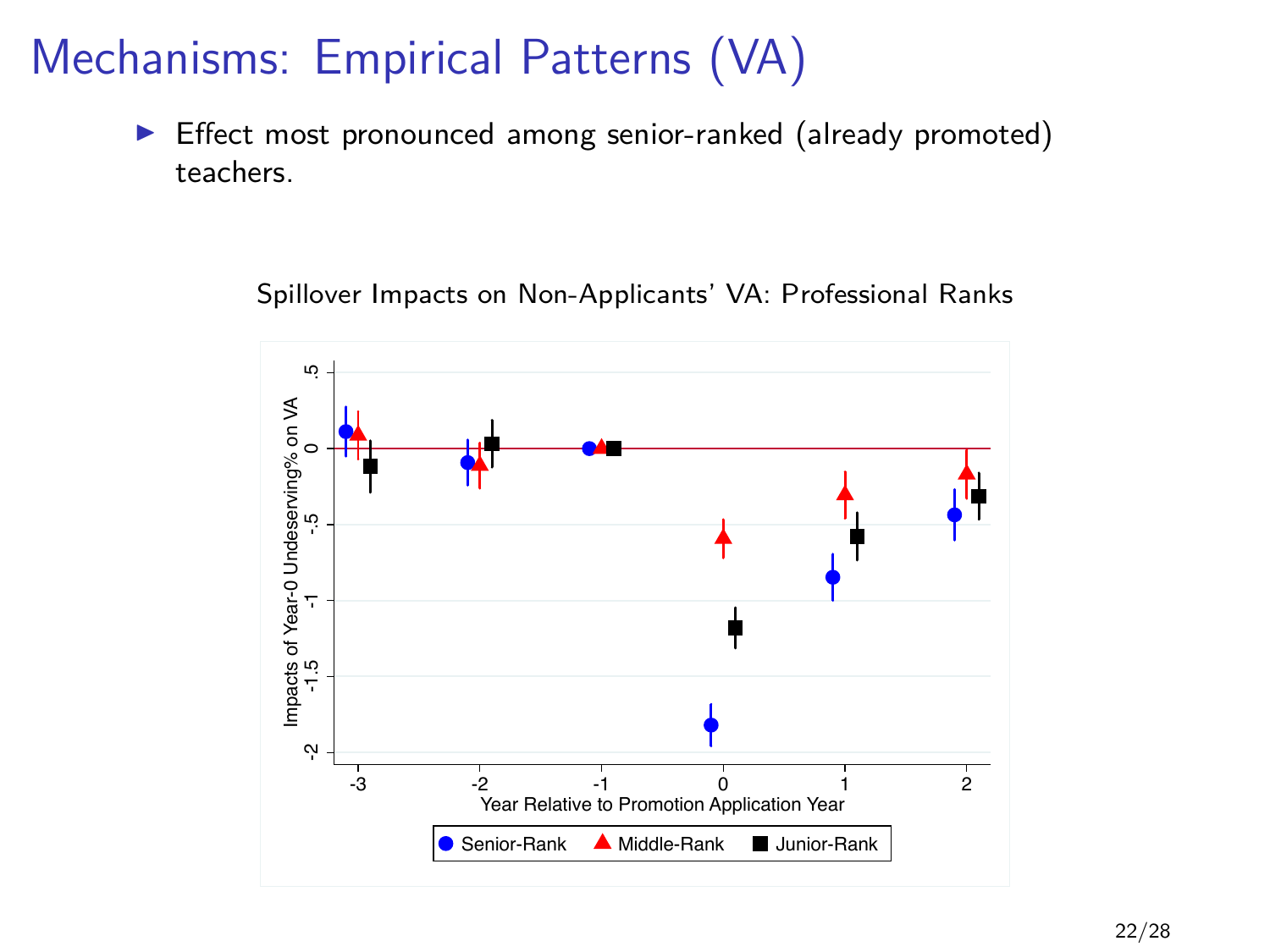$\triangleright$  Effect does not vary by whether socially connected to the principal (among all non-applicants and prospective applicants).

Spillover Impacts on Non-Applicants' VA: Social Ties w/ Principal

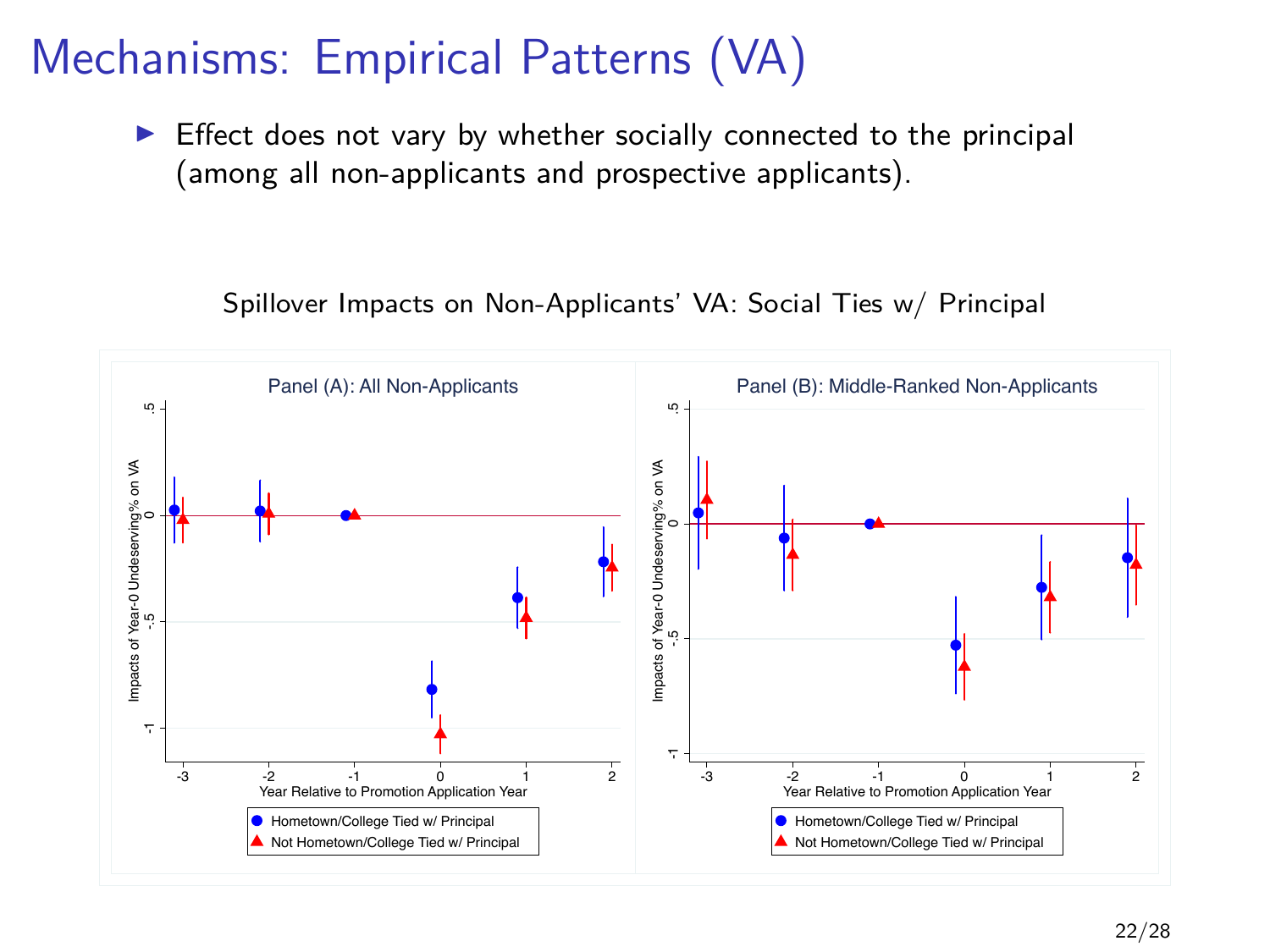$\blacktriangleright$  Effect most pronounced among those who interact a lot with perceived victims of promotion unfairness.

Spillover Impacts on Non-Applicants' VA: Interactions w/ Victims

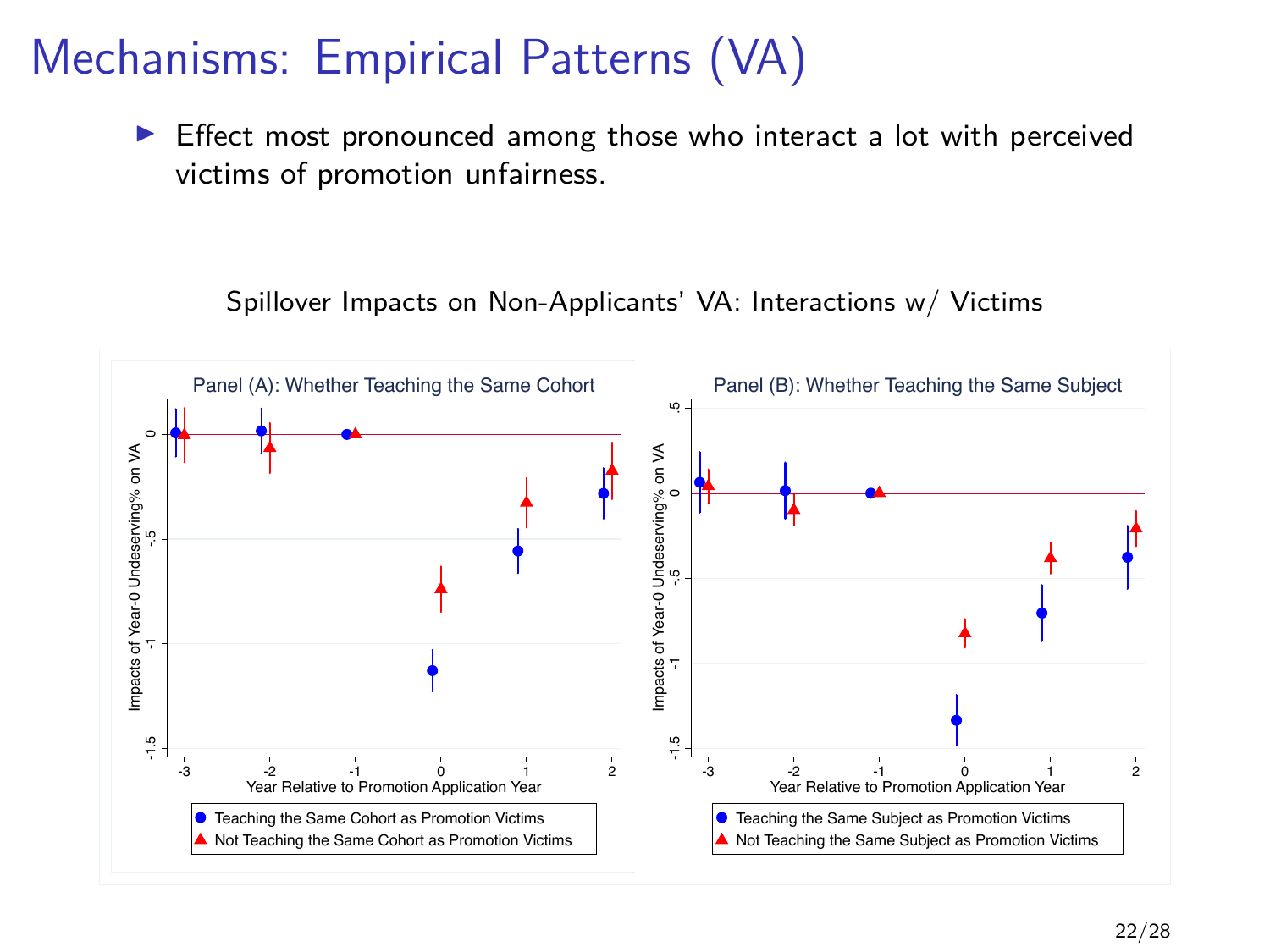$\blacktriangleright$  Effect most pronounced among those who interact a lot with perceived victims of promotion unfairness.

Spillover Impacts on Non-Applicants' VA: Interactions w/ Victims

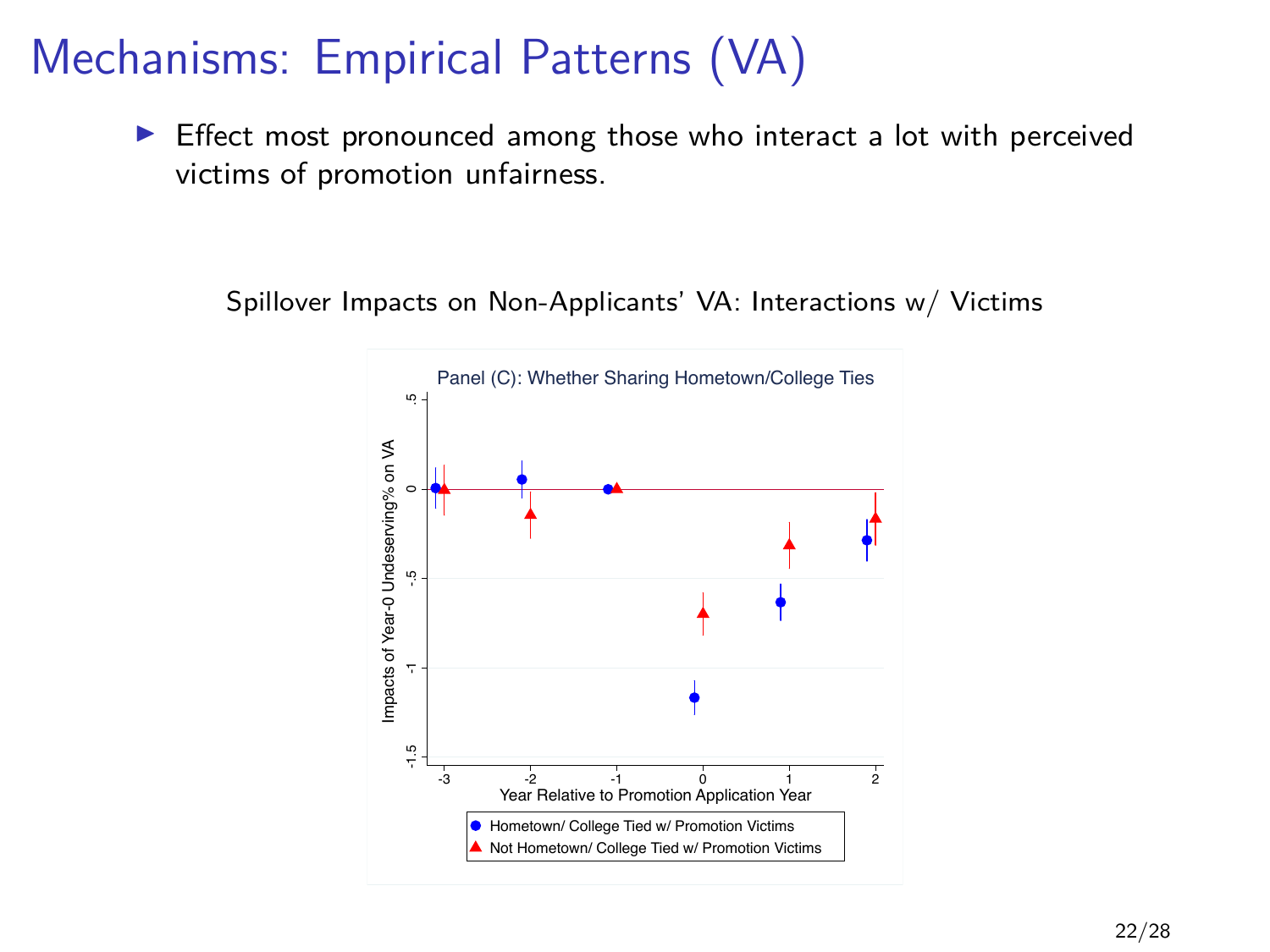Among already promoted teachers, those who were deservingly promoted in the past respond more harshly in VA.

Spillover Impacts on Non-Applicants' VA: Self Past Promotion Experience

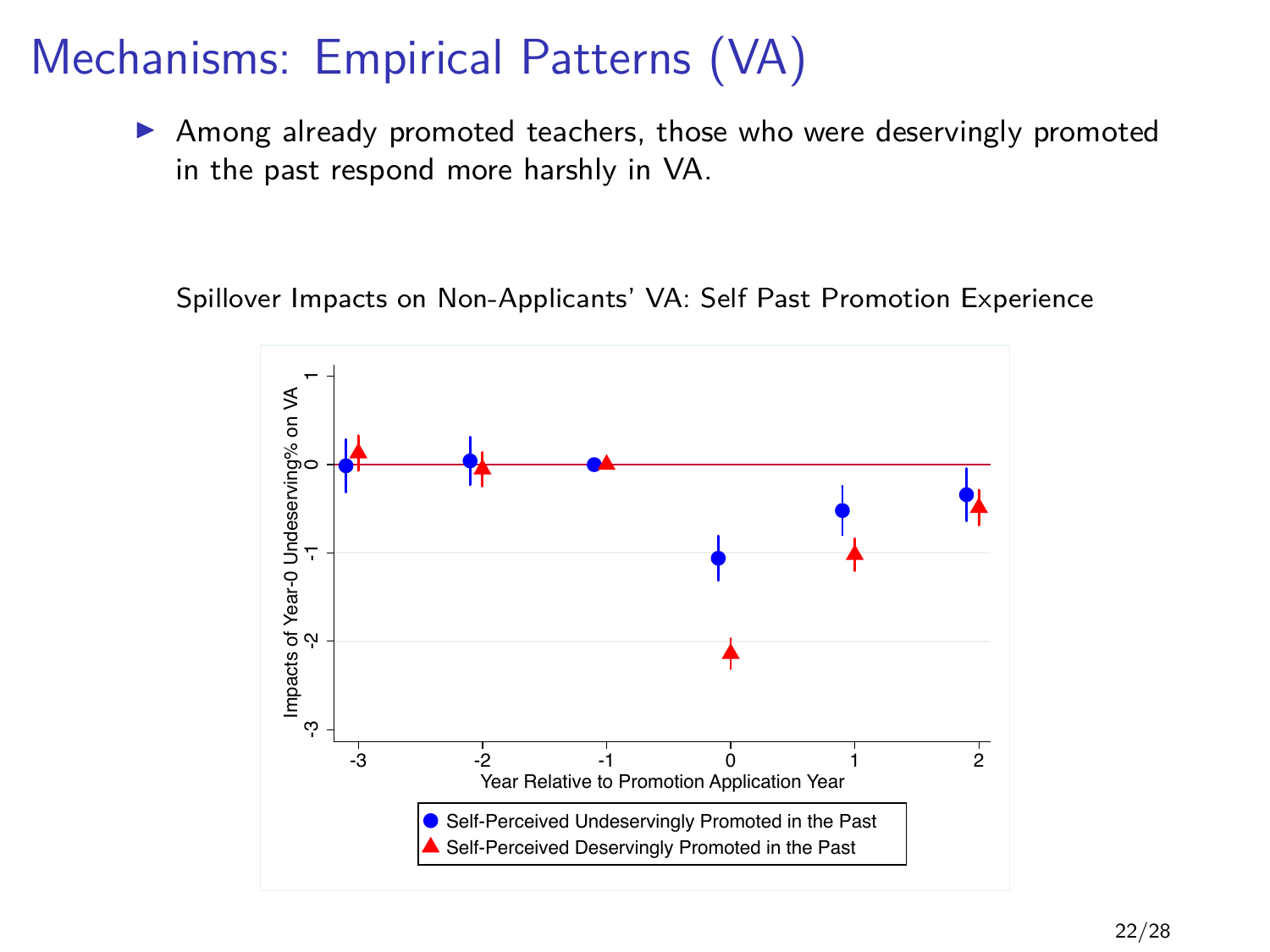# Mechanisms: Quitting

Suggestive evidence on the mechanisms of adverse incentive spillovers on non-applicants:

- ▶ Quitting effect likely driven by career concerns and learning about principal
	- 1 Evidence of information updating about principals
		- $\triangleright$  Effect decreasing with principal's length of term, disappearing after principal has left
	- 2 Effect most pronounced among the prospective applicants who are socially unconnected to the principal
	- 3 Effect more pronounced among high-value-added prospective applicants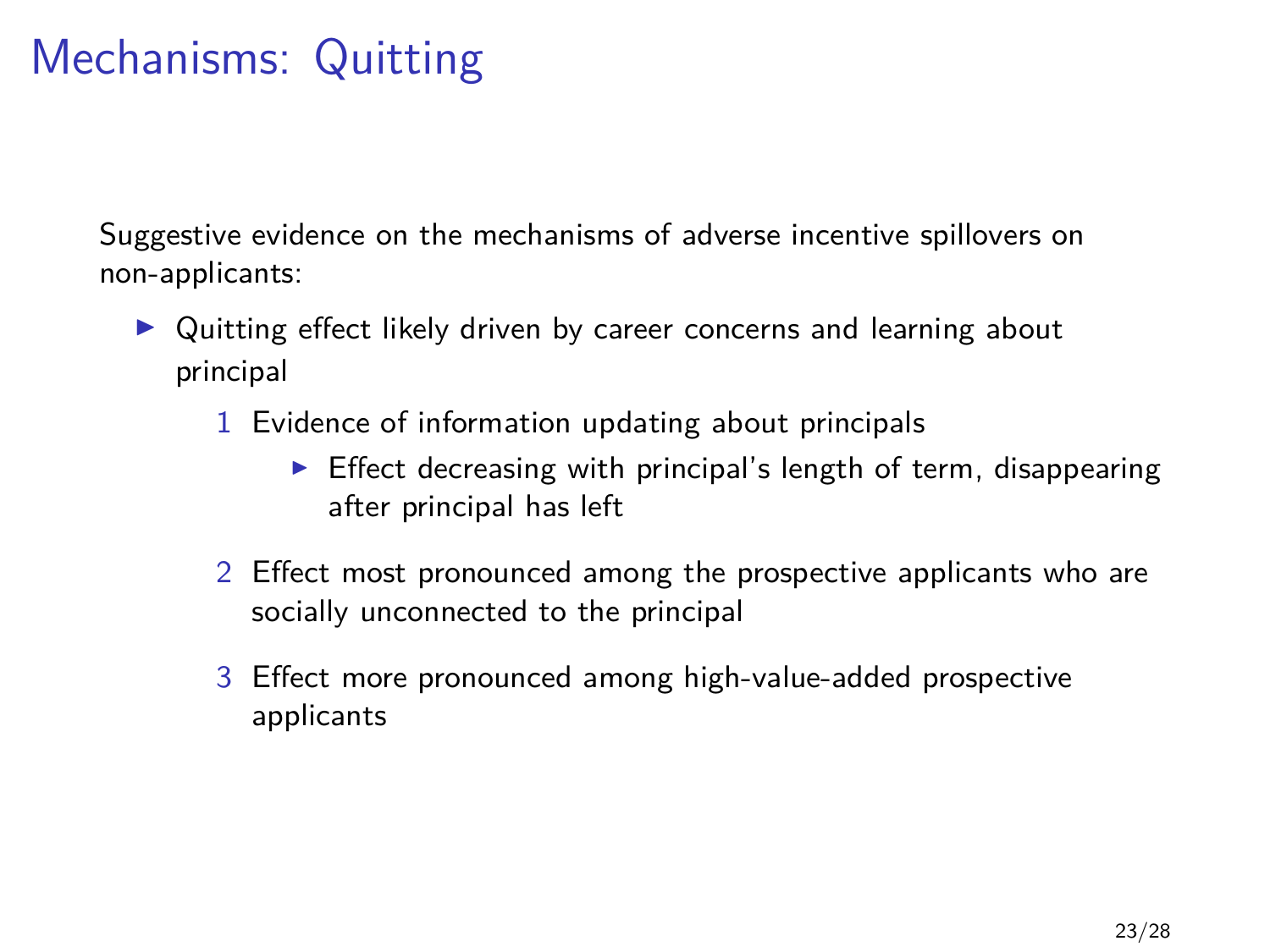- $\triangleright$  Effect decreasing with principal's length of term. [table](#page-0-0)
- $\blacktriangleright$  Effect disappears when principal has left.

Spillover Impacts on Non-Applicants' Quitting: Principal's Presence

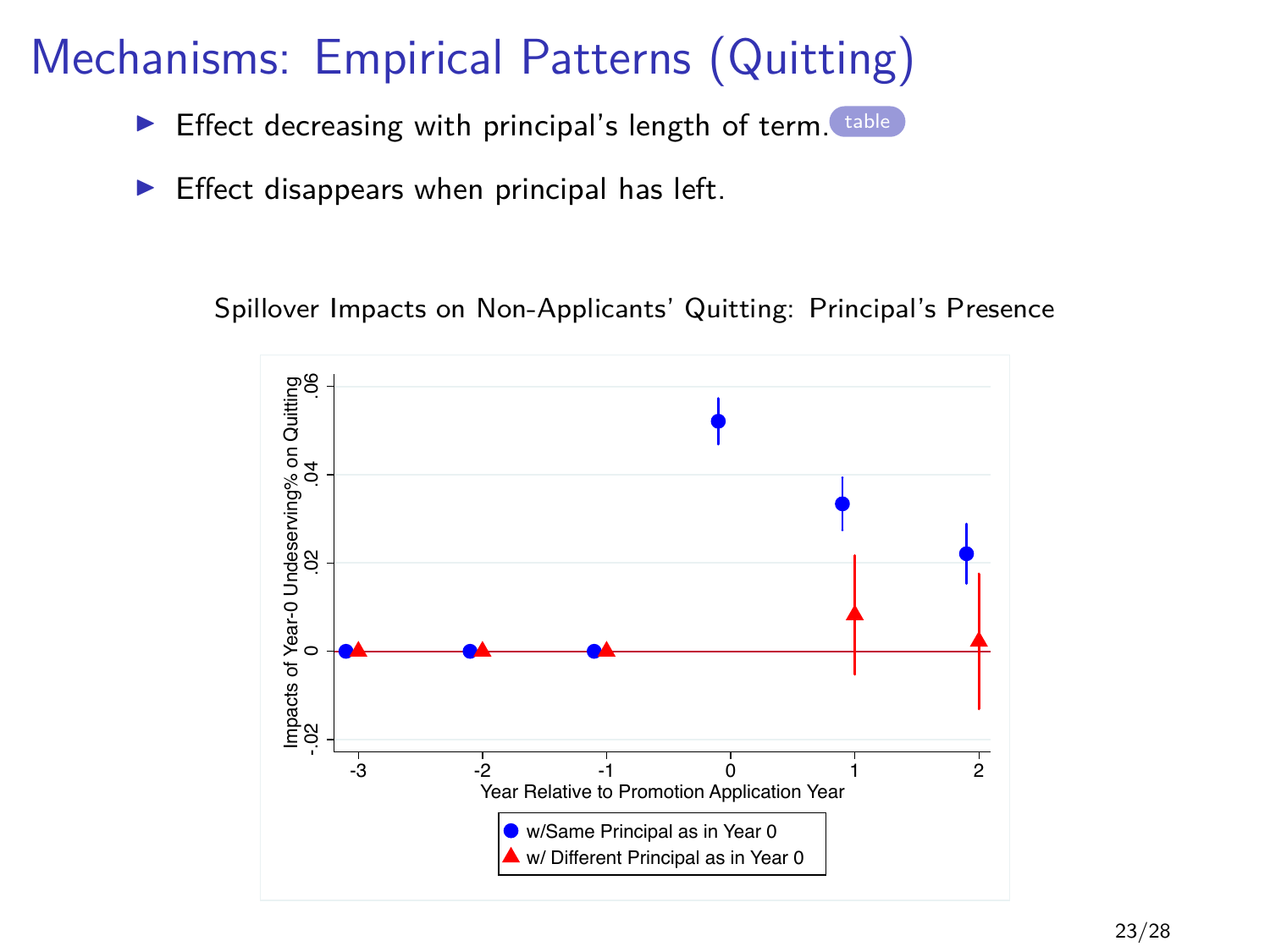$\triangleright$  Effect most pronounced among middle-ranked (prospective applicant) teachers.

Spillover Impacts on Non-Applicants' Quitting: Professional Ranks

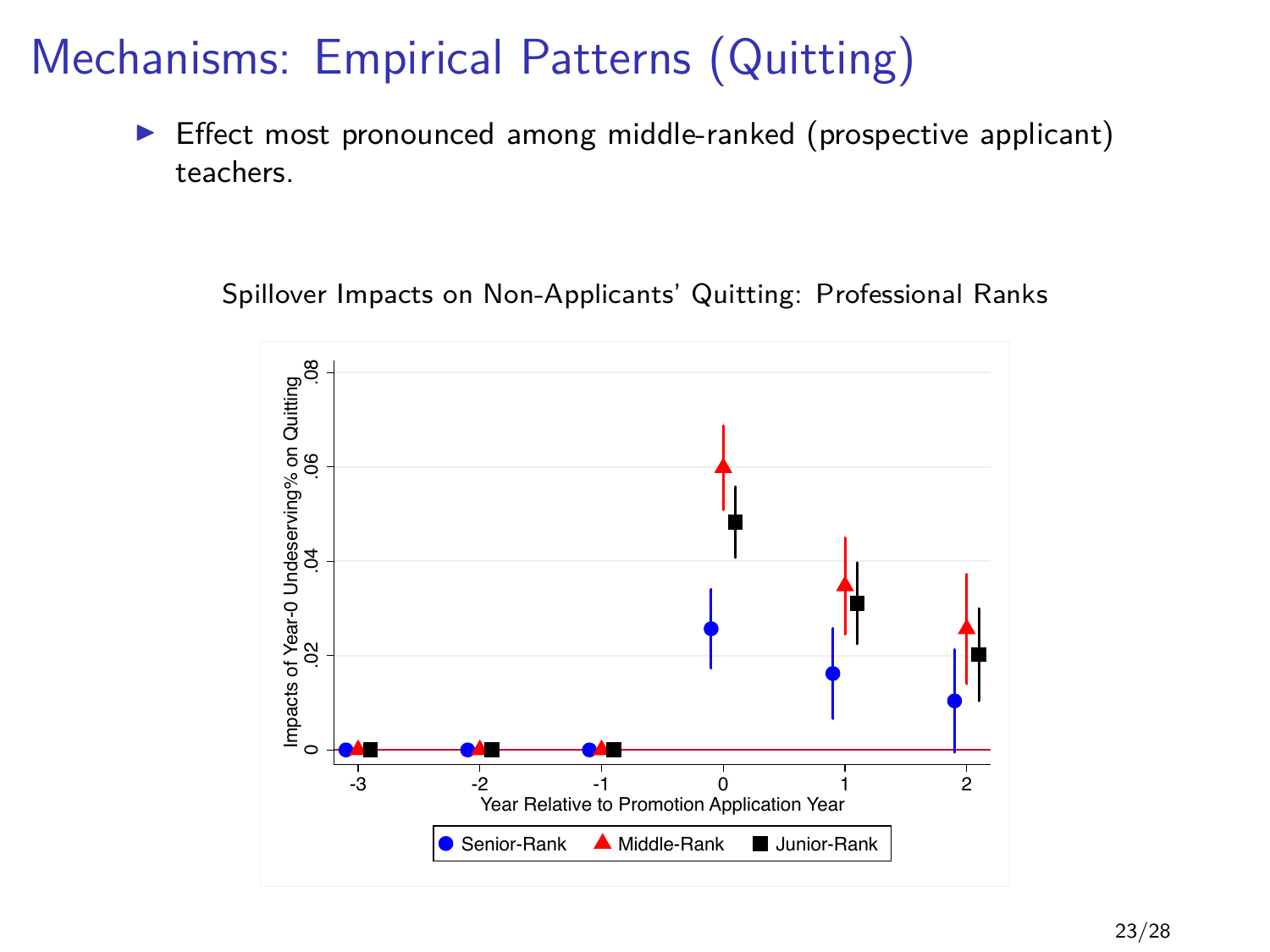$\blacktriangleright$  Effect more pronounced among prospective applicants socially unconnected to the principal.

Spillover Impacts on Non-Applicants' Quitting: Social Ties w/ Principal

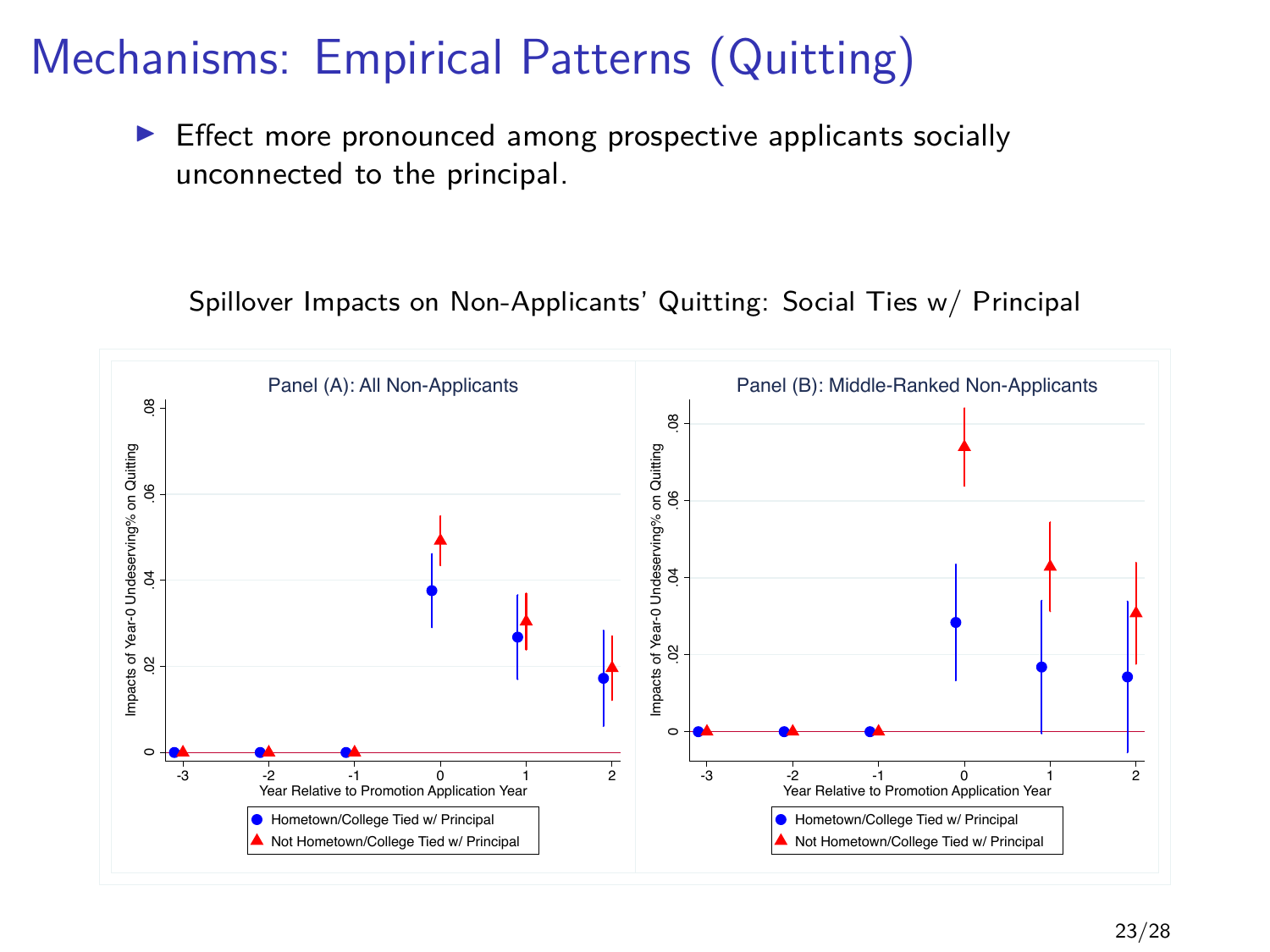$\blacktriangleright$  Effect more pronounced among high-value-added prospective applicants.

Spillover Impacts on Middle-Ranked Non-Applicants' Quitting: Social Ties w/ Principal

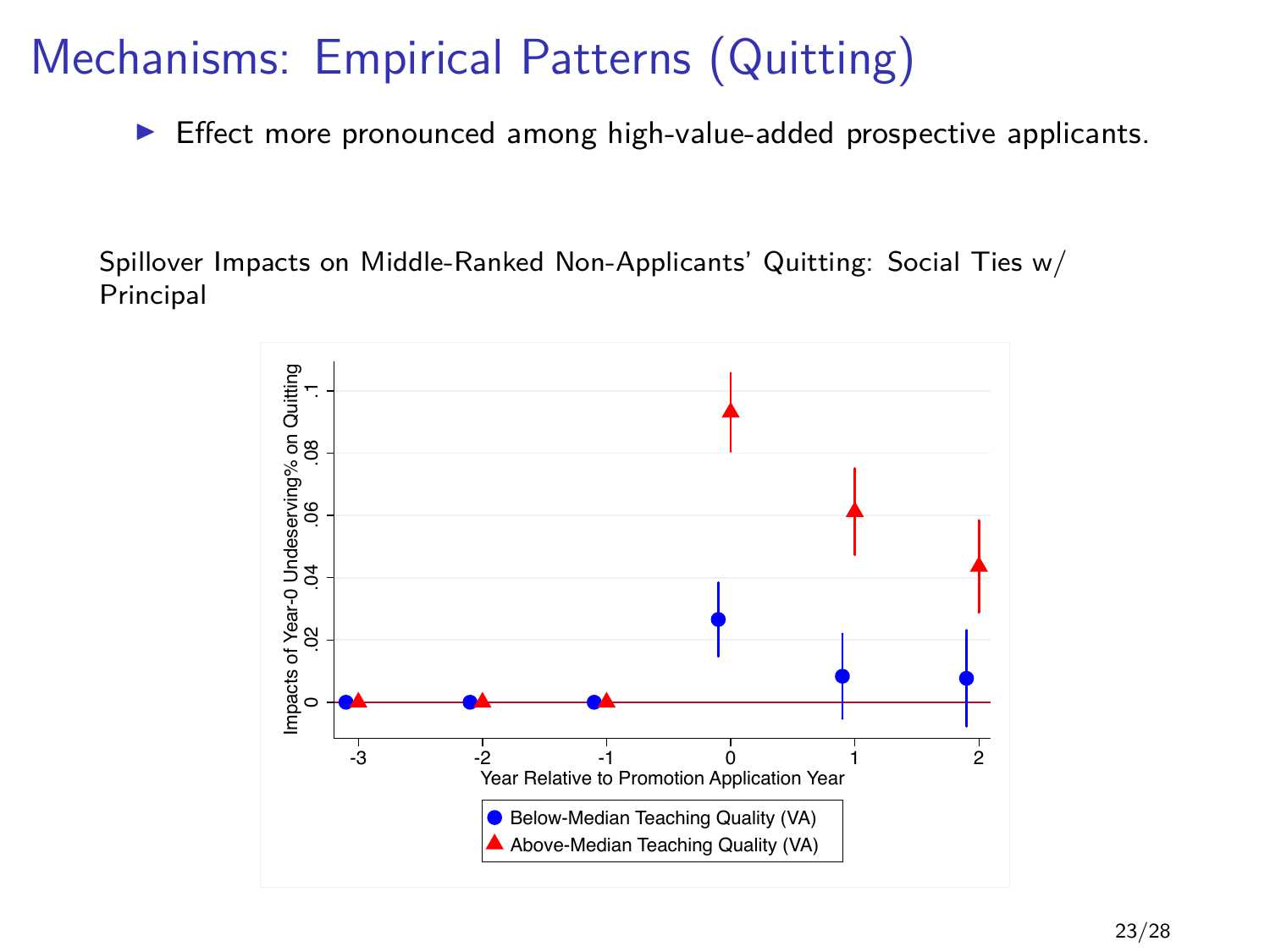## Impacts on School-Wide Performance: Teacher Quality

<span id="page-41-0"></span>I Identification: w/in school×principal event studies of different promotion rounds

Impacts of Perceived Promotion Unfairness on Teacher Quality Change



$$
\mathsf{Change}_{ht}^{\mathsf{VA}} := \mathsf{N}^{\mathsf{New}}_{ht} \mathsf{VA}_{ht}^{\mathsf{New}} - \mathsf{N}^{\mathsf{Retired}}_{ht} \mathsf{VA}_{ht}^{\mathsf{Retired}} - \mathsf{N}^{\mathsf{Quit}}_{ht} \mathsf{VA}_{ht}^{\mathsf{Quit}}.
$$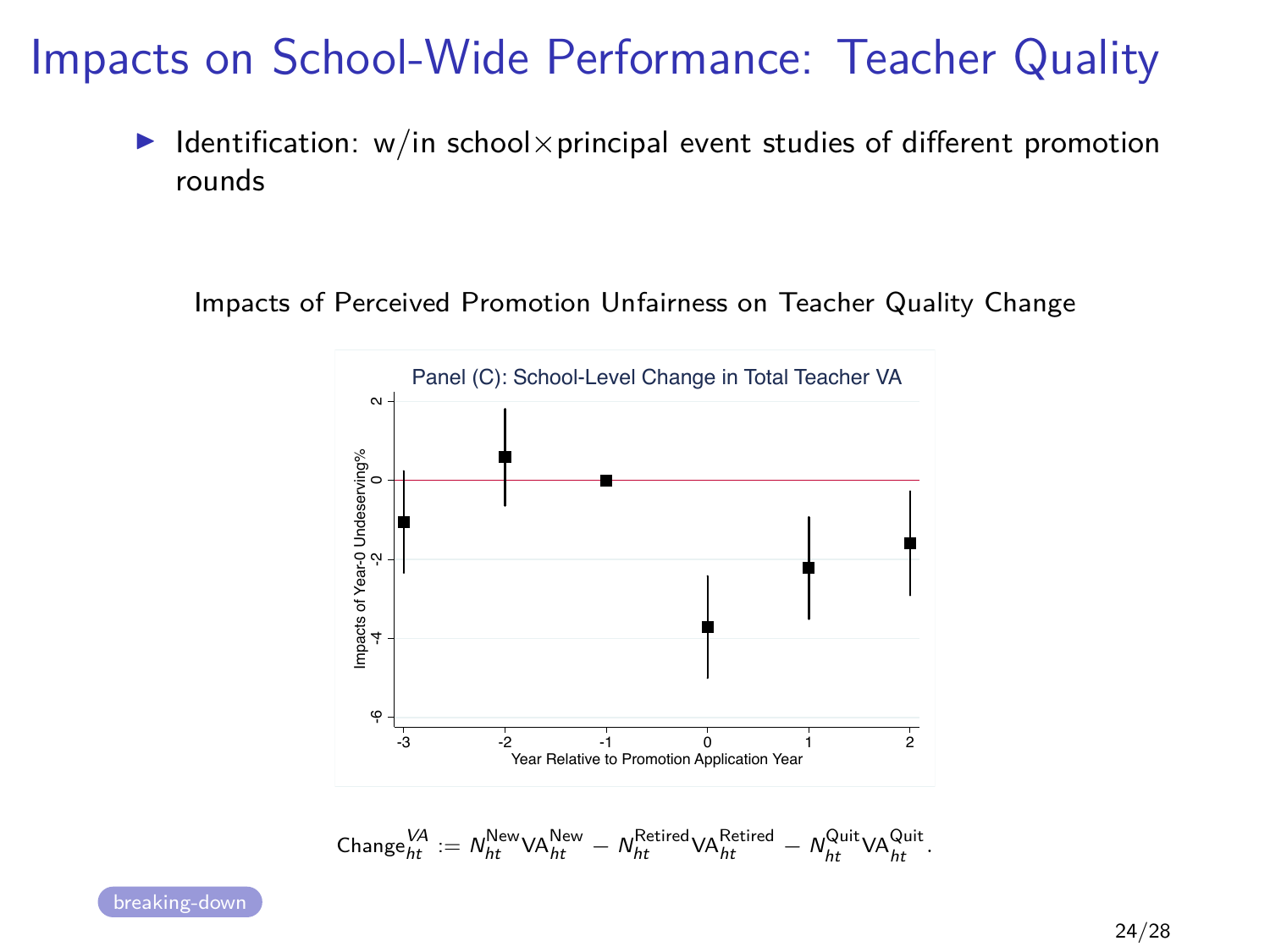#### Impacts on School-Wide Performance: Student Test Scores

Impacts of Perceived Promotion Unfairness on Students' Graduation Exam and Entrance Exam Scores



- Avg. (cumulative) decrease in CEE scores of a fully affected graduation cohort of 0.25SD
- Avg. decrease in HEE scores of the most affected enrollment cohort of 0.11SD 25/28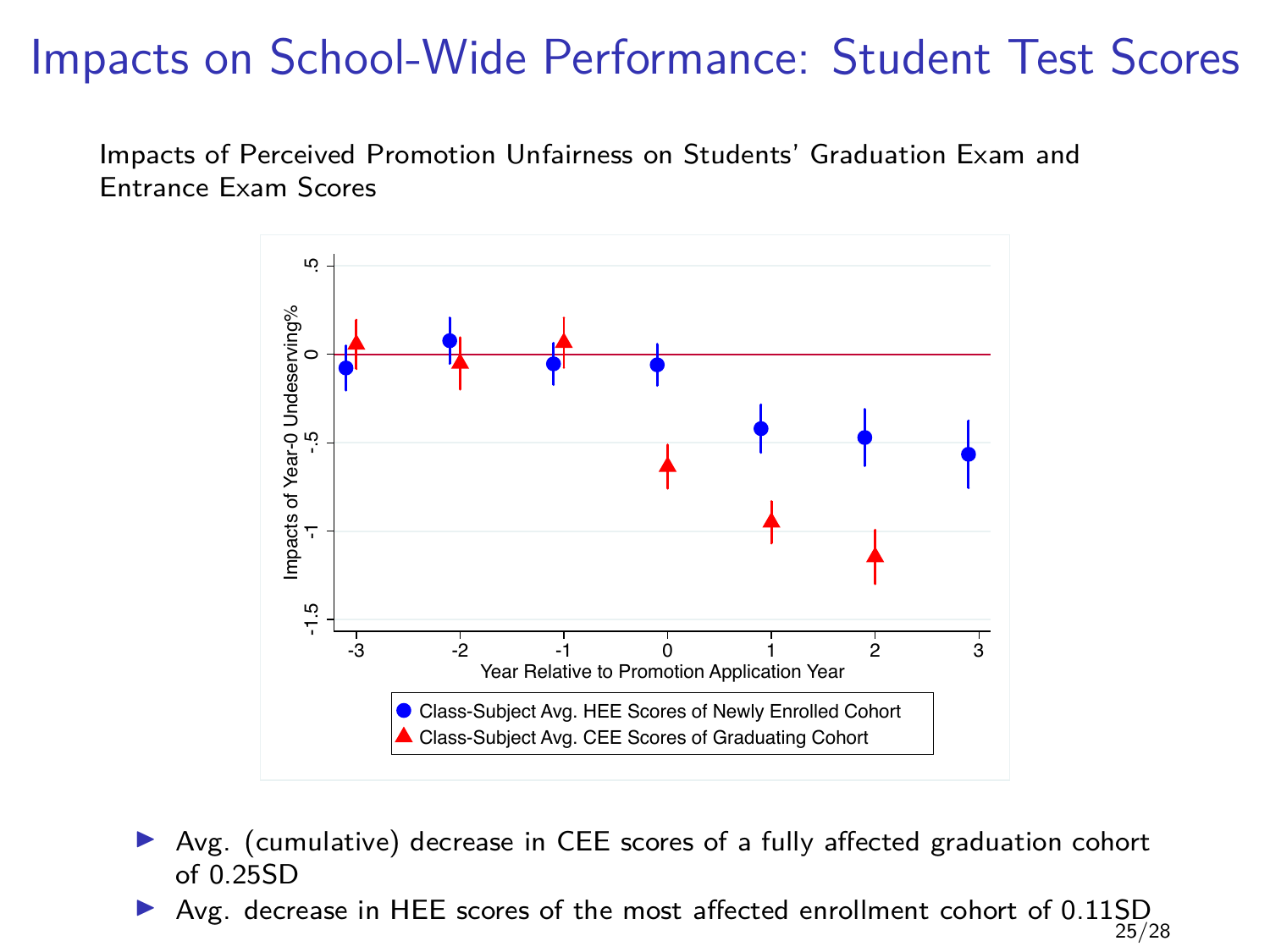#### <span id="page-43-0"></span>**Outline**

[Introduction](#page-1-0)

[Background and Data](#page-14-0)

[Social-Tie-Based Favoritism and Teachers' Perceived Unfairness in](#page-18-0) [Promotions](#page-18-0)

[Impacts of Perceived Promotion Unfairness](#page-22-0)

[Transparency reform](#page-43-0)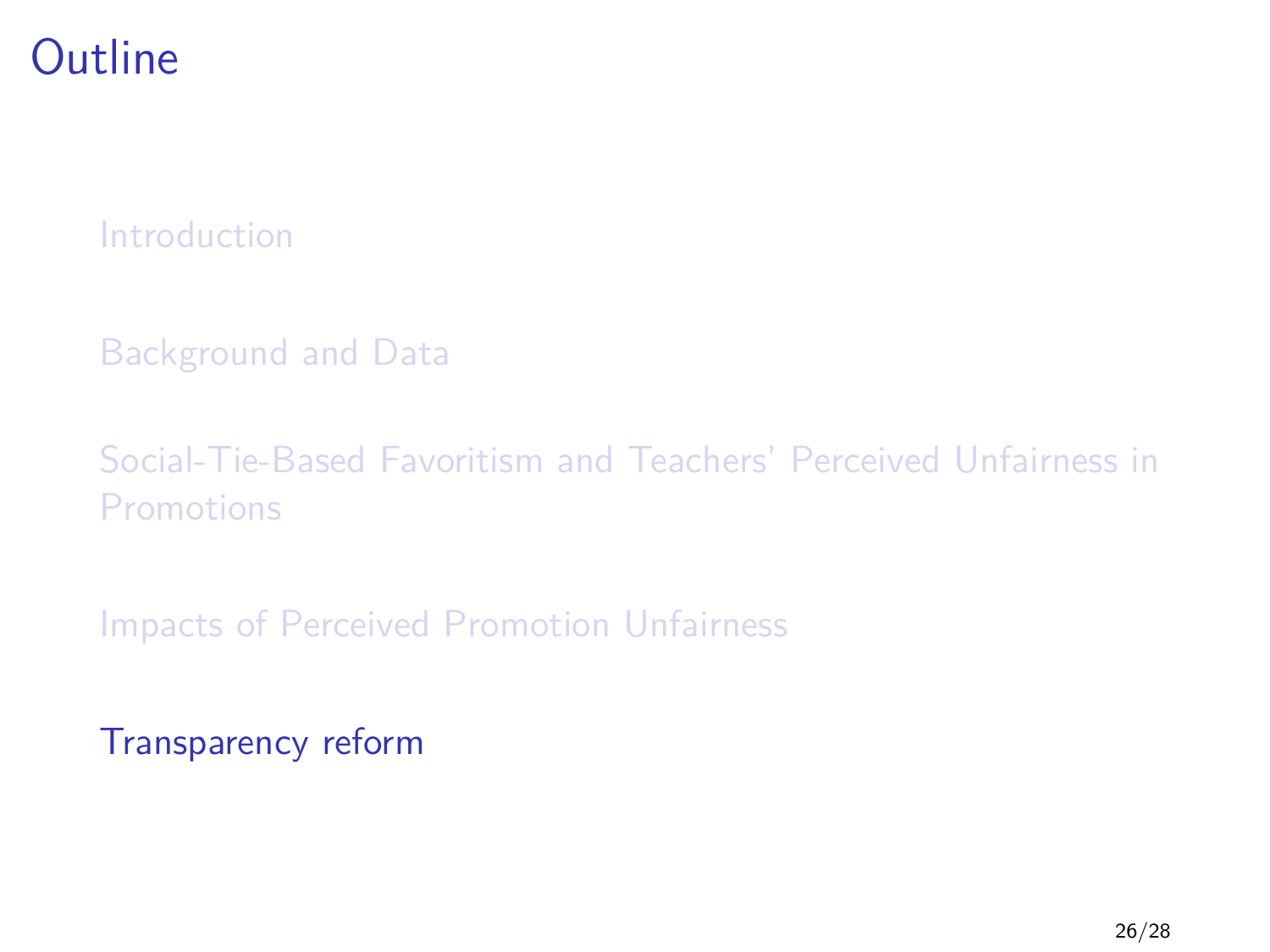# Impacts of Information Transparency

- <span id="page-44-0"></span> $\triangleright$  Identification: DiD, DDD exploiting different timing of reform in each city
- $\blacktriangleright$  Findings:
	- 1 (Non-applicant) teachers' response to (a given level of) promotion unfairness is around 40% harsher post-reform
	- 2 Teachers' perceived promotion unfairness dropped by around 50% post-reform
	- 3 Student test scores in provincial-level graduation exam raised by 0.19 SD post-reform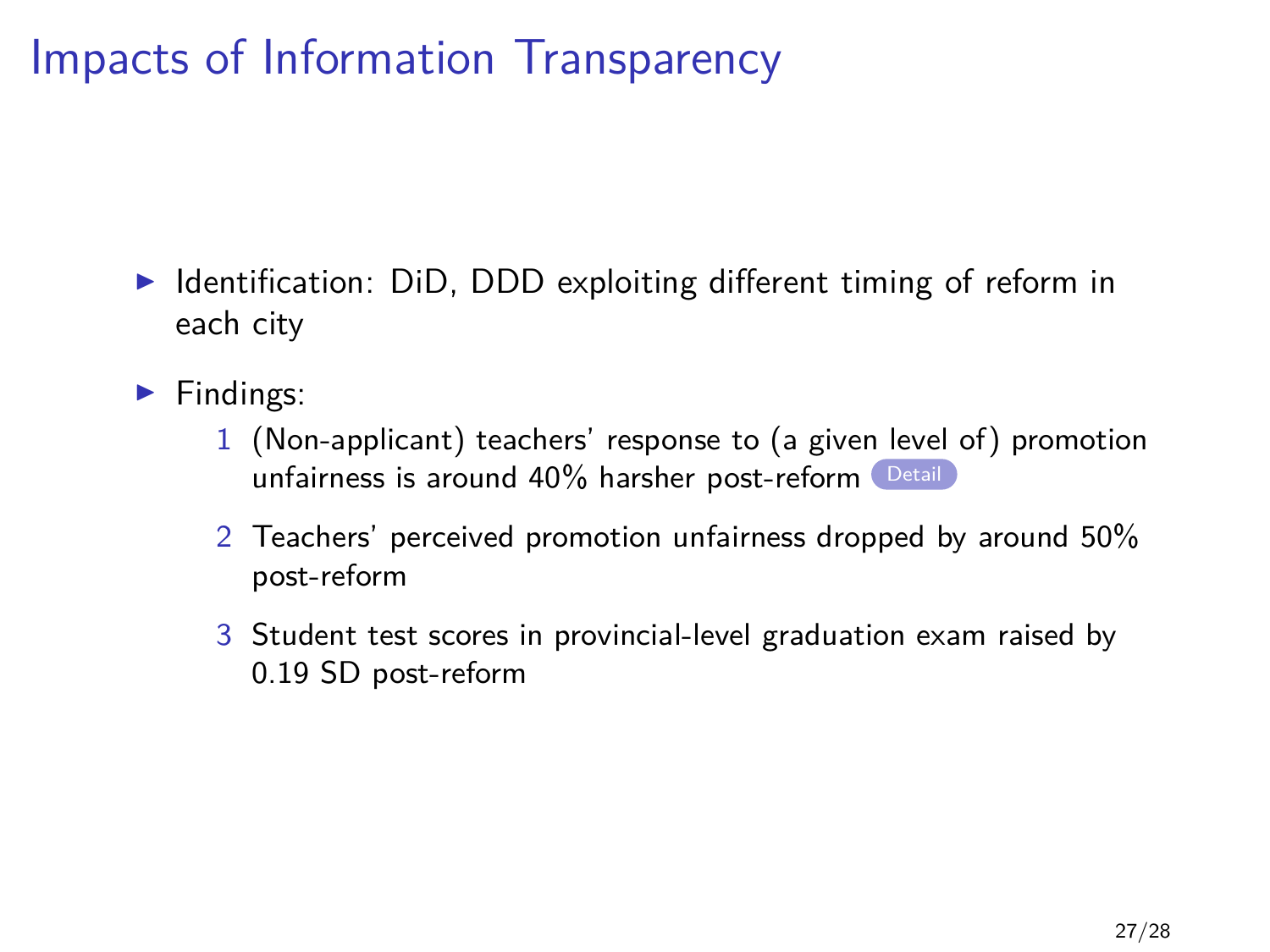## Information Transparency on Promotion Unfairness

<span id="page-45-0"></span>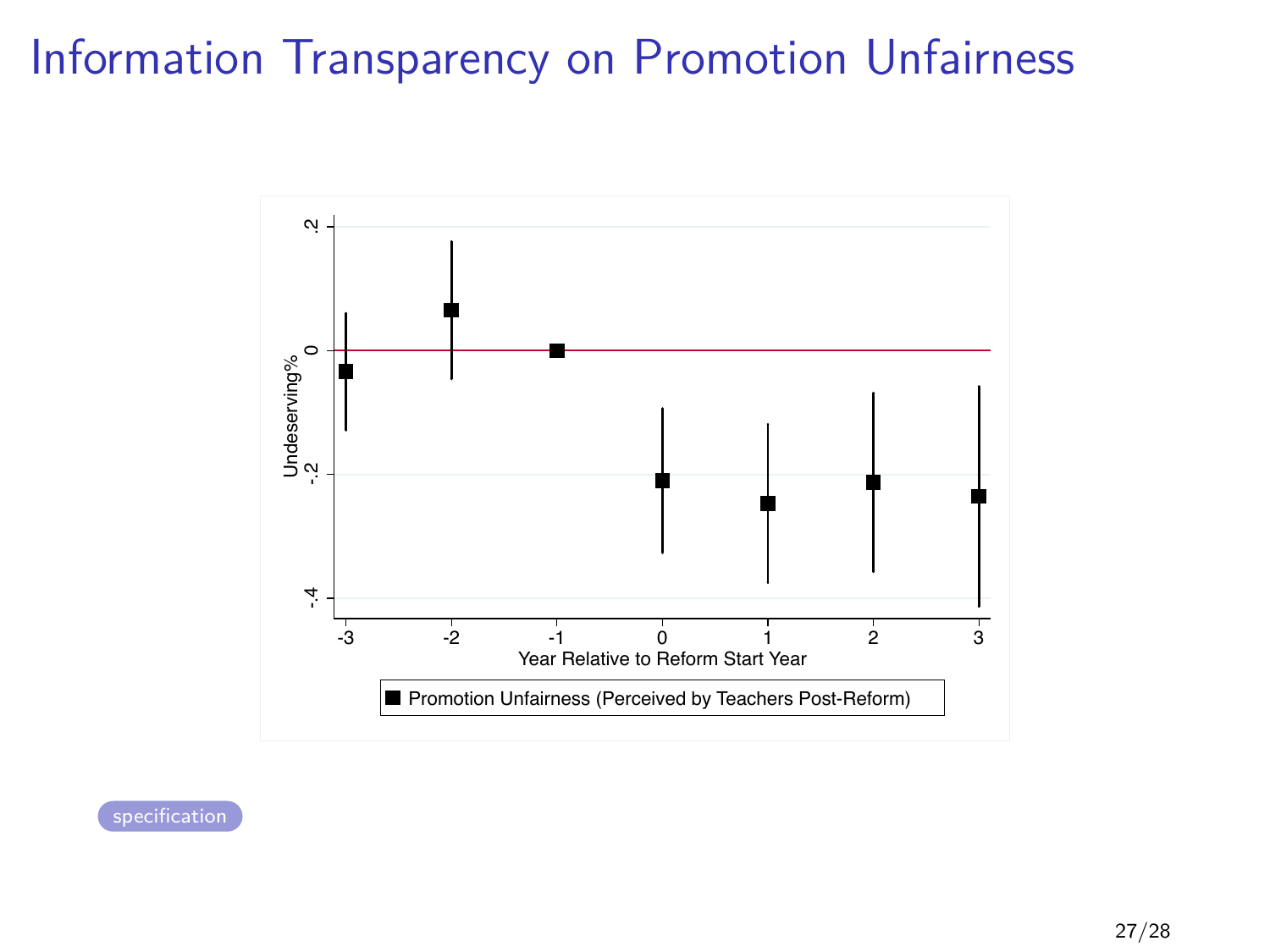# <span id="page-46-0"></span>Information Transparency on Graduation Test Scores

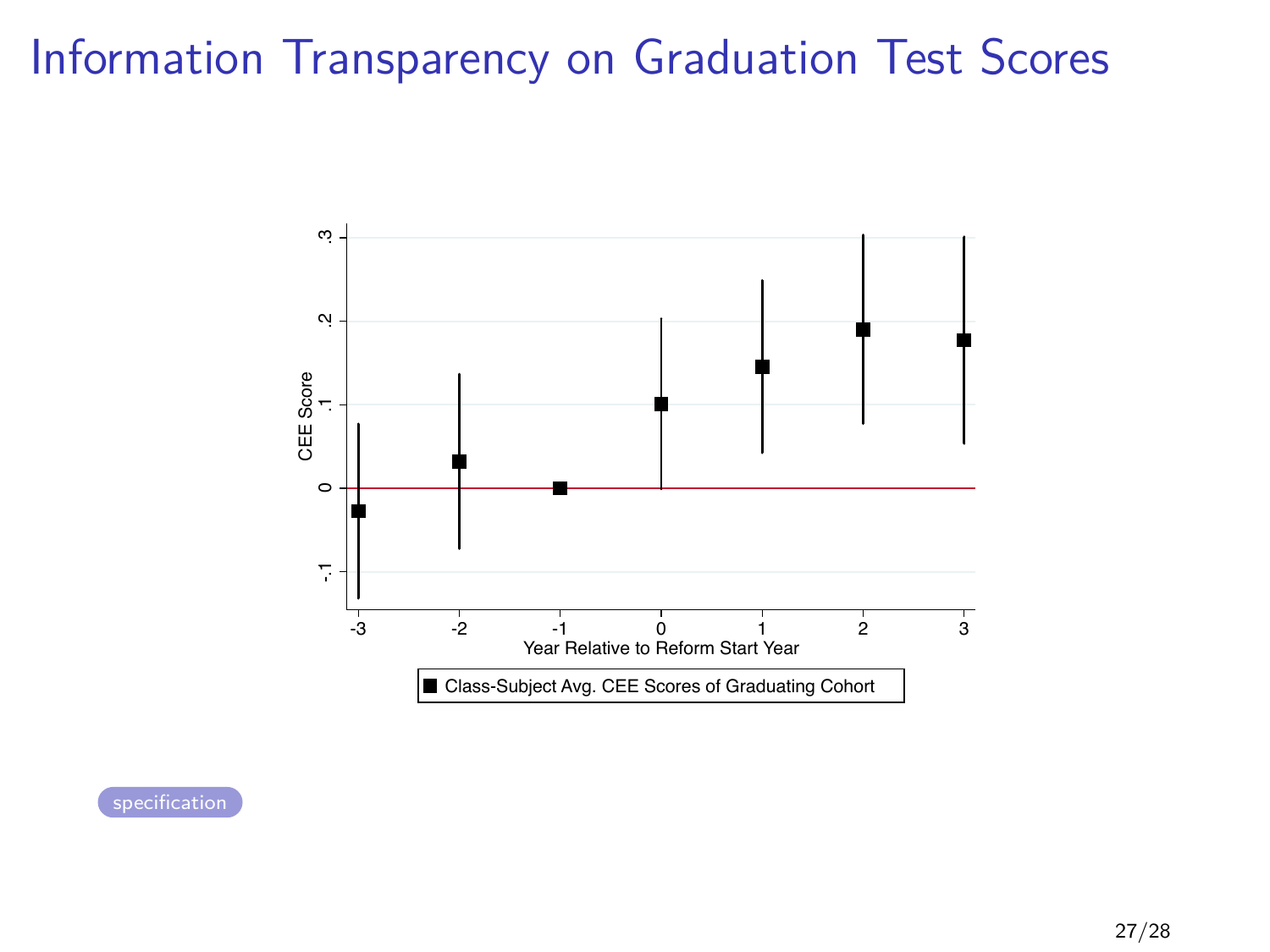# Wrap-Up

 $\blacktriangleright$  Take-away findings:

- 1 Social-connection-based favoritism exists in teacher promotions in Chinese public high schools
- 2 As a response, non-applicant teachers shirk and quit, leading to worsened school-wide performance
- 3 Internal information transparency within schools can (partially) correct favoritism and its adverse consequences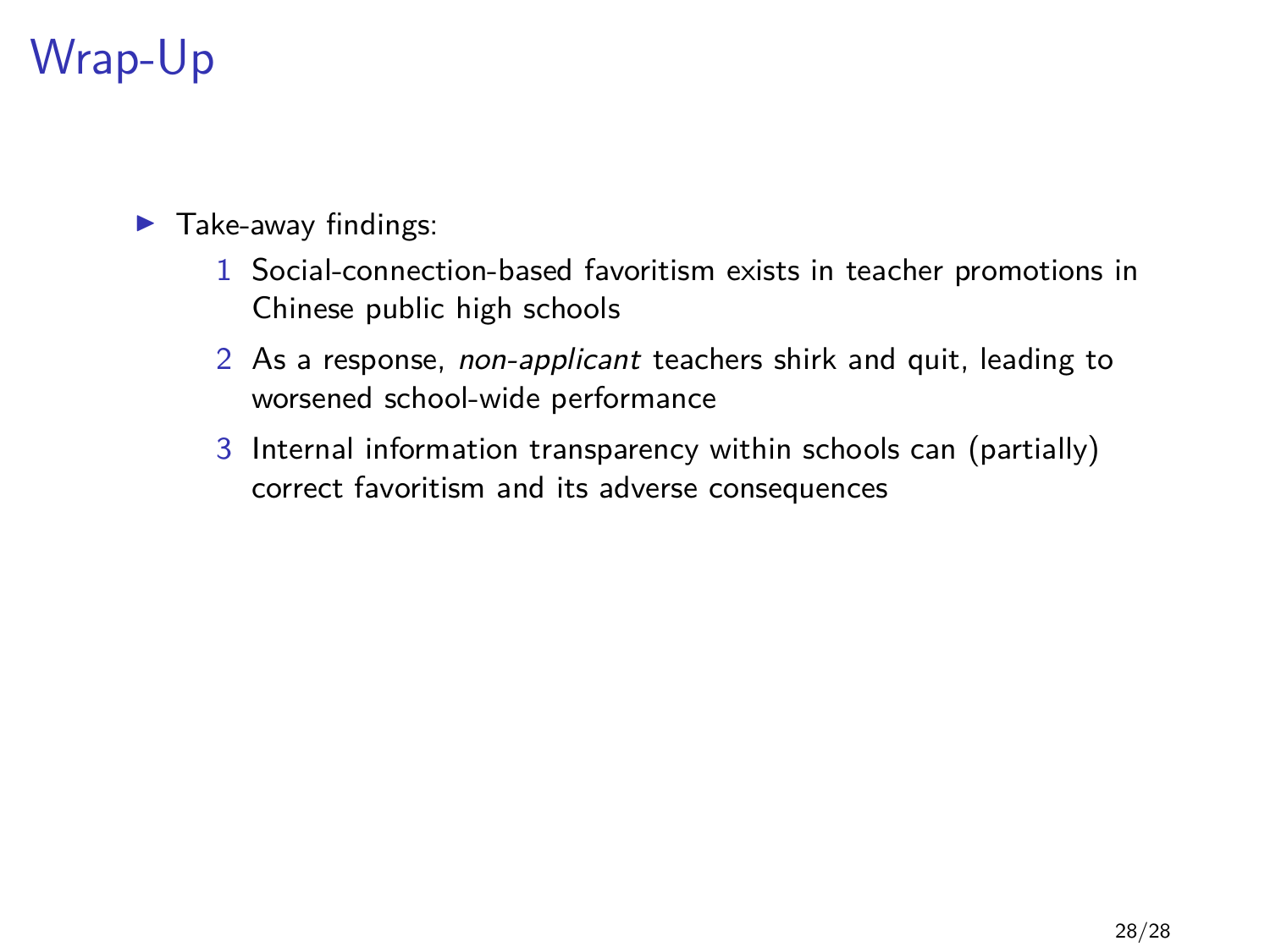# Wrap-Up

 $\blacktriangleright$  Take-away findings:

- 1 Social-connection-based favoritism exists in teacher promotions in Chinese public high schools
- 2 As a response, non-applicant teachers shirk and quit, leading to worsened school-wide performance
- 3 Internal information transparency within schools can (partially) correct favoritism and its adverse consequences
- $\blacktriangleright$  Implications:
	- 1 Global workplace "culture"/environment generated by local bad management practices has far-reaching worker incentive and productivity consequences
	- 2 Important to consider the incentive margin and 3rd-party co-workers in evaluation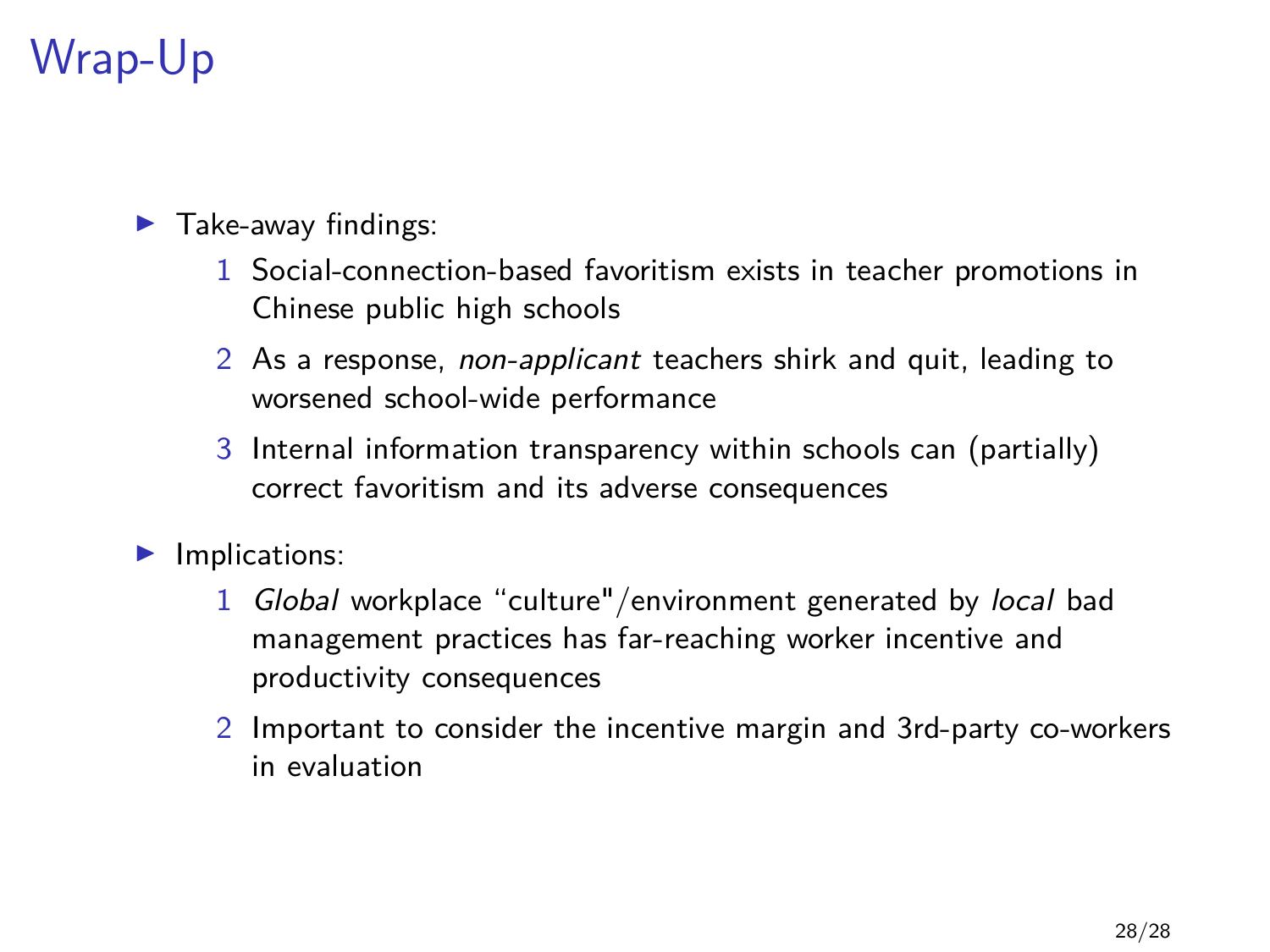# Application profiles

<span id="page-49-0"></span> $\triangleright$  CVs include information on demographics and work performance measures within the past 6 years.

- 1 **Demographics**: Gender, ethnicity, city of birth, year of birth, Communist Party membership status, college/grad school attended, subject taught, etc.
- 2 **Experience**: Career teaching experience, years as middle-ranked, years in current school.
- 3 **Workload**: Avg. # sessions taught per week, years as a class head teacher, etc.
- 4 **Research**: Publications on national/provincial-level journals, etc.
- 5 **Teaching**: (Value-added-based) teaching awards of different levels.
- 6 **Other**: Awards from teaching demonstration contests, extra-curriculum activities, etc.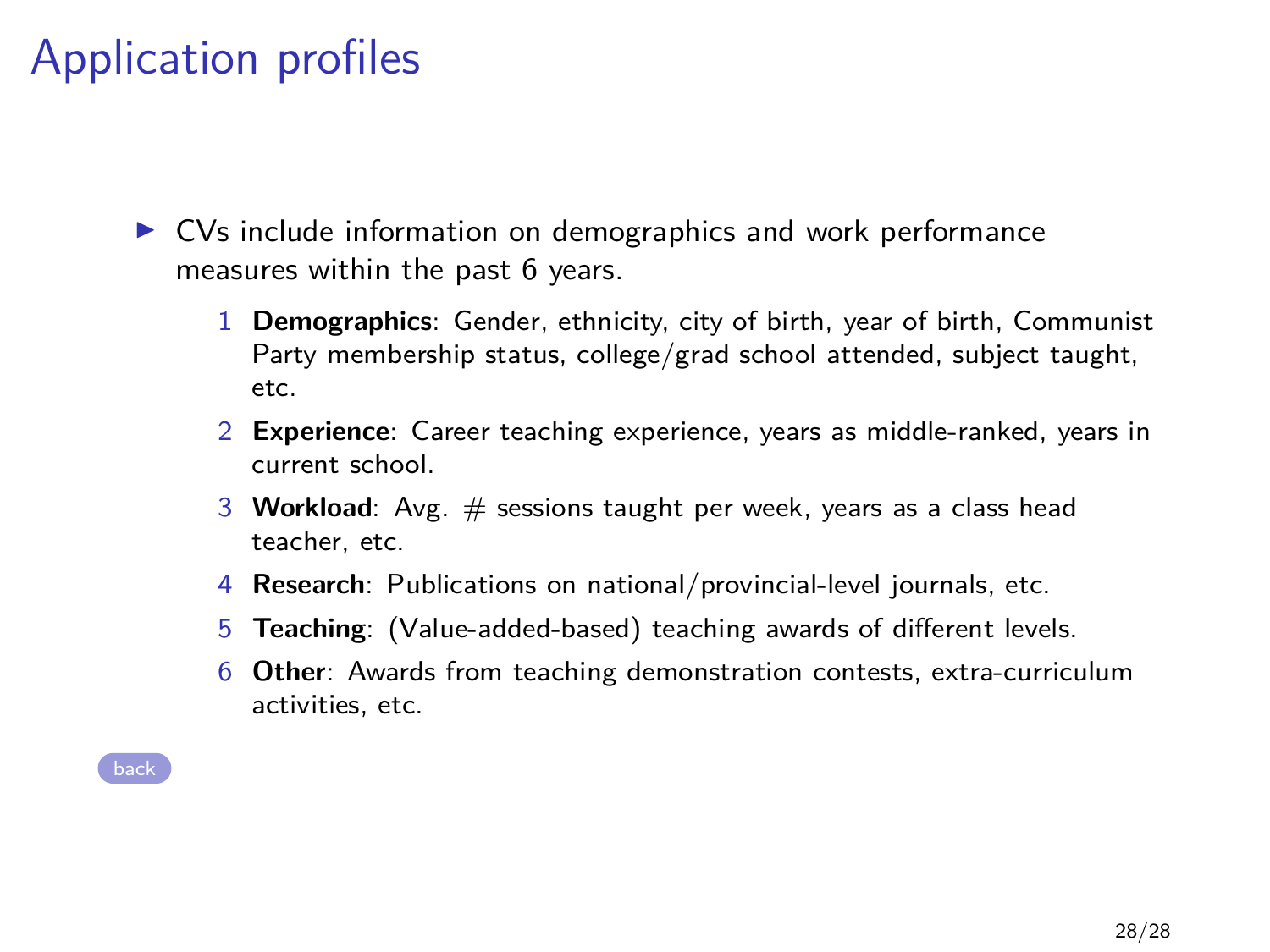#### Estimation of Fairness Preferences

- <span id="page-50-0"></span> $\blacktriangleright$  Matching surveyed subsample to administrative sample based on rank (junior, middle, senior) and within-school-year-rank VA (above/below median),  $f \in \mathbb{F}$ .
- ► Estimating respondents' preferences  $\{(\hat{\gamma}^f, \hat{\alpha}^f_H, \hat{\alpha}^f_C, \hat{\beta}^f)\}_{f \in \mathbb{F}}$
- ▶ For virtual applicant *l* evaluated by survey respondent  $j'$  in group  $f(j')$ :

$$
\mathbb{E}\left[\mathrm{Yes}_{j'l'}\right] = \mathcal{F}\left(\mathbf{X}_{l}\gamma^{f(j')} + \alpha^{f(j')}_{H}\mathrm{HomeTie}_{j'l} + \alpha^{f(j')}_{C}\mathrm{Collectie}_{j'l} + \beta^{f(j')}_{C\mathrm{ontrols}_l}\right).
$$

- ▶ Controls<sub>I</sub> includes a fixed effect for the virtual school  $(\lambda_{h(l)})$ , the share of same-subject applicants (share $_{k(l),h(l)})$ .
- Logit model.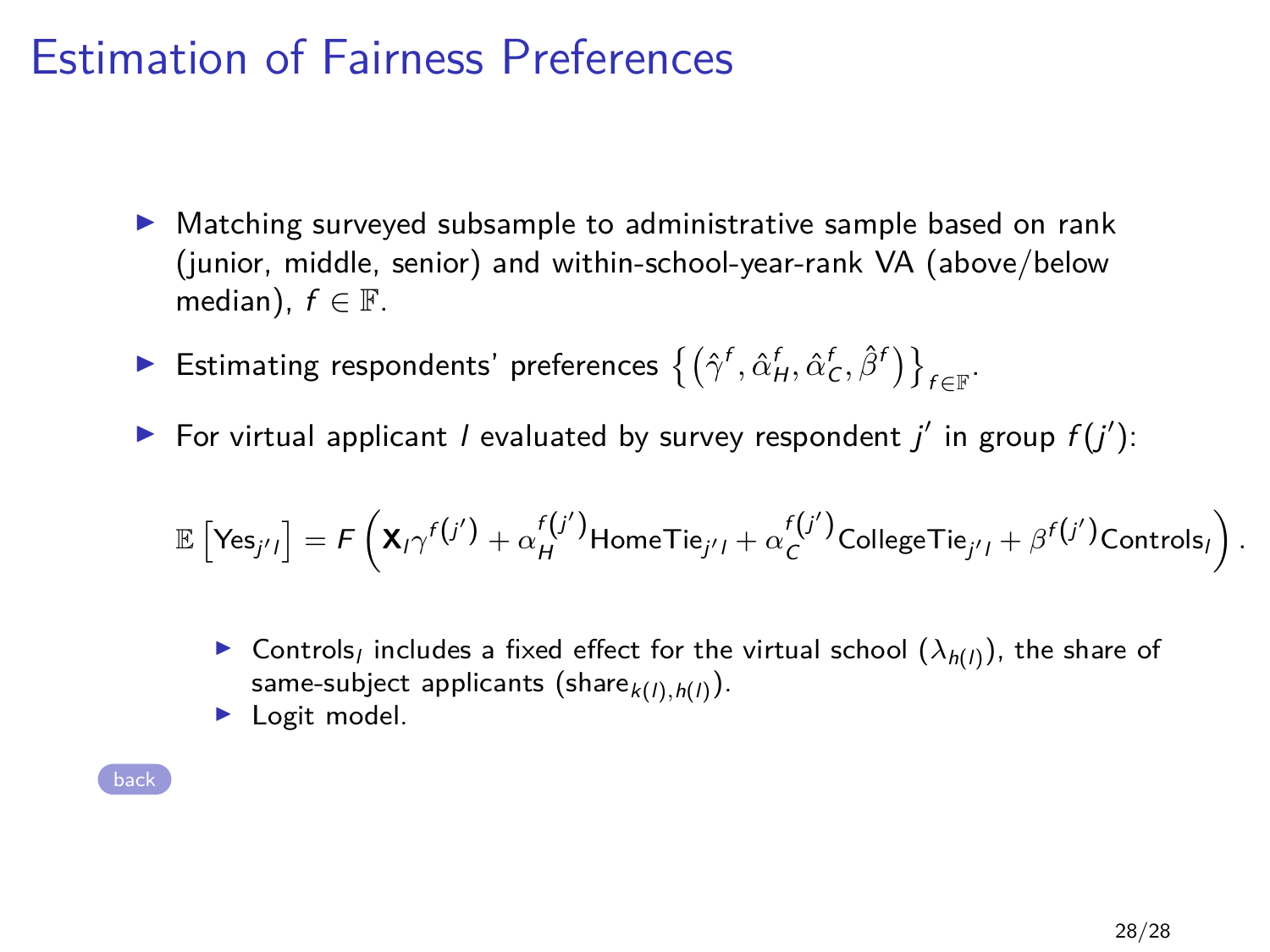### Social Ties and Promotion Prospects: Event Studies

<span id="page-51-0"></span> $\triangleright$  Exploiting entry of a new principal to a school who comes from a different hometown or college than the old one, and dividing applicants into 3 types:

Q = {Tied before & untied after, Untied before & tied after, Untied before & after} *.*

 $\blacktriangleright$  Estimating:

$$
\mathsf{Promoted}_{j,t+s} = \sum_{\tau=-3}^{3} \sum_{q \in \mathbb{Q}} \mu_{q\tau} \mathbb{I}\left[q\left(j\right)=q, s=\tau\right] + \mathbf{X}_{j,t+s} \gamma^{\mu} + \beta^{\mu} \mathsf{Controls}_{j,t+s} + \varepsilon^{\mu}_{j,t+s}.
$$

where Controls $_{j,t+s}$  include school-year fixed effects  $(\lambda_{h(j,t),t})$ , share of same-subject applicants  $(\mathsf{share}_{k(j),h(j,t),t})$  and applicant's  $\mathsf{VA}_{jh}$ .  $\Box$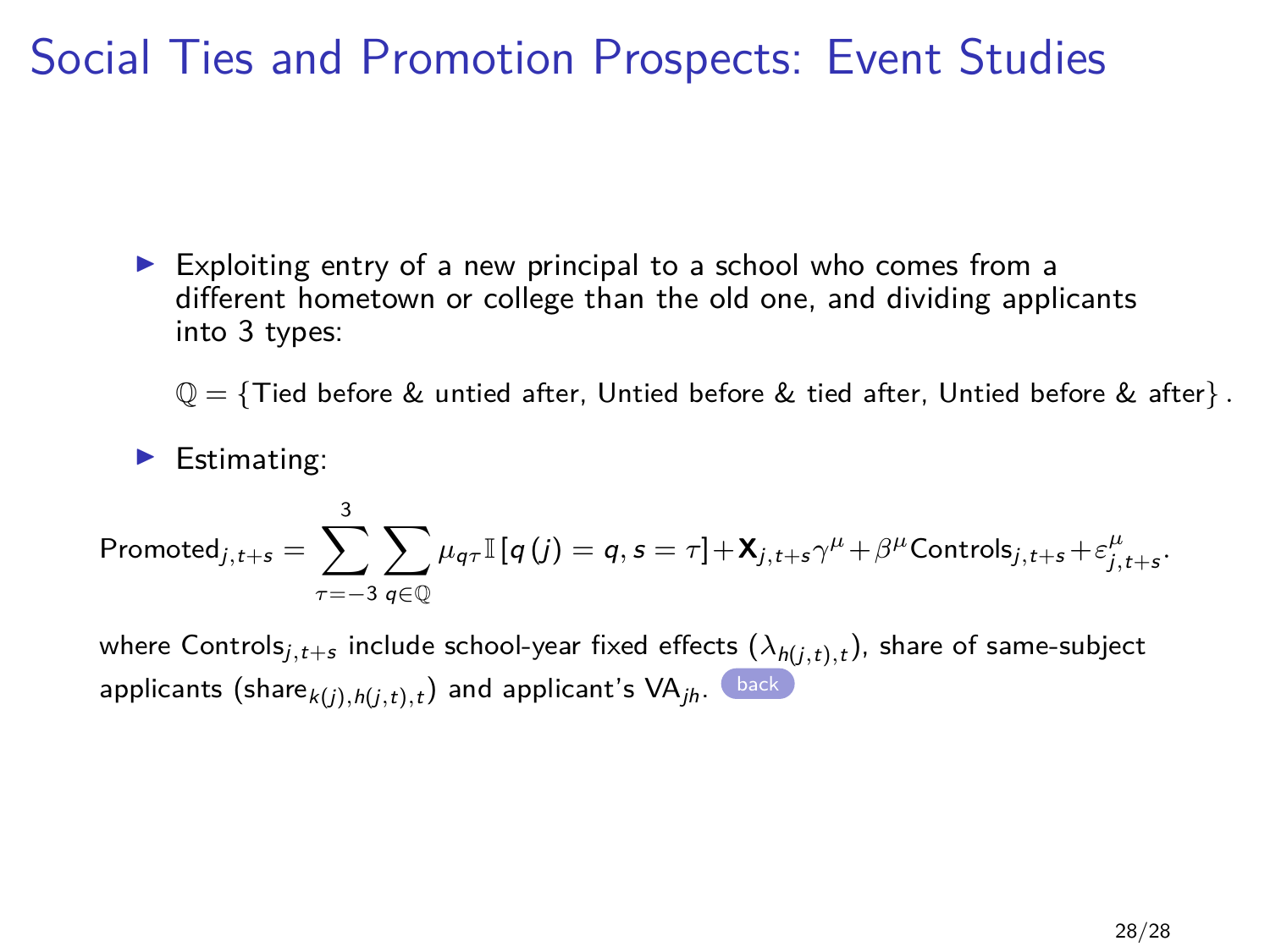#### Estimation of Individual Incentive-Based Responses

<span id="page-52-0"></span>Main estimation equation:

$$
Y_{i,t+s} = \sum_{\tau=-3}^{2} \theta_{\tau} \text{Undeserving}\n\%_{it} \times \mathbb{I}\left[s = \tau\right] + \sigma^{\theta} Y_{i,t-1} + g^{\theta}_{h(i,t)}\left(t+s\right) + \mathbf{Z}_{i,t+s}\beta^{\theta}_{i} + \lambda^{\theta}_{i,P(i,t)} + \lambda^{\theta}_{i,P(i,t+s)} + \varepsilon^{\theta}_{i,t+s},
$$

- $Y_{i,t+s} = VA_{i,t+s}$ , Leave<sub>i,t+s</sub>.
- **F Teacher-current-principal FEs**:  $\lambda_{j,P(j,t+s)}^{\theta}$ .
- **F Teacher-promoting-principal FEs:**  $\lambda^{\theta}_{j,P(j,t)}$ **.**
- School-specific time trends:  $g_h^{\theta}(t+s)$ .
- <sup>I</sup> Lagged outcome variable (when <sup>Y</sup> <sup>=</sup> VA): <sup>Y</sup>i*,*t−1.
- **Interaction bet. teacher FEs and job characteristics:**  $\mathbf{Z}_{i,t+s}\beta_i^{\theta}$

$$
\mathbf{Z}_{j,t+s} = \left\{\lambda_{\mathcal{g}(j,t+s)},\text{workload}_{j,t+s},\text{headteacher}_{j,t+s},\text{break}_{j,t+s},\bar{A}_{c,k,t+s-1}^{j(c,k,t+s)=j}\right\},
$$

(grade(s) taught,  $\#$  sessions taught/week, headteacher, unexpected class assignment change, end-of-last-year test scores).

 $\triangleright$  Post-reform sample only, unbalanced panel (applicant-year obs. where the applicant works in the same school as the application year).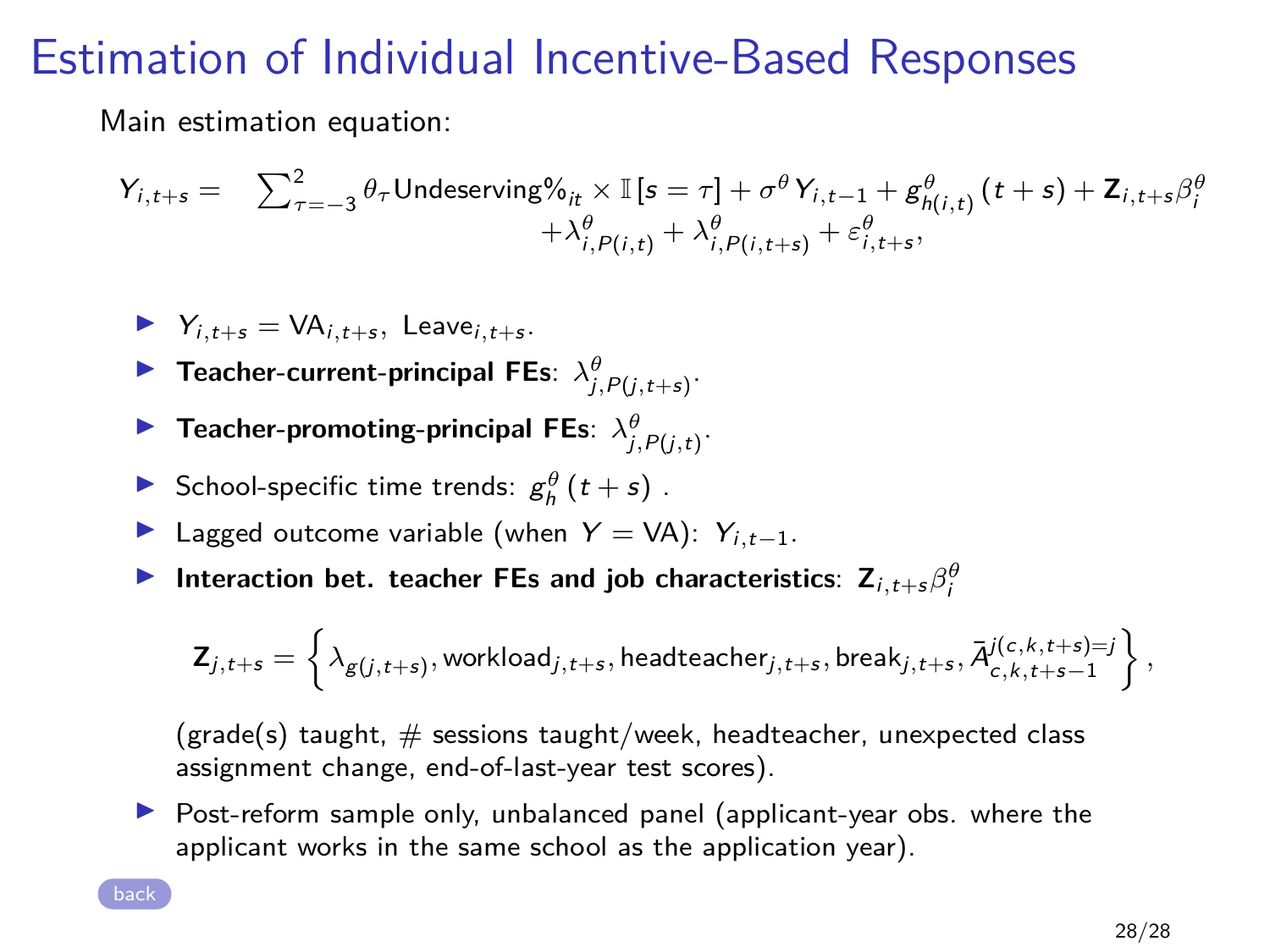#### <span id="page-53-0"></span>Spillover Impacts of Perceived Promotion Unfairness on Non-Applicants' Job Characteristics: Professional Ranks



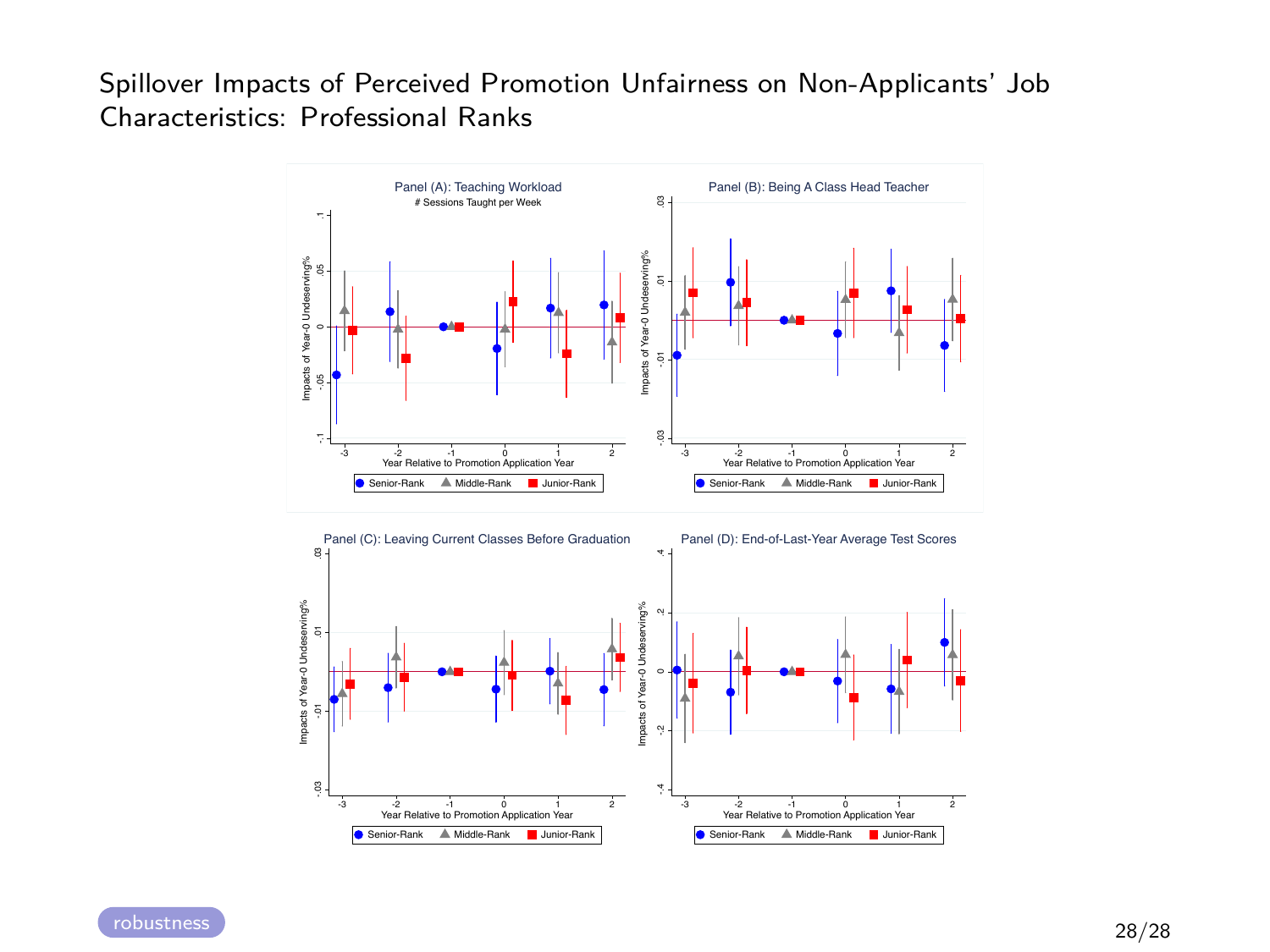# Spillover Incentive Effects on Non-Applicants (VA): **Robustness**

<span id="page-54-0"></span>Spillover Impacts of Perceived Promotion Unfairness on Non-Applicants' Value-Added



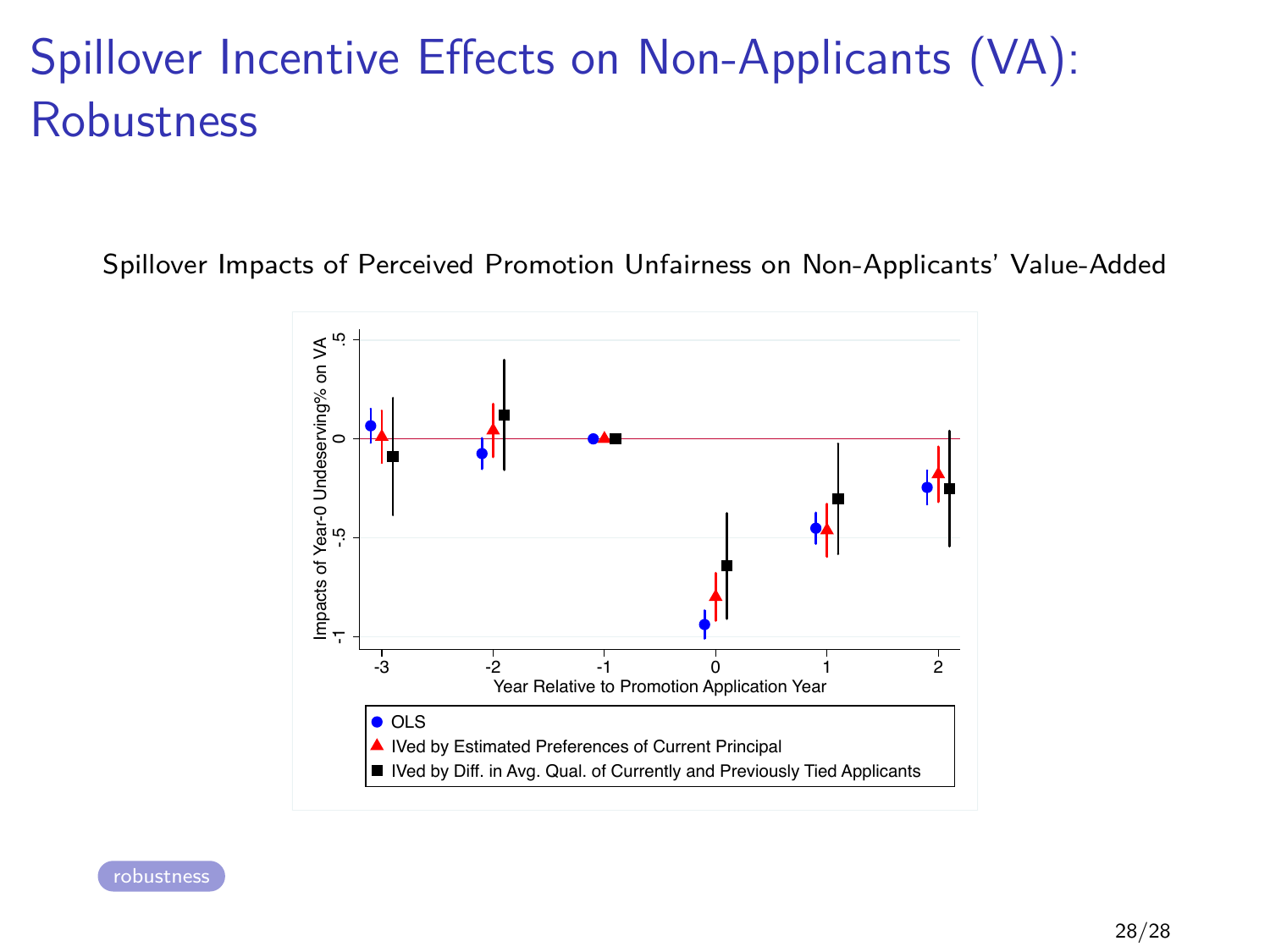## <span id="page-55-0"></span>Impacts on School-Wide Performance: Teacher Quality



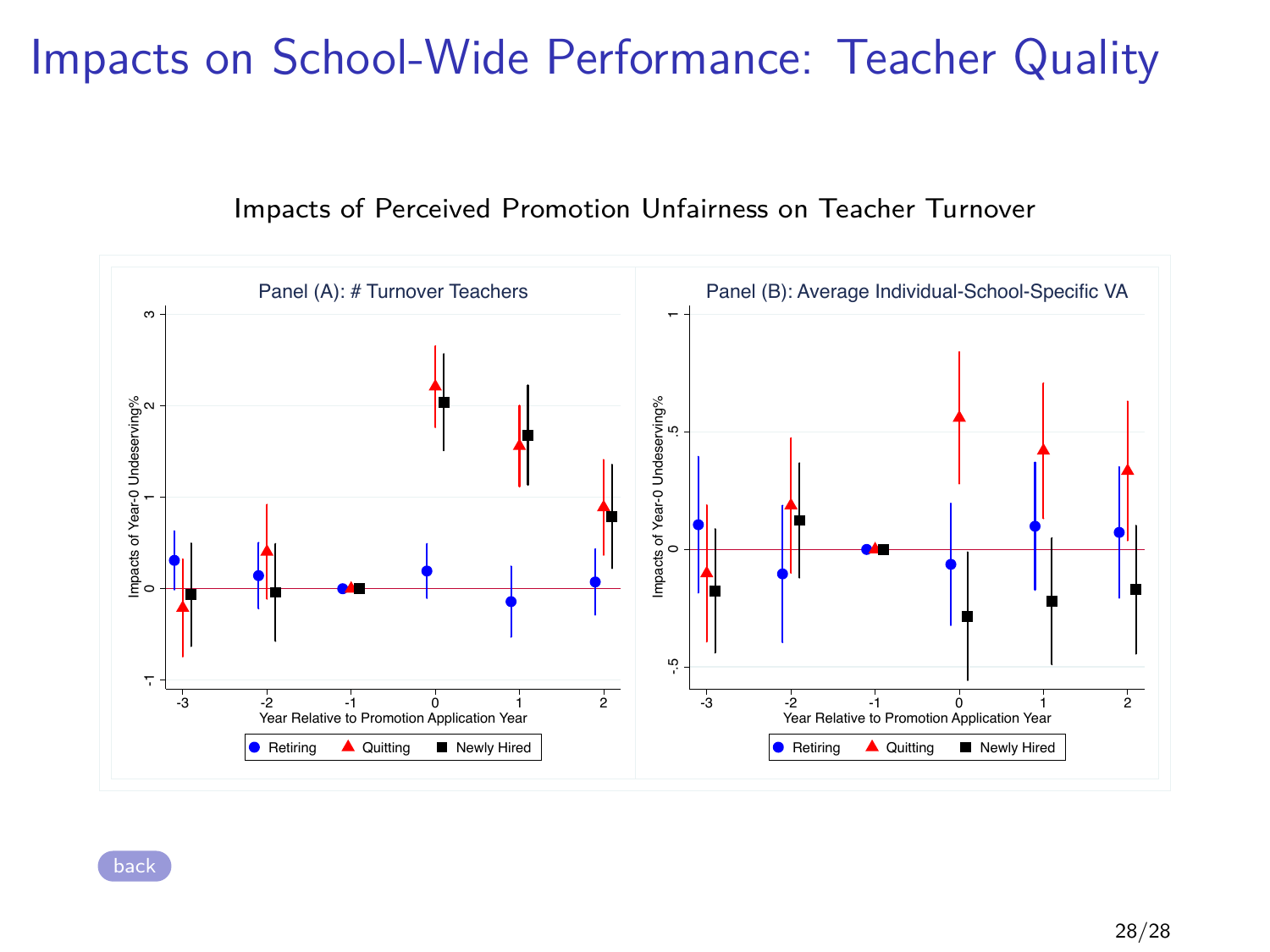# Transparency and Treatment Effect of Unfairness on VA

<span id="page-56-0"></span>1 (Non-applicant) teachers' response to (a given level of) promotion unfairness (DDD):

$$
\begin{array}{lll} \mathsf{VA}_{it} = & \theta^{Post} \mathsf{Post}_{r(i,t),t} \times \mathsf{Understanding} \%_{it} + \theta^{Pre} \left( 1 - \mathsf{Post}_{r(i,t),t} \right) \times \mathsf{Understanding} \%_{it} \\ & & + \pi^{\theta} \mathsf{Post}_{r(i,t),t} + \sigma^{\theta} \mathsf{VA}_{i,t-1} + g^{\theta}_{h(i,t)} \left( t \right) + \mathsf{Z}_{it} \beta^{\theta}_{i} + \lambda^{\theta}_{i,P(i,t)} + \varepsilon^{\theta}_{it}, \end{array}
$$

• 
$$
\hat{\theta}^{Post} = -0.953^{***}
$$
 (SE=0.029),  $\hat{\theta}^{Pre} = -0.673^{***}$  (SE=0.024).

 $\triangleright$  Adverse VA response to principal's bias around 40% harsher post-reform.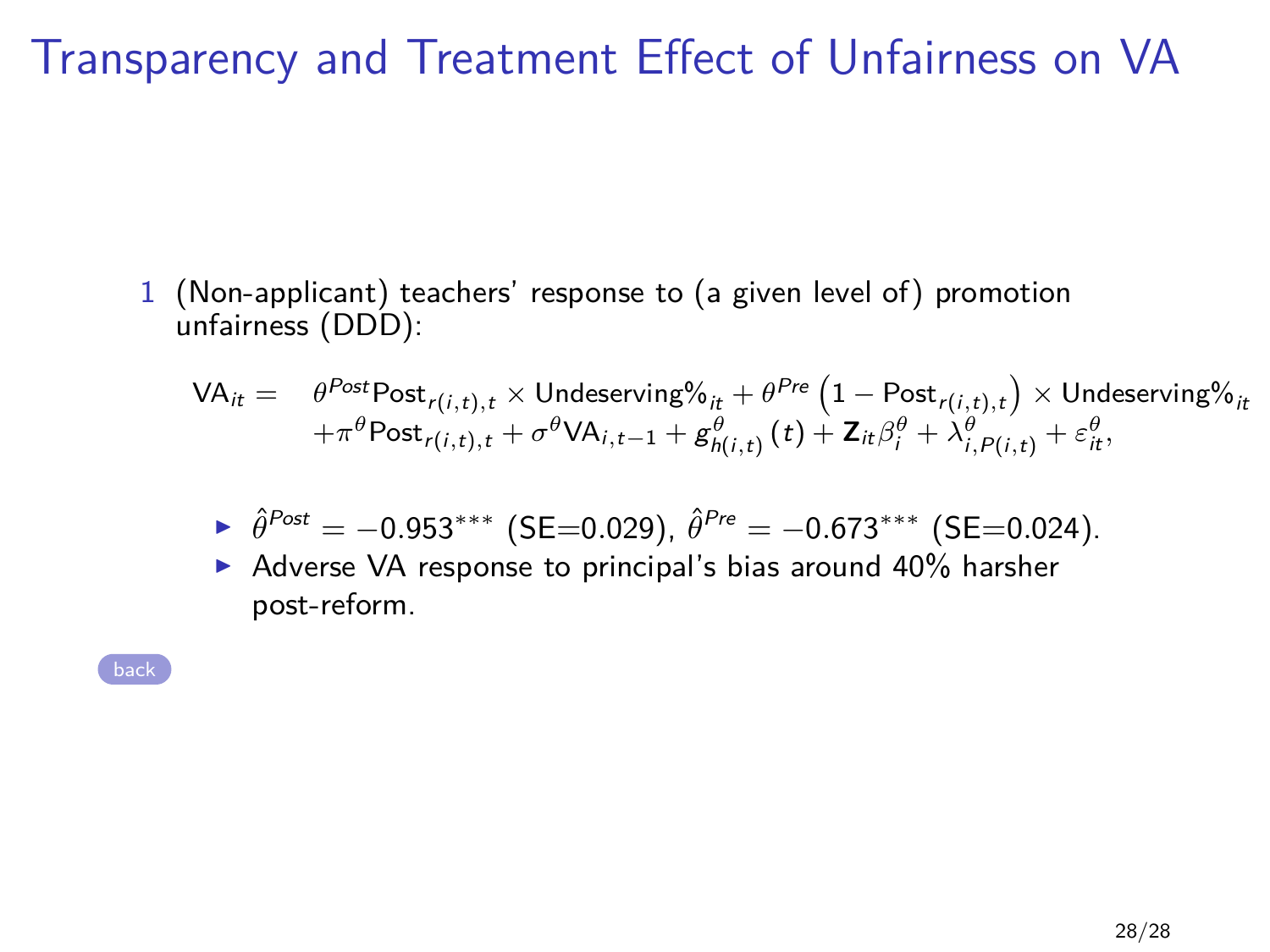#### Transparency and Promotion Unfairness

<span id="page-57-0"></span>2 Teachers' perceived promotion unfairness (DD, event studies):

$$
\mathsf{Undeserving}\%_{it}=\sum_{\tau=-3}^{3}\chi_{\tau}\mathbb{I}\left[t-t_{r(i,t)}^{0}=\tau\right]+\mathsf{g}_{h(i,t)}^{\chi}\left(t\right)+\lambda_{i,P(i,t)}^{\chi}+\varepsilon_{it}^{\chi},
$$

 $\triangleright$  The reform reduced perceived promotion unfairness (Undeserving%) by half (around 40% to 20%).

[back](#page-45-0)